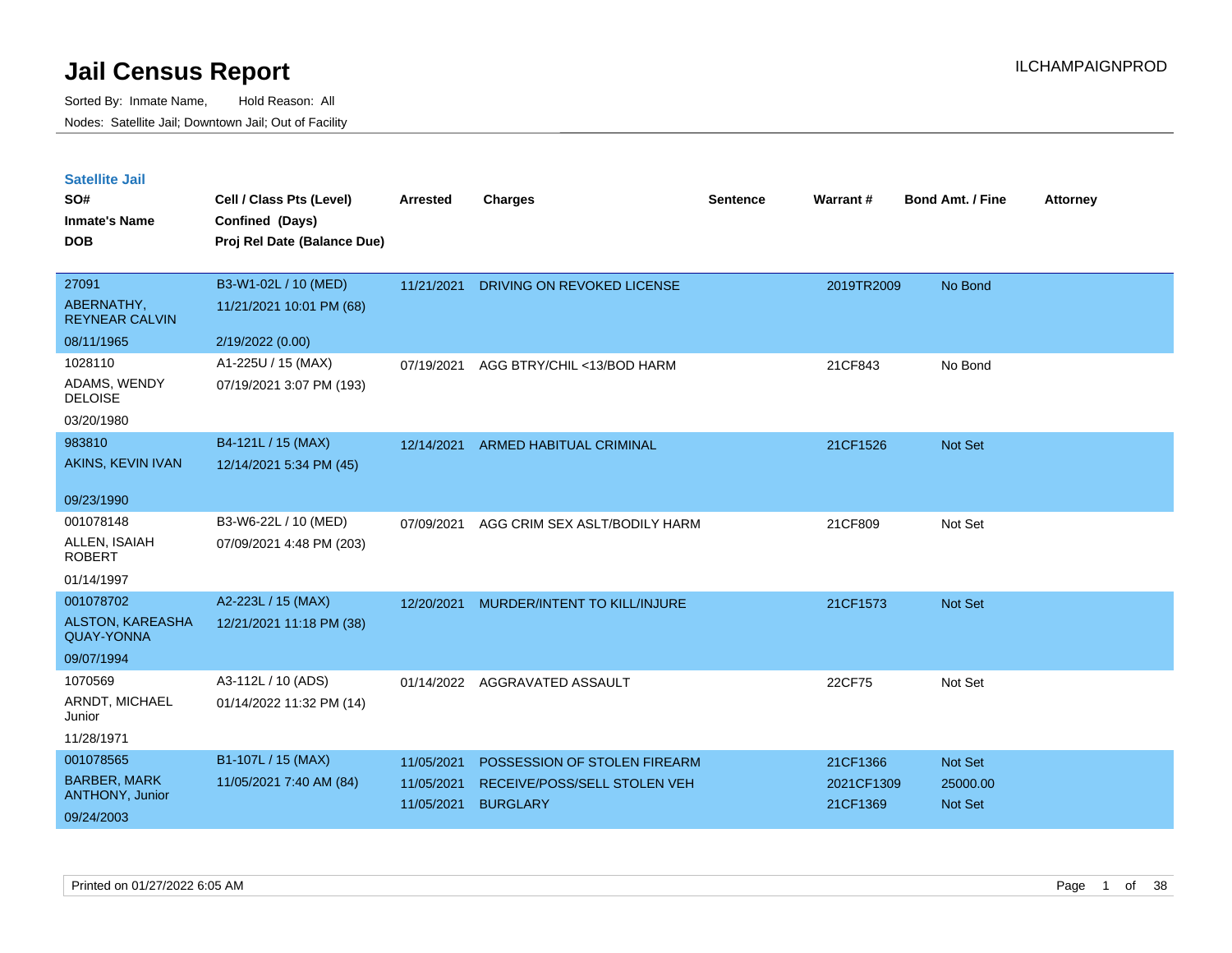| Sorted By: Inmate Name,                               | Hold Reason: All            |            |                                           |                 |               |                         |                        |          |
|-------------------------------------------------------|-----------------------------|------------|-------------------------------------------|-----------------|---------------|-------------------------|------------------------|----------|
| Nodes: Satellite Jail; Downtown Jail; Out of Facility |                             |            |                                           |                 |               |                         |                        |          |
| SO#                                                   | Cell / Class Pts (Level)    | Arrested   | <b>Charges</b>                            | <b>Sentence</b> | Warrant#      | <b>Bond Amt. / Fine</b> | <b>Attorney</b>        |          |
| <b>Inmate's Name</b>                                  | Confined (Days)             |            |                                           |                 |               |                         |                        |          |
| <b>DOB</b>                                            | Proj Rel Date (Balance Due) |            |                                           |                 |               |                         |                        |          |
|                                                       |                             |            |                                           |                 |               |                         |                        |          |
| 518851                                                | B1-105U / 10 (MED)          |            | 01/11/2022 FELON POSS/USE WEAPON/FIREARM  |                 | 20CF361       | 15000.00                |                        |          |
| BARKER, ALEXANDER  01/11/2022 2:37 PM (17)            |                             |            | 01/11/2022 POSS AMT CON SUB EXCEPT(A)/(D) |                 | 2020CF863     | 15000.00                |                        |          |
| <b>MASSIE</b>                                         |                             |            | 01/11/2022 BAD CHK/OBTAIN CON PROP/>150   |                 | 20CF192       | 15000.00                |                        |          |
|                                                       |                             |            | 01/11/2022 BAD CHK/OBTAIN CON PROP/>150   |                 | 19CF1686      | 15000.00                |                        |          |
|                                                       |                             |            | 01/11/2022 METH DELIVERY/15<100 GRAMS     | 20y (DOC)       | 20CF1383      | No Bond                 |                        |          |
|                                                       |                             |            | 01/11/2022 DRIVING ON REVOKED LICENSE     |                 | 2020TR16539   | 1500.00                 |                        |          |
|                                                       |                             |            | 01/11/2022 OBSTRUCTING IDENTIFICATION     |                 | 2020CM222     | 1500.00                 |                        |          |
| 09/24/1986                                            |                             |            |                                           |                 |               |                         |                        |          |
| 1073281                                               | A1-124U / 5 (MIN)           | 11/15/2021 | DOM BTRY/CONTACT/1-2 PRECONV              |                 | 2021CF206     | 5000.00                 |                        |          |
| <b>BASLER, MONET</b>                                  | 11/15/2021 11:08 PM (74)    |            |                                           |                 |               |                         |                        |          |
| <b>MARISA</b>                                         |                             |            |                                           |                 |               |                         |                        |          |
| 08/17/1994                                            |                             |            |                                           |                 |               |                         |                        |          |
| 1072477                                               | A4-104U / 15 (ADS)          | 01/13/2022 | <b>FELON POSS/USE WEAPON/FIREARM</b>      |                 | <b>22CF74</b> | <b>Not Set</b>          |                        |          |
| BEASLEY, KEVIN CORY 01/13/2022 8:47 PM (15)           |                             |            |                                           |                 |               |                         |                        |          |
|                                                       |                             |            |                                           |                 |               |                         |                        |          |
| 06/16/2000                                            |                             |            |                                           |                 |               |                         |                        |          |
| 001078535                                             | B2-T2-07U / 15 (SPH)        | 10/26/2021 | CRIM SEX ASSAULT/FORCE                    |                 | 21CF1305      | Not Set                 |                        |          |
| BERRY, DAVID ISAAC                                    | 10/26/2021 10:52 AM (94)    |            |                                           |                 |               |                         |                        |          |
| 09/23/2000                                            |                             |            |                                           |                 |               |                         |                        |          |
| 001078781                                             | A3-217L / 15 (ADS)          |            | 01/19/2022 MACHINE GUN/AUTOMATIC WEAPON   |                 | 22CF89        | <b>Not Set</b>          |                        |          |
| <b>BILLINGS, DEMONTE</b>                              | 01/19/2022 9:57 PM (9)      |            |                                           |                 |               |                         |                        |          |
| <b>JADON</b>                                          |                             |            |                                           |                 |               |                         |                        |          |
| 02/06/2000                                            |                             |            |                                           |                 |               |                         |                        |          |
| 47897                                                 | A3-214U / 15 (ADS)          | 01/19/2022 | VIOLATE ORDER PROTECTION                  |                 | 22CF85        | Not Set                 |                        |          |
| BRANAMAN,                                             | 01/19/2022 9:21 PM (9)      |            | 01/19/2022 DRVG REVOKED/2+/PERS INJ/DEATH |                 | 22CF84        | Not Set                 |                        |          |
| <b>CLIFFORD EARL</b>                                  |                             |            |                                           |                 |               |                         |                        |          |
| 03/09/1975                                            |                             |            |                                           |                 |               |                         |                        |          |
| 923208                                                | A3-111L / 10 (ADS)          |            | 01/22/2022 CRIM TRES TO RES/PERS PRESENT  |                 | 22CF92        | Not Set                 |                        |          |
| <b>BREADY, ANDREW</b><br><b>NICHOLAS</b>              | 01/22/2022 7:43 PM (6)      |            |                                           |                 |               |                         |                        |          |
| 06/08/1988                                            |                             |            |                                           |                 |               |                         |                        |          |
|                                                       |                             |            |                                           |                 |               |                         |                        |          |
| Printed on 01/27/2022 6:05 AM                         |                             |            |                                           |                 |               |                         | $\overline{2}$<br>Page | of<br>38 |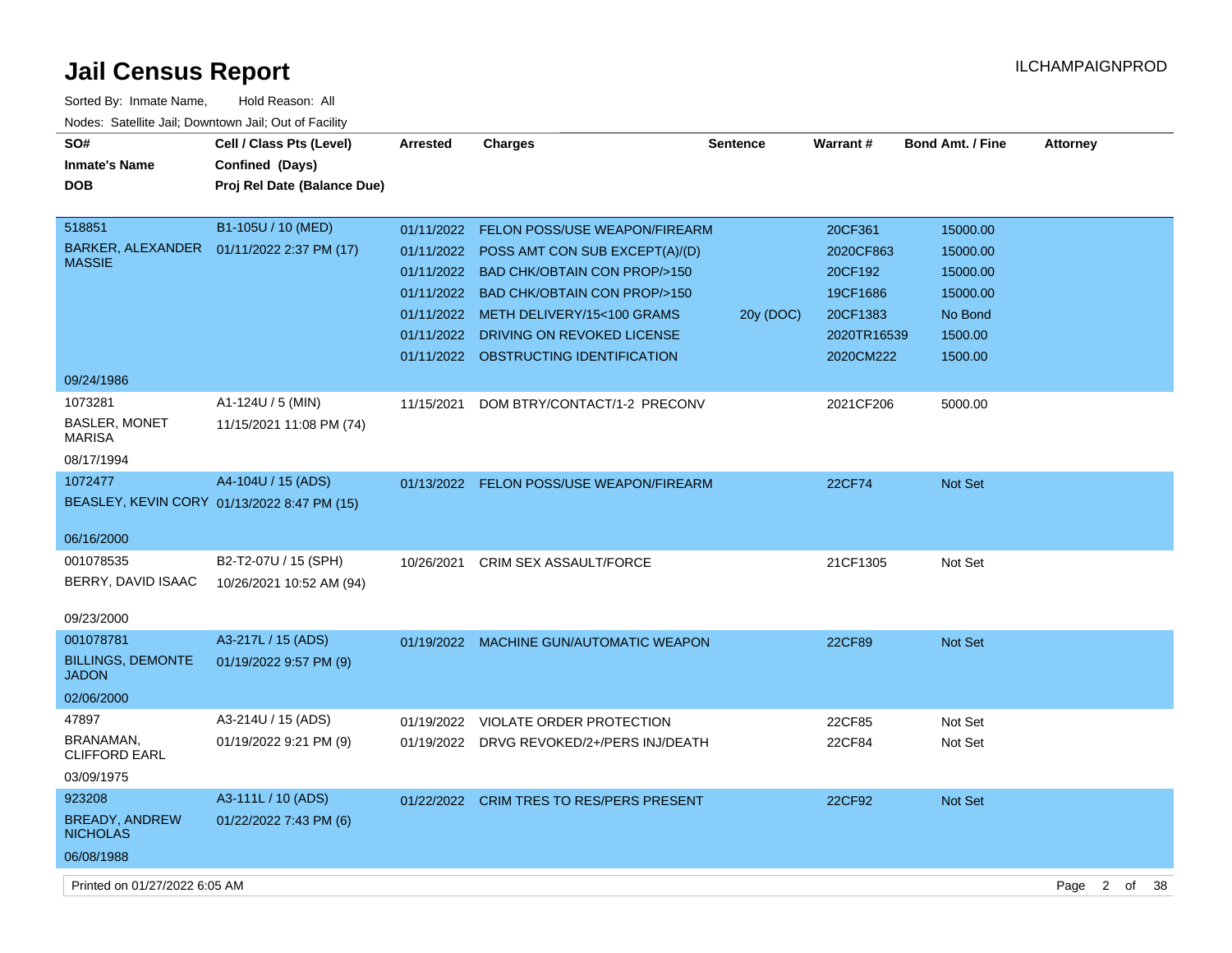| roaco. Catolino dall, Downtown dall, Out of Fability |                                                                            |                 |                                                                            |                 |                        |                         |                 |
|------------------------------------------------------|----------------------------------------------------------------------------|-----------------|----------------------------------------------------------------------------|-----------------|------------------------|-------------------------|-----------------|
| SO#<br><b>Inmate's Name</b><br><b>DOB</b>            | Cell / Class Pts (Level)<br>Confined (Days)<br>Proj Rel Date (Balance Due) | <b>Arrested</b> | <b>Charges</b>                                                             | <b>Sentence</b> | Warrant#               | <b>Bond Amt. / Fine</b> | <b>Attorney</b> |
| 51247<br><b>BROWN, DANTE</b><br><b>MAURICE</b>       | B1-202U / 10 (MED)<br>04/15/2021 6:24 PM (288)                             | 04/15/2021      | <b>FELON POSS/USE WEAPON/FIREARM</b>                                       |                 | 21CF411                | <b>Not Set</b>          |                 |
| 04/19/1979                                           |                                                                            |                 |                                                                            |                 |                        |                         |                 |
| 990921                                               | A3-214L / 15 (ADS)                                                         | 01/20/2022      | MFG/DEL 1<15 GR COCAINE/ANLG                                               |                 | 19CF369                | 25000.00                |                 |
| <b>BROWN, QUINTIN</b><br><b>MARSHAUN</b>             | 01/20/2022 7:19 PM (8)                                                     |                 | 01/20/2022 ARMED HABITUAL CRIMINAL                                         |                 | 21CF935                | 750000.00               |                 |
| 09/26/1991                                           |                                                                            |                 |                                                                            |                 |                        |                         |                 |
| 1003004                                              | <b>BOOKH-3</b>                                                             |                 | 01/26/2022 AGGRAVATED BATTERY                                              |                 | 22 CF AWOW             | <b>Not Set</b>          |                 |
| <b>BROWN, RAUSHAWN</b><br><b>JAUREECE</b>            | 01/26/2022 1:01 PM (2)                                                     |                 |                                                                            |                 |                        |                         |                 |
| 11/25/1992                                           |                                                                            |                 |                                                                            |                 |                        |                         |                 |
| 29957<br>BROWN, RODNEY<br>LOUIS                      | B4-222L / 15 (MAX)<br>11/13/2021 8:57 PM (76)                              | 11/13/2021      | FELON POSS/USE WEAPON/FIREARM<br>11/13/2021 AGG CRIM SX AB/>5 YR OLDER VIC |                 | 21CF1390<br>2019CF0718 | Not Set<br>250000.00    |                 |
| 01/07/1968                                           |                                                                            |                 |                                                                            |                 |                        |                         |                 |
| 001077945                                            | A1-227U / 10 (MED)                                                         | 11/13/2021      | AGG ASLT PEACE OFF/FIRE/ER WRK                                             |                 | 2021CF637              | 1000.00                 |                 |
| <b>BROWN, SIDREA</b>                                 | 11/13/2021 10:49 AM (76)                                                   | 11/13/2021      | <b>BURGLARY</b>                                                            |                 | 2021CF543              | 50000.00                |                 |
| <b>RENEIA</b>                                        |                                                                            | 11/17/2021      | <b>BURGLARY</b>                                                            |                 | 21CF1264               | 1000.00                 |                 |
| 07/23/1992                                           |                                                                            |                 |                                                                            |                 |                        |                         |                 |
| 001078739                                            | A2-122L / 5 (ADS)                                                          |                 | 01/05/2022 CRIMINAL TRESPASS BUILDING                                      |                 | 2020CM392              | 1000.00                 |                 |
| BRYANT, JUDITH ANN                                   | 01/05/2022 6:36 PM (23)                                                    |                 |                                                                            |                 |                        |                         |                 |
| 10/22/1957                                           |                                                                            |                 |                                                                            |                 |                        |                         |                 |
| 001077954                                            | B3-W1-04L / 10 (MED)                                                       | 12/21/2021      | <b>RESIDENTIAL BURGLARY</b>                                                |                 | 21CF1570               | Not Set                 |                 |
|                                                      | CALKINS, STEVEN RAY 12/21/2021 6:35 AM (38)                                |                 |                                                                            |                 |                        |                         |                 |
| 01/01/1992                                           |                                                                            |                 |                                                                            |                 |                        |                         |                 |
| 39474                                                | B1-101U / 10 (ADS)                                                         | 07/06/2021      | MFG/DEL 15<100 GR HEROIN/ANLG                                              |                 | 21CF792                | Not Set                 |                 |
| CAMPBELL, AARON<br>JACOB                             | 07/06/2021 11:56 PM (206)                                                  |                 |                                                                            |                 |                        |                         |                 |
| 07/18/1974                                           |                                                                            |                 |                                                                            |                 |                        |                         |                 |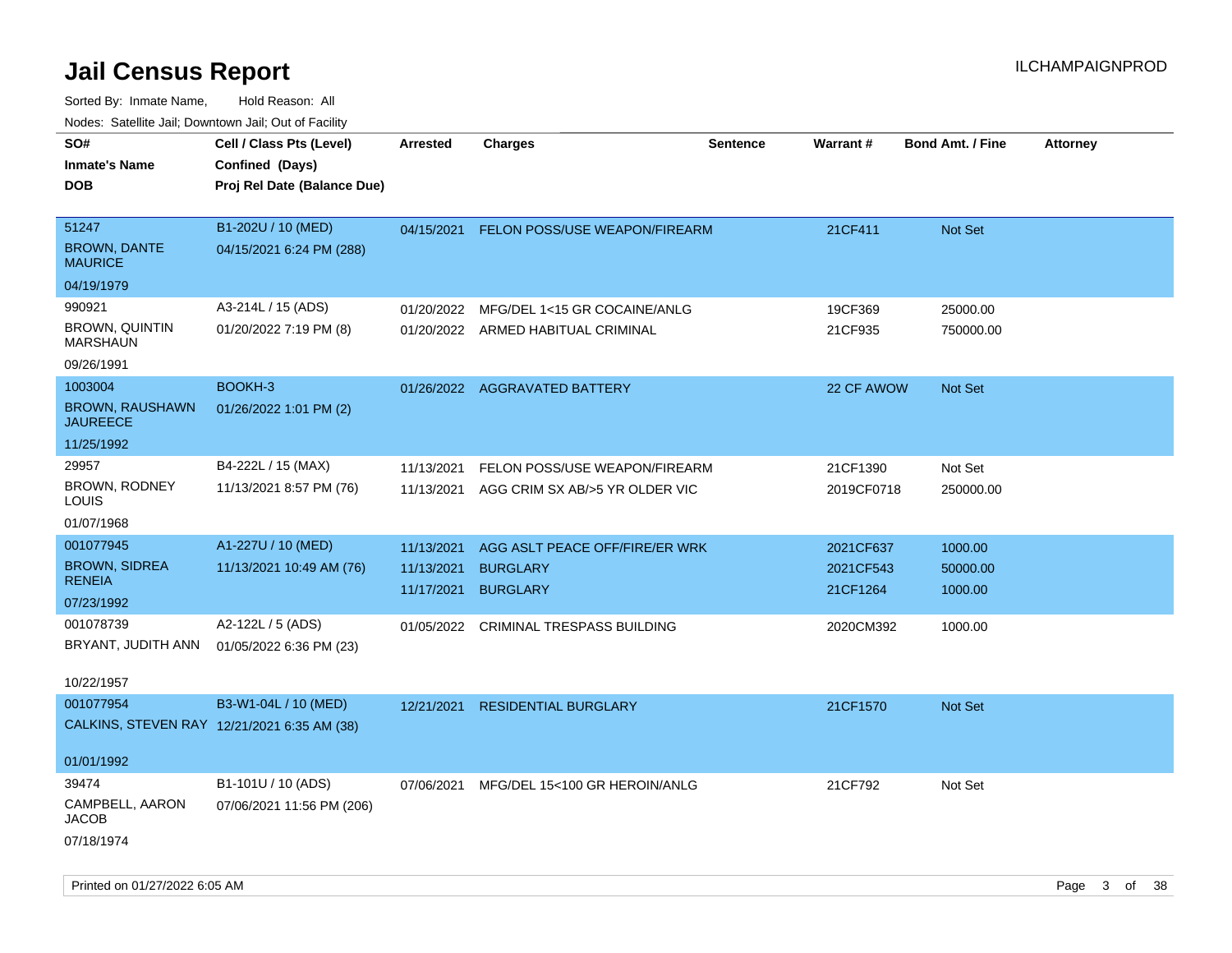Sorted By: Inmate Name, Hold Reason: All

Nodes: Satellite Jail; Downtown Jail; Out of Facility

| SO#<br><b>Inmate's Name</b><br><b>DOB</b>                                 | Cell / Class Pts (Level)<br>Confined (Days)<br>Proj Rel Date (Balance Due) | Arrested                               | <b>Charges</b>                                                                       | <b>Sentence</b>      | Warrant#                         | <b>Bond Amt. / Fine</b>       | <b>Attorney</b> |
|---------------------------------------------------------------------------|----------------------------------------------------------------------------|----------------------------------------|--------------------------------------------------------------------------------------|----------------------|----------------------------------|-------------------------------|-----------------|
| 48473<br>CARRINGTON, ALBERT 01/14/2022 6:08 PM (14)<br>LAMONT, Third      | A4-107L / 10 (ADS)                                                         |                                        | 01/14/2022 VIOLATE OP/OTHER PRIOR                                                    |                      | 22CF70                           | Not Set                       |                 |
| 10/03/1966<br>1060436<br>CARTER, DERESHEO<br><b>DEWAYNE</b><br>09/10/1991 | B1-106U / 10 (MED)<br>01/06/2022 8:43 PM (22)                              | 01/06/2022                             | AGGRAVATED UNLAWFUL RESTRAINT<br>01/06/2022 FELON ESCAPE/PEACE OFFICER               |                      | 22CF29<br>22CF28                 | Not Set<br>Not Set            |                 |
| 1029088<br><b>CHAPPLE, MALIK</b><br><b>BIANCO</b><br>10/25/1994           | B1-201U / 10 (MED)<br>12/22/2021 10:02 AM (37)                             | 12/21/2021                             | <b>FELON POSS/USE FIREARM PRIOR</b>                                                  |                      | 21CF1338                         | 250000.00                     |                 |
| 56241<br>CLARK, DAMON<br><b>GILLMORE</b><br>12/21/1976                    | A4-205L / 5 (ADS)<br>01/13/2022 4:36 AM (15)                               |                                        | 01/13/2022 VIOLATE ORDER/PRIOR DOM BTRY                                              |                      | 22CF59                           | Not Set                       |                 |
| 001077485<br><b>COLBERT, ARIEANA</b><br><b>FELICIA</b><br>12/13/2000      | A1-124L / 15 (MAX)<br>12/21/2021 2:08 PM (38)                              | 12/21/2021                             | MURDER/INTENT TO KILL/INJURE                                                         |                      | 2021CF1282                       | 1000000.00                    |                 |
| 34805<br>11/16/1971                                                       | B4-227U / 15 (MAX)<br>CONERLY, KIN JOSEPH 10/01/2021 1:53 AM (119)         | 10/01/2021<br>10/01/2021<br>10/06/2021 | <b>DOMESTIC BATTERY</b><br>ARMED HABITUAL CRIMINAL<br>POSS STOLEN VEHICLE > \$25,000 |                      | 21CF1183<br>21CF1184<br>19CF1786 | Not Set<br>Not Set<br>Not Set |                 |
| 958936<br><b>COWAN, CAPRICE</b><br><b>CASHAY</b><br>07/19/1988            | A2-220L / 10 (ADS)<br>01/11/2022 7:04 PM (17)                              | 01/11/2022                             | FELON FAIL/RETURN FRM FURLOUGH<br>01/12/2022 AGG BATTERY/USE DEADLY WEAPON           | 2y/6m (DOC) 18CF1571 | 21CF1351                         | 150000.00<br>No Bond          |                 |
| 1074319<br>CRAIG, DAVUCCI<br><b>DAVION</b>                                | B1-104L / 15 (MAX)<br>10/12/2021 11:36 AM (108)                            | 10/12/2021<br>10/14/2021               | AGGRAVATED CRUELTY TO ANIMALS<br><b>MURDER</b>                                       |                      | 21CF1238<br>21CF1239             | Not Set<br>Not Set            |                 |

08/02/2001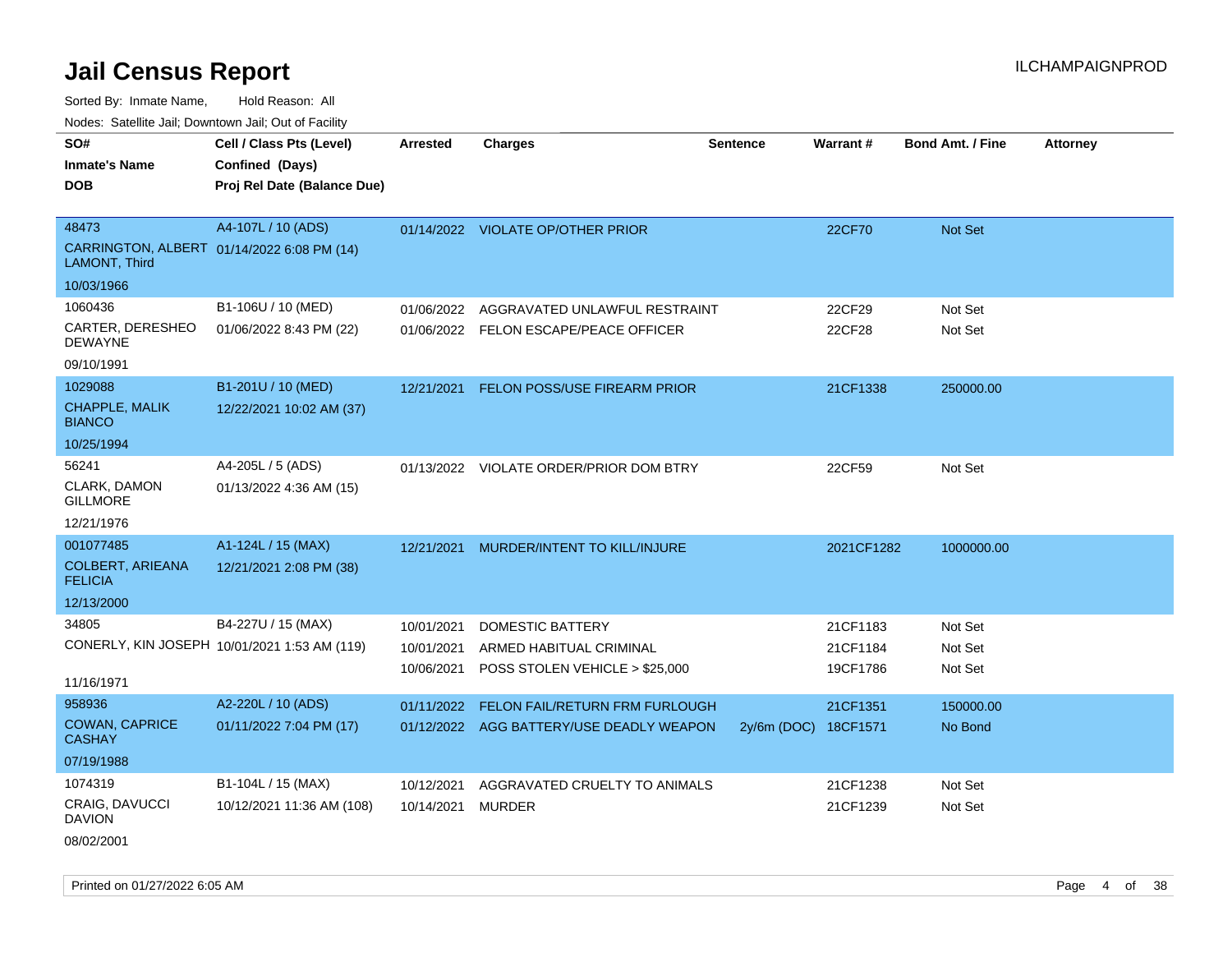Sorted By: Inmate Name, Hold Reason: All Nodes: Satellite Jail; Downtown Jail; Out of Facility

| SO#                                   | Cell / Class Pts (Level)    | <b>Arrested</b> | <b>Charges</b>                      | <b>Sentence</b> | Warrant#   | <b>Bond Amt. / Fine</b> | <b>Attorney</b> |
|---------------------------------------|-----------------------------|-----------------|-------------------------------------|-----------------|------------|-------------------------|-----------------|
| <b>Inmate's Name</b>                  | Confined (Days)             |                 |                                     |                 |            |                         |                 |
| DOB                                   | Proj Rel Date (Balance Due) |                 |                                     |                 |            |                         |                 |
|                                       |                             |                 |                                     |                 |            |                         |                 |
| 001077549                             | B2-T3-10L / 10 (SPH)        | 12/22/2020      | PRED CRIM SEX ASLT/VICTIM <13       |                 | 2020CF1469 | Not Set                 |                 |
| CRISTOBAL-MATEO,<br><b>CRISTOBAL</b>  | 12/22/2020 1:17 PM (402)    |                 |                                     |                 |            |                         |                 |
| 12/02/1988                            |                             |                 |                                     |                 |            |                         |                 |
| 1076848                               | A4-103L / 15 (ADS)          |                 | 01/18/2022 AGG BATTERY/PUBLIC PLACE |                 | 20CF1491   | No Bond                 |                 |
| <b>CROSS, STEED</b><br><b>GATHON</b>  | 01/18/2022 4:02 PM (10)     |                 |                                     |                 |            |                         |                 |
| 10/11/1974                            |                             |                 |                                     |                 |            |                         |                 |
| 988538                                | B1-106L / 10 (MED)          | 12/21/2021      | AGGRAVATED DOMESTIC BATTERY         |                 | 21CF1564   | <b>Not Set</b>          |                 |
| DAVIDSON, HARLEY<br><b>KYLE SCOTT</b> | 12/21/2021 5:45 AM (38)     |                 |                                     |                 |            |                         |                 |
| 08/05/1990                            |                             |                 |                                     |                 |            |                         |                 |
| 001078796                             | BOOKH-3                     |                 | 01/26/2022 DOMESTIC BATTERY         |                 | 2022CMAWOW | No Bond                 |                 |
| DAVIS, BOBBY Junior                   | 01/26/2022 7:18 AM (2)      |                 |                                     |                 |            |                         |                 |
|                                       |                             |                 |                                     |                 |            |                         |                 |
| 05/26/1994                            |                             |                 |                                     |                 |            |                         |                 |
| 1023587                               | B1-203U / 15 (MAX)          | 09/24/2021      | MFG/DEL CANNABIS/2.5-10 GRAMS       |                 | 21CF1155   | Not Set                 |                 |
| <b>DAVIS, MARTIN</b><br><b>DENNIS</b> | 09/24/2021 9:38 PM (126)    | 09/24/2021      | <b>ARMED HABITUAL CRIMINAL</b>      |                 | 2021-CF681 | 500000.00               |                 |
| 12/02/1994                            |                             |                 |                                     |                 |            |                         |                 |
| 001078538                             | B1-205L / 10 (MED)          | 10/26/2021      | CRIM SEX ASSAULT/FORCE              |                 | 21CF1301   | Not Set                 |                 |
| DAWKINS, LEN                          | 10/26/2021 8:18 PM (94)     |                 |                                     |                 |            |                         |                 |
| 03/23/1987                            |                             |                 |                                     |                 |            |                         |                 |
| 56972                                 | B3-W3-10L / 10 (MED)        | 08/30/2021      | POSS STOLEN VEHICLE > \$25,000      |                 | 21CF1044   | <b>Not Set</b>          |                 |
| DAY, DANIEL JOSEPH                    | 08/30/2021 3:07 PM (151)    | 09/04/2021      | <b>BURGLARY</b>                     |                 | 21CF1054   | <b>Not Set</b>          |                 |
|                                       |                             |                 |                                     |                 |            |                         |                 |
| 10/16/1982                            |                             |                 |                                     |                 |            |                         |                 |
| 25659                                 | B4-125L / 15 (MAX)          | 06/15/2021      | RESIDENTIAL BURGLARY                |                 | 2020CF1218 | 50000.00                |                 |
| DORRIS, LORENZO                       | 06/15/2021 6:17 AM (227)    | 06/15/2021      | <b>BURGLARY</b>                     |                 | 21CF689    | Not Set                 |                 |
|                                       |                             |                 |                                     |                 |            |                         |                 |

07/19/1966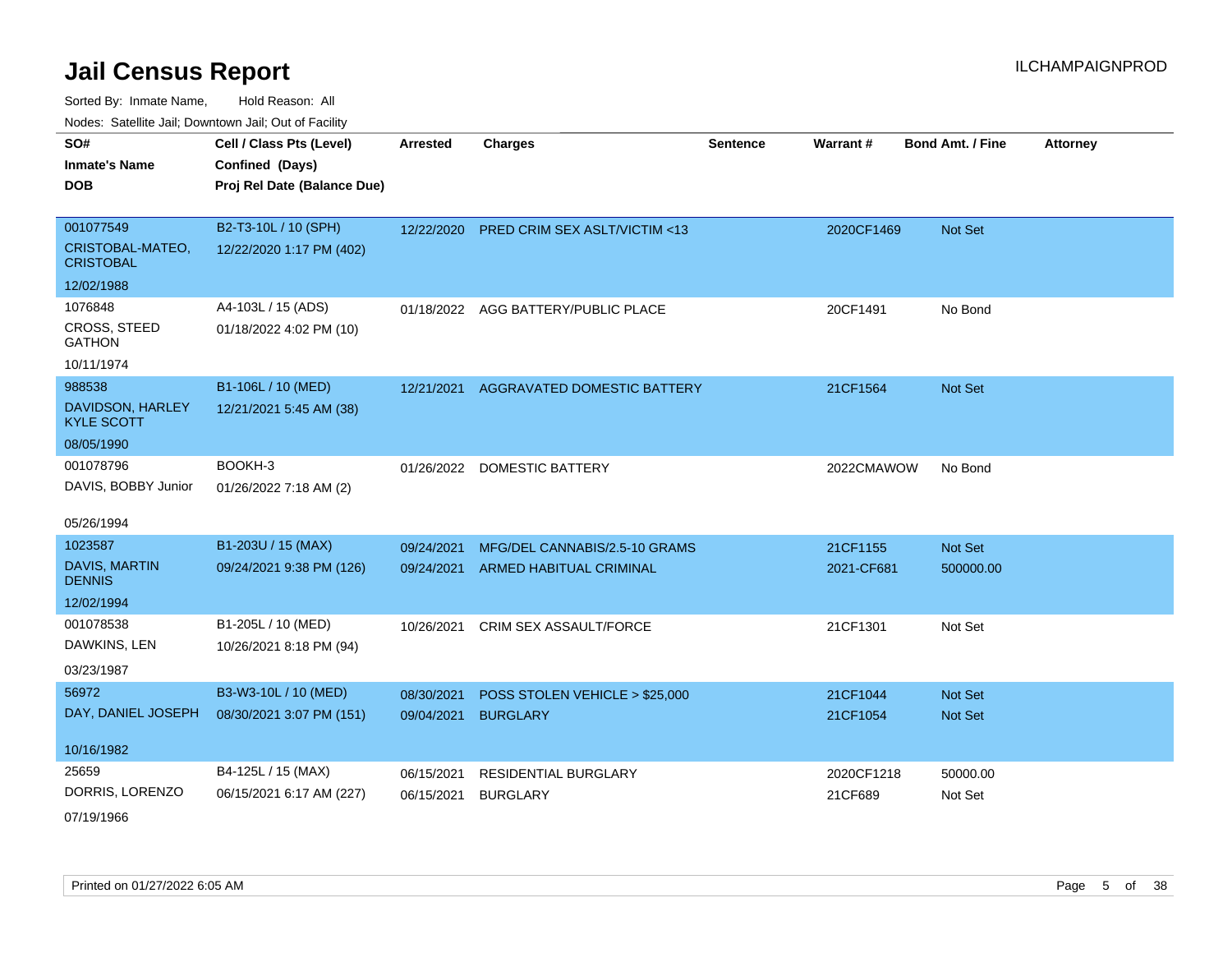Sorted By: Inmate Name, Hold Reason: All Nodes: Satellite Jail; Downtown Jail; Out of Facility

| SO#                                        | Cell / Class Pts (Level)                       | <b>Arrested</b> | <b>Charges</b>                           | <b>Sentence</b> | Warrant#    | <b>Bond Amt. / Fine</b> | <b>Attorney</b> |
|--------------------------------------------|------------------------------------------------|-----------------|------------------------------------------|-----------------|-------------|-------------------------|-----------------|
| <b>Inmate's Name</b><br><b>DOB</b>         | Confined (Days)<br>Proj Rel Date (Balance Due) |                 |                                          |                 |             |                         |                 |
|                                            |                                                |                 |                                          |                 |             |                         |                 |
| 1024895                                    | B3-W4-14L / 10 (MED)                           | 12/15/2021      | MFG/DEL 100<400 GR COCA/ANLG             |                 | 21CF1535    | Not Set                 |                 |
| <b>EDWARDS, GEORGE</b><br><b>CORTEZ</b>    | 12/15/2021 12:26 PM (44)                       | 12/15/2021      | <b>AGGRAVATED BATTERY</b>                |                 | 21CF1536    | Not Set                 |                 |
| 06/19/1994                                 |                                                |                 |                                          |                 |             |                         |                 |
| 1074720                                    | A4-204L / 15 (ADS)                             |                 | 01/19/2022 PRED CRIM SEX ASLT/VICTIM <13 |                 | 21CF1414    | 500000.00               |                 |
| ELVIR-REYES, JORGE<br>LEONARDO             | 01/19/2022 1:43 PM (9)                         |                 |                                          |                 |             |                         |                 |
| 06/03/1988                                 |                                                |                 |                                          |                 |             |                         |                 |
| 1069992                                    | A3-116L / 10 (ADS)                             |                 | 01/14/2022 VIO BAIL BOND/CLASS 4 OFFENSE |                 | 22CM19      | Not Set                 |                 |
| <b>EMBEYA, CRISTAVI</b><br><b>TSHOMBA</b>  | 01/14/2022 5:19 PM (14)                        |                 |                                          |                 |             |                         |                 |
| 03/19/1999                                 |                                                |                 |                                          |                 |             |                         |                 |
| 43977                                      | B2-T1-01U / 5 (SPH)                            | 12/20/2021      | AGG FLEEING POLICE/21 MPH OVER           |                 | 21CF1566    | Not Set                 |                 |
| <b>EMKES, DOUGLAS</b><br><b>ALAN</b>       | 12/20/2021 9:59 AM (39)                        | 12/20/2021      | PAROLE REVOCATION                        |                 |             | No Bond                 |                 |
| 06/08/1959                                 |                                                |                 |                                          |                 |             |                         |                 |
| 987328                                     | A2-121L / 10 (MED)                             | 12/11/2021      | AGG ASLT PEACE OFF/FIRE/ER WRK           |                 | 21CF1515    | <b>Not Set</b>          |                 |
| ERVIN, DEIDRA ANN<br>RUTH                  | 12/11/2021 8:48 PM (48)                        |                 |                                          |                 |             |                         |                 |
| 04/15/1991                                 |                                                |                 |                                          |                 |             |                         |                 |
| 527081                                     | B3-W6-24L / 10 (MED)                           | 09/06/2021      | ARSON/REAL/PERSONAL PROP>\$150           |                 | 2021 CF 797 | 25000.00                |                 |
| FERGUSON,<br><b>CHRISTOPHER</b>            | 09/06/2021 1:18 PM (144)                       |                 |                                          |                 |             |                         |                 |
| 12/21/1981                                 |                                                |                 |                                          |                 |             |                         |                 |
| 1039744                                    | B4-224U / 15 (MAX)                             | 12/06/2021      | <b>MURDER</b>                            |                 | 20CF959     | 1000000.00              |                 |
| <b>FONVILLE, TREVOY</b><br><b>JERMAINE</b> | 12/06/2021 10:52 AM (53)                       |                 |                                          |                 |             |                         |                 |
| 01/13/1996                                 |                                                |                 |                                          |                 |             |                         |                 |
| 518395                                     | B2-T3-12L / 15 (SPH)                           | 07/07/2020      | <b>CRIMINAL SEXUAL ASSAULT</b>           |                 | 2020-CF735  | 250000.00               |                 |
|                                            | FRANDLE, MARK RYAN 07/07/2020 3:42 PM (570)    |                 |                                          |                 |             |                         |                 |

09/10/1985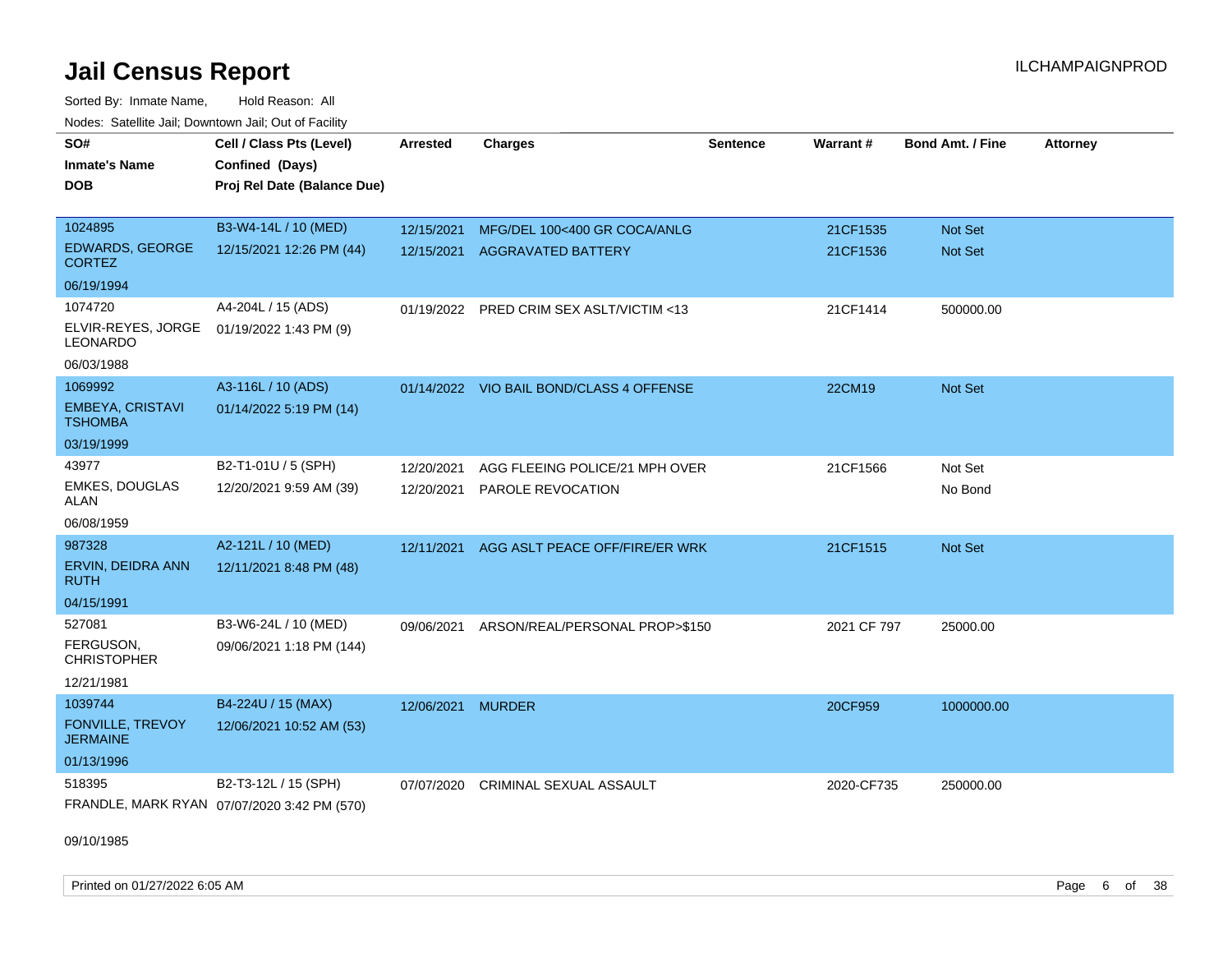| SO#<br><b>Inmate's Name</b><br><b>DOB</b>                        | Cell / Class Pts (Level)<br>Confined (Days)<br>Proj Rel Date (Balance Due) | <b>Arrested</b>                        | <b>Charges</b>                                                                       | <b>Sentence</b> | Warrant#                         | <b>Bond Amt. / Fine</b>        | <b>Attorney</b> |
|------------------------------------------------------------------|----------------------------------------------------------------------------|----------------------------------------|--------------------------------------------------------------------------------------|-----------------|----------------------------------|--------------------------------|-----------------|
| 001077934<br>FREED, LOGAN<br><b>SUZANNE</b>                      | A1-125L / 10 (MED)<br>08/22/2021 11:45 PM (159)                            | 08/22/2021<br>08/22/2021               | AGG DUI/ACCIDENT/DEATH<br><b>DOMESTIC BATTERY</b>                                    |                 | 21CF1024<br>21 CM 172            | Not Set<br>10000.00            |                 |
| 08/18/1996                                                       |                                                                            |                                        |                                                                                      |                 |                                  |                                |                 |
| 001078290<br>FREEMAN, ANGEL<br><b>JANILA KAY</b><br>12/25/1995   | A1-125U / 10 (ADS)<br>08/19/2021 1:26 AM (162)                             | 08/19/2021                             | MACHINE GUN/AUTO WEAPON/VEH                                                          |                 | 21CF1012                         | Not Set                        |                 |
| 001078780<br>FULWILEY, KANYE<br><b>TONY</b>                      | A3-217U / 15 (ADS)<br>01/19/2022 9:39 PM (9)                               |                                        | 01/19/2022 FIREARM/FOID INVALID/NOT ELIG                                             |                 | <b>2CF90</b>                     | Not Set                        |                 |
| 09/24/2003                                                       |                                                                            |                                        |                                                                                      |                 |                                  |                                |                 |
| 1063104<br><b>FUSON, KEITH</b><br>EDWARD                         | A3-212L / 5 (ADS)<br>01/10/2022 9:14 PM (18)                               | 01/10/2022                             | VIOLATE ORDER PROTECTION<br>01/10/2022 VIOLATE ORDER PROTECTION                      |                 | 21CF1258<br>21CF1259             | 25000.00<br>25000.00           |                 |
| 05/07/1987                                                       |                                                                            |                                        |                                                                                      |                 |                                  |                                |                 |
| 001078154<br><b>GENTRY, DAMON</b><br><b>LIONEL</b><br>12/25/1971 | B4-121U / 10 (MED)<br>01/09/2022 4:41 PM (19)                              | 01/09/2022                             | DRVG UNDER INFLU OF ALCOHOL<br>01/09/2022 AGG DOMESTIC BATTERY/STRANGLE              |                 | 2021 DT 182<br>2021 CF 1396      | 5000.00<br>50000.00            |                 |
| 001078633<br>GONZALEZ-GUILLEN,<br><b>EDWARD</b><br>08/25/2002    | B2-T4-13U / 25 (SPH)<br>12/01/2021 12:08 PM (58)                           | 12/01/2021                             | <b>PRED CRIM SEX ASLT/VICTIM &lt;13</b>                                              |                 | 21CF1416                         | 250000.00                      |                 |
| 001078607<br><b>GRAY, WILLIAM</b><br>DA'VON                      | B4-221L / 15 (MAX)<br>11/22/2021 2:57 PM (67)                              | 11/22/2021                             | FELON POSS/USE FIREARM/PAROLE<br>11/22/2021 ATTEMPT (FIRST DEGREE MURDER)            |                 | 21CF1437<br>21CF1435             | Not Set<br><b>Not Set</b>      |                 |
| 04/18/1984                                                       |                                                                            |                                        |                                                                                      |                 |                                  |                                |                 |
| 56342<br><b>GRIFFIN, NATHAN</b><br><b>EUGENE</b><br>02/24/1969   | B1-206L / 10 (MED)<br>10/21/2021 4:20 PM (99)                              | 10/21/2021<br>10/21/2021<br>10/21/2021 | THEFT CONTROL INTENT <\$500<br>DRIVING ON REVOKED LICENSE<br>ARMED HABITUAL CRIMINAL |                 | 17CF1451<br>20TR1979<br>21CF1279 | 10000.00<br>3000.00<br>Not Set |                 |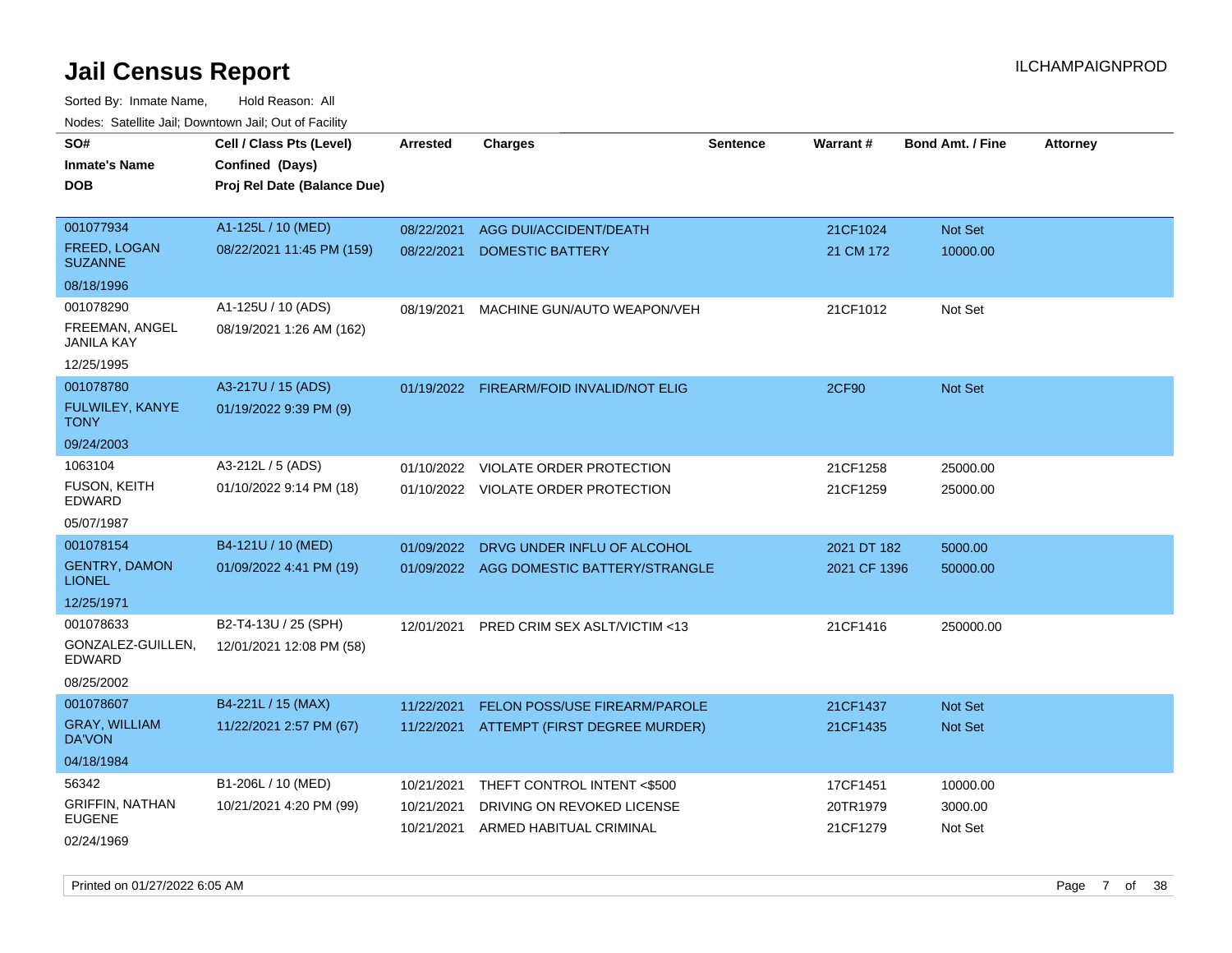| roucs. Oatchite sail, Downtown sail, Out of Facility |                                             |                 |                                         |                 |            |                         |                 |  |  |
|------------------------------------------------------|---------------------------------------------|-----------------|-----------------------------------------|-----------------|------------|-------------------------|-----------------|--|--|
| SO#<br><b>Inmate's Name</b>                          | Cell / Class Pts (Level)<br>Confined (Days) | <b>Arrested</b> | <b>Charges</b>                          | <b>Sentence</b> | Warrant#   | <b>Bond Amt. / Fine</b> | <b>Attorney</b> |  |  |
| <b>DOB</b>                                           | Proj Rel Date (Balance Due)                 |                 |                                         |                 |            |                         |                 |  |  |
| 987254                                               | A3-115L / 10 (ADS)                          |                 | 01/12/2022 DOMESTIC BATTERY/OTHER PRIOR | 6y (DOC)        | 20CF356    | No Bond                 |                 |  |  |
| HAYES, CARL DONJO                                    | 01/12/2022 5:20 PM (16)                     |                 |                                         |                 |            |                         |                 |  |  |
| 03/02/1963                                           |                                             |                 |                                         |                 |            |                         |                 |  |  |
| 001078488                                            | B2-T4-15U / 15 (SPH)                        | 10/14/2021      | PRED CRIM SEX ASLT/VICTIM <13           |                 | 21CF1232   | 500000.00               |                 |  |  |
| HERNANDEZ-LOPEZ,<br><b>ERNESTO</b>                   | 10/14/2021 3:15 PM (106)                    | 10/14/2021      | <b>FUGITIVE FROM JUSTICE</b>            |                 | 21CF1246   | Not Set                 |                 |  |  |
| 11/28/1975                                           |                                             |                 |                                         |                 |            |                         |                 |  |  |
| 975293                                               | B2-T4-14L / 10 (SPH)                        | 07/21/2021      | <b>STALKING</b>                         |                 | 2021CF863  | Not Set                 |                 |  |  |
| <b>HILL, JACOB MILES</b>                             | 07/21/2021 8:43 PM (191)                    | 07/21/2021      | VIO ORDER/PRIOR VIO OF ORDER            |                 | 21CF914    | No Bond                 |                 |  |  |
|                                                      |                                             | 07/25/2021      | <b>PAROLE REVOCATION</b>                |                 | CH2104646  | Not Set                 |                 |  |  |
| 02/06/1988                                           |                                             | 08/18/2021      | <b>HARASS WITNESS/FAMILY MBR/REP</b>    |                 | 21CF992    | <b>Not Set</b>          |                 |  |  |
|                                                      |                                             | 09/09/2021      | AGG STALKING/BODILY HARM                |                 | 21CF1073   | <b>Not Set</b>          |                 |  |  |
| 48471                                                | B1-207L / 15 (MAX)                          | 08/08/2021      | AGG BATTERY/DISCHARGE FIREARM           |                 | 21CF946    | Not Set                 |                 |  |  |
| HILL, RAMESH<br><b>JERMAINE</b>                      | 08/08/2021 4:45 AM (173)                    |                 |                                         |                 |            |                         |                 |  |  |
| 12/11/1978                                           |                                             |                 |                                         |                 |            |                         |                 |  |  |
| 1043704                                              | B4-223L / 15 (MAX)                          | 07/13/2021      | ARMED ROBBERY/ARMED W/FIREARM           | 12y (DOC)       | 21CF815    | Not Set                 |                 |  |  |
| <b>HOUSTON, STEVEN</b><br><b>CORDELL</b>             | 07/13/2021 5:56 AM (199)                    |                 |                                         |                 |            |                         |                 |  |  |
| 01/24/1989                                           |                                             |                 |                                         |                 |            |                         |                 |  |  |
| 999198                                               | B4-226L / 15 (MAX)                          | 11/30/2021      | FELON POSS/USE FIREARM PRIOR            |                 | 21CF1377   | 500000.00               |                 |  |  |
| HOWARD, BRION LIN                                    | 11/30/2021 10:41 AM (59)                    |                 |                                         |                 |            |                         |                 |  |  |
| 06/10/1992                                           |                                             |                 |                                         |                 |            |                         |                 |  |  |
| 1061996                                              | A1-224L / 5 (MIN)                           | 10/30/2021      | DRVG UNDER INFLUENCE OF DRUG            |                 |            | No Bond                 |                 |  |  |
| HUBBARD, REBEKIAH<br><b>DIONA</b>                    | 10/30/2021 1:37 PM (90)                     | 10/30/2021      | RETAIL THEFT/DISP MERCH/<\$300          |                 | 2018CF1302 | 20000.00                |                 |  |  |
| 04/08/1998                                           | 1/26/2022 (0.00)                            | 10/31/2021      | USE FORGED CR/DEBIT CARD/<\$300         | 2y (DOC)        |            | No Bond                 |                 |  |  |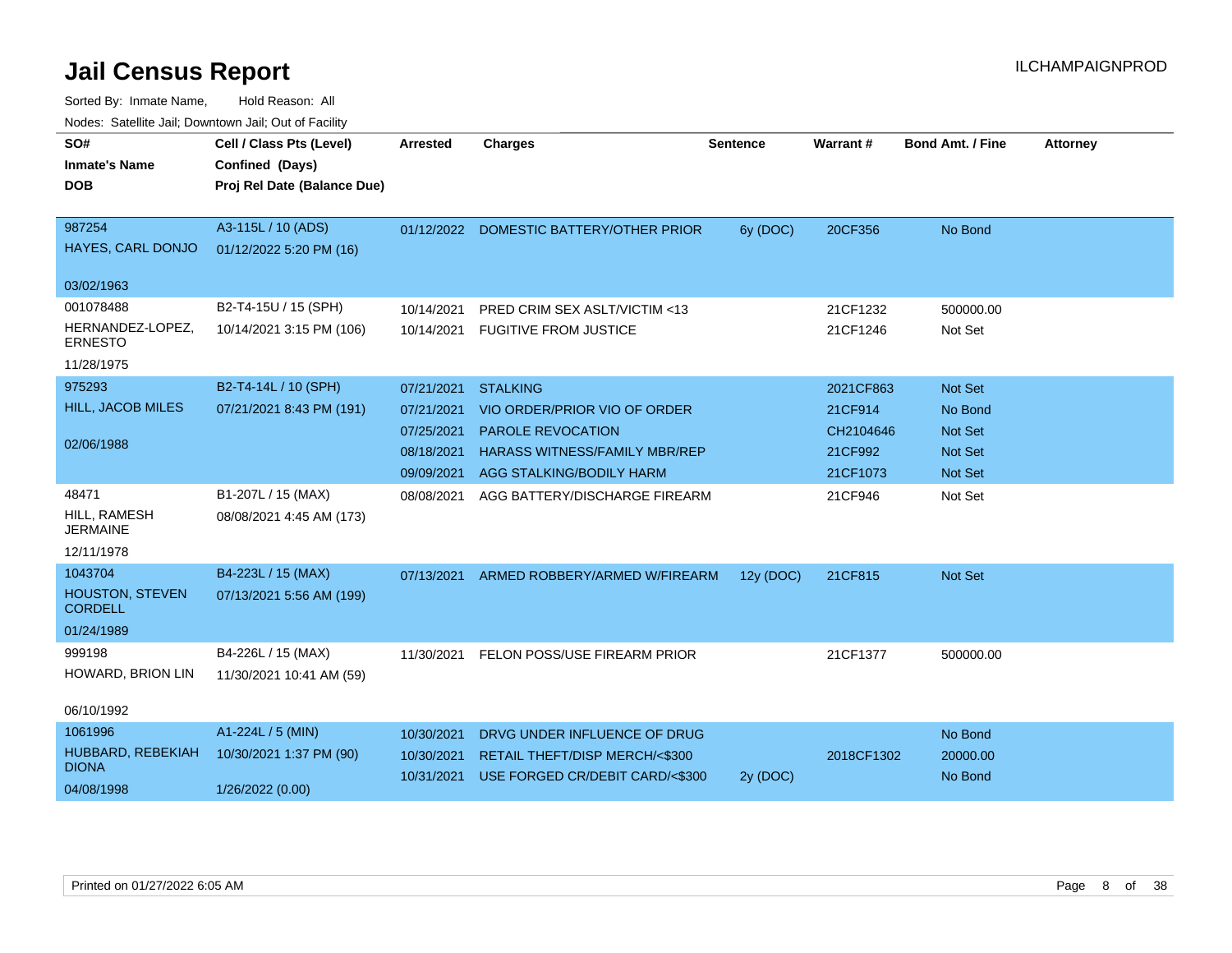| rougs. Calcing Jan, Downtown Jan, Out of Facility |                                            |                 |                                           |                 |             |                         |                 |
|---------------------------------------------------|--------------------------------------------|-----------------|-------------------------------------------|-----------------|-------------|-------------------------|-----------------|
| SO#                                               | Cell / Class Pts (Level)                   | <b>Arrested</b> | <b>Charges</b>                            | <b>Sentence</b> | Warrant#    | <b>Bond Amt. / Fine</b> | <b>Attorney</b> |
| <b>Inmate's Name</b>                              | Confined (Days)                            |                 |                                           |                 |             |                         |                 |
| <b>DOB</b>                                        | Proj Rel Date (Balance Due)                |                 |                                           |                 |             |                         |                 |
|                                                   |                                            |                 |                                           |                 |             |                         |                 |
| 953555                                            | B4-122L / 15 (MAX)                         | 03/10/2021      | <b>CRIM TRESPASS TO RESIDENCE</b>         |                 | 21CF272     | Not Set                 |                 |
| HUNT, TAVARIS EARL                                | 03/10/2021 4:58 AM (324)                   |                 | 04/14/2021 AGG FLEEING POLICE/21 MPH OVER | 3y (DOC)        | 2020CF94    | 10000.00                |                 |
|                                                   |                                            |                 |                                           |                 |             |                         |                 |
| 12/29/1987                                        |                                            |                 |                                           |                 |             |                         |                 |
| 38993                                             | B4-126L / 15 (MAX)                         | 02/13/2021      | ATTEMPT (FIRST DEGREE MURDER)             |                 | 21CF181     | Not Set                 |                 |
| JACKSON, LAMONT<br><b>JEREMIE</b>                 | 02/13/2021 7:45 AM (349)                   |                 |                                           |                 |             |                         |                 |
| 07/31/1973                                        |                                            |                 |                                           |                 |             |                         |                 |
| 001078689                                         | B1-201L / 15 (MAX)                         | 12/17/2021      | FIREARM/FOID INVALID/NOT ELIG             |                 | 21CF1551    | No Bond                 |                 |
| <b>JACKSON, PRENTISS</b>                          | 12/18/2021 12:39 AM (41)                   |                 | 12/17/2021 POSS STOLEN VEHICLE > \$25,000 |                 | 21JD37      | Not Set                 |                 |
| <b>MANSION DEWAYNE</b>                            |                                            |                 |                                           |                 |             |                         |                 |
| 09/02/2003                                        | 1/30/2022 (0.00)                           |                 |                                           |                 |             |                         |                 |
| 001077487                                         | B3-W8-30L / 10 (MED)                       | 12/03/2020      | FELON POSS/USE WEAPON/FIREARM             |                 | 20CF1377    | Not Set                 |                 |
| JACKSON, TERRELL<br>DANDRE                        | 12/03/2020 10:18 AM (421)                  | 11/09/2021      | AGG DISCHARGE FIREARM/OCC VEH             |                 | 21CR0331401 | No Bond                 |                 |
| 08/11/1990                                        |                                            |                 |                                           |                 |             |                         |                 |
| 001077864                                         | B1-103L / 15 (MAX)                         | 04/18/2021      | FELON POSS/USE WEAPON/FIREARM             |                 | 21CF428     | Not Set                 |                 |
| D                                                 | JAMERSON, ANTHONY 04/18/2021 7:21 PM (285) |                 |                                           |                 |             |                         |                 |
| 01/26/1990                                        |                                            |                 |                                           |                 |             |                         |                 |
| 001078703                                         | A2-223U / 15 (ADS)                         | 12/20/2021      | MURDER/INTENT TO KILL/INJURE              |                 | 21CF1574    | Not Set                 |                 |
| JOHNS, SHANIQUH<br><b>THERESA</b>                 | 12/22/2021 6:41 AM (37)                    |                 |                                           |                 |             |                         |                 |
| 04/03/1992                                        |                                            |                 |                                           |                 |             |                         |                 |
| 001078788                                         | A4-207U / 5 (ADS)                          |                 | 01/21/2022 AGGRAVATED BATTERY             |                 | 22CF93      | Not Set                 |                 |
| JOHNSON, BRENTON Z 01/21/2022 8:33 PM (7)         |                                            |                 |                                           |                 |             |                         |                 |
|                                                   |                                            |                 |                                           |                 |             |                         |                 |
| 08/07/1987                                        |                                            |                 |                                           |                 |             |                         |                 |
| 1071536                                           | B4-127L / 15 (MED)                         | 06/17/2021      | UNLAWFUL RESTRAINT                        | 2y (DOC)        | 21CF702     | Not Set                 |                 |
| JOHNSON, ZACHERY<br>EDWARD                        | 06/17/2021 2:00 AM (225)                   |                 |                                           |                 |             |                         |                 |
| 10/30/1987                                        |                                            |                 |                                           |                 |             |                         |                 |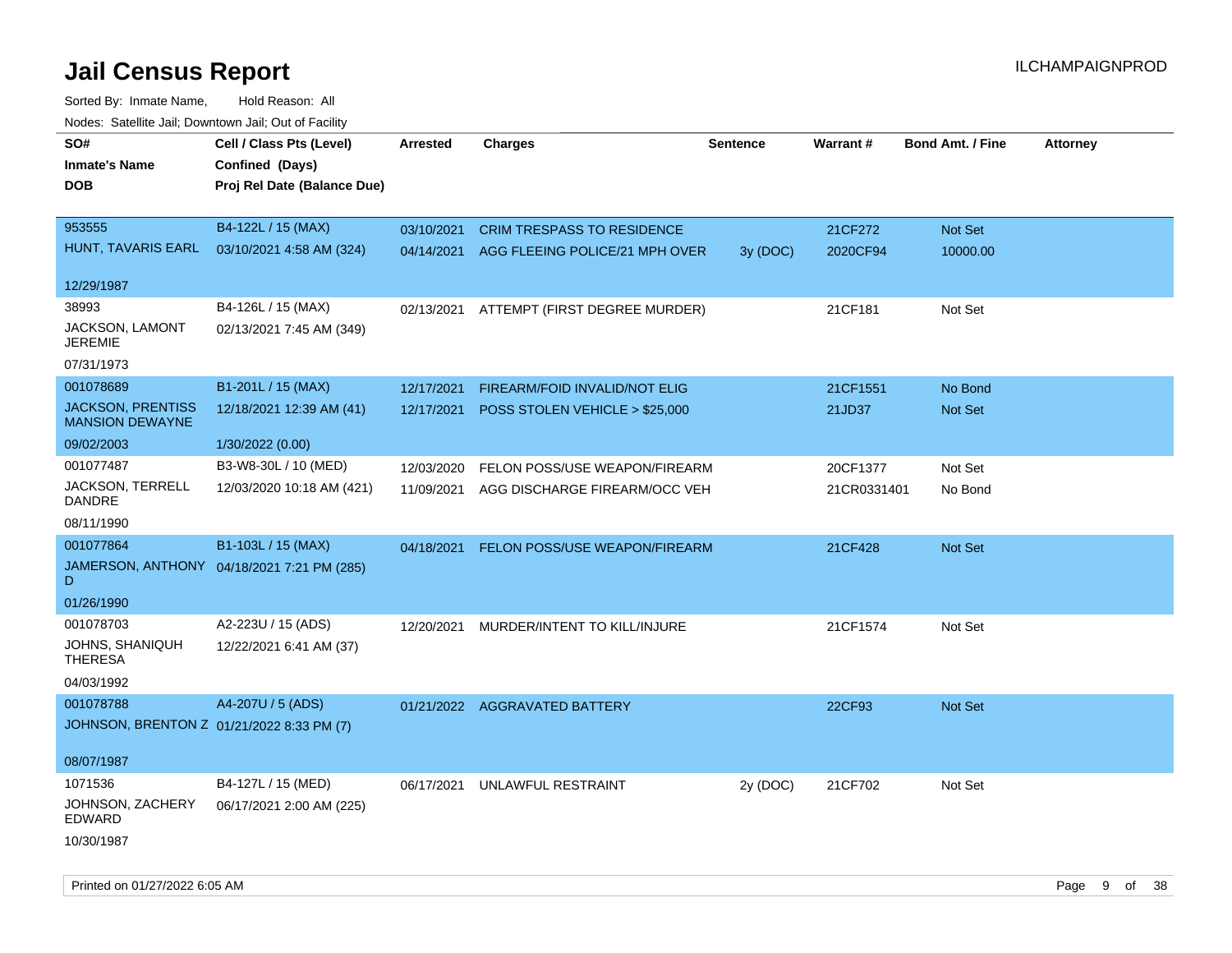| SO#                           |                                            |            |                                   |                 | Warrant#     | <b>Bond Amt. / Fine</b> |                 |
|-------------------------------|--------------------------------------------|------------|-----------------------------------|-----------------|--------------|-------------------------|-----------------|
|                               | Cell / Class Pts (Level)                   | Arrested   | <b>Charges</b>                    | <b>Sentence</b> |              |                         | <b>Attorney</b> |
| <b>Inmate's Name</b>          | Confined (Days)                            |            |                                   |                 |              |                         |                 |
| <b>DOB</b>                    | Proj Rel Date (Balance Due)                |            |                                   |                 |              |                         |                 |
| 001078645                     | B4-222U / 10 (MED)                         |            |                                   |                 |              |                         |                 |
| <b>JONES, KELVIN</b>          |                                            | 12/02/2021 | AGG DISCHARGE FIREARM             |                 | 21CF1478     | No Bond                 |                 |
| <b>KHYRIC</b>                 | 12/02/2021 6:56 PM (57)                    | 12/02/2021 | <b>ILLEG POSS AMMUNITION/FOID</b> |                 | 21CM472      | 1000.00                 |                 |
| 02/27/2001                    |                                            |            |                                   |                 |              |                         |                 |
| 956822                        | B1-205U / 15 (MAX)                         | 11/25/2021 | AGGRAVATED DOMESTIC BATTERY       |                 | 21CF1442     | Not Set                 |                 |
| <b>JONES, MARIO</b>           | 11/25/2021 10:37 AM (64)                   | 11/25/2021 | PAROLE REVOCATION                 |                 | CH2106361    | No Bond                 |                 |
| NATHANIEL                     |                                            | 11/25/2021 | UNLAWFUL RESTRAINT                |                 | 21CF1443     | Not Set                 |                 |
| 10/27/1987                    |                                            |            |                                   |                 |              |                         |                 |
| 1008468                       | B4-226U / 10 (MED)                         | 12/01/2021 | FELON POSS/USE WEAPON/FIREARM     |                 | 21CF1472     | Not Set                 |                 |
| <b>JONES, MARTEZ</b>          | 12/01/2021 1:28 PM (58)                    | 12/01/2021 | VIO BAIL BOND/FAMILY MEMBER       |                 | <b>22CM9</b> | Not Set                 |                 |
| <b>LAMONTE</b>                |                                            | 12/02/2021 | PROBATION VIOLATION               |                 | 20CF1151     | Not Set                 |                 |
| 06/22/1993                    |                                            |            |                                   |                 |              |                         |                 |
| 506244                        | B1-204L / 15 (MAX)                         | 07/15/2021 | ARMED ROBBERY/ARMED W/FIREARM     |                 | 2021CF791    | 250000.00               |                 |
| JOSLIN, JASON LEE             | 07/15/2021 4:38 AM (197)                   |            |                                   |                 |              |                         |                 |
|                               |                                            |            |                                   |                 |              |                         |                 |
| 12/22/1985                    |                                            |            |                                   |                 |              |                         |                 |
| 66662                         | B3-W5-20L / 10 (MED)                       | 12/05/2021 | POSS AMT CON SUB EXCEPT(A)/(D)    | 2y (DOC)        | 18CF597      | 200000.00               |                 |
| KINTNER, WESLEY J             | 12/05/2021 1:57 PM (54)                    |            |                                   |                 |              |                         |                 |
|                               |                                            |            |                                   |                 |              |                         |                 |
| 04/15/1986                    |                                            |            |                                   |                 |              |                         |                 |
| 1041648                       | A3-113L / 15 (MAX)                         | 01/11/2022 | ARMED HABITUAL CRIMINAL           |                 | 22CF41       | Not Set                 |                 |
| LANE, DEMETRIUS<br>LAQUAN     | 01/11/2022 5:27 AM (17)                    |            | 01/11/2022 PAROLE REVOCATION      |                 | CH2200221    | Not Set                 |                 |
|                               |                                            |            |                                   |                 |              |                         |                 |
| 07/04/1996                    |                                            |            |                                   |                 |              |                         |                 |
| 001078693                     | B3-W2-05U / 5 (MIN)                        | 12/19/2021 | RECEIVE/POSS/SELL STOLEN VEH      |                 | 21CF1555     | Not Set                 |                 |
|                               | LARGE, JOSHUA DALE 12/19/2021 4:54 AM (40) | 12/19/2021 | <b>RETAIL THEFT</b>               |                 | 2021CM216    | 5000.00                 |                 |
| 10/27/1985                    |                                            | 12/19/2021 | <b>RETAIL THEFT</b>               |                 | 20CF422      | 20000.00                |                 |
| 1070011                       | B4-124U / 15 (MAX)                         | 08/03/2021 | AGG DISCH FIREARM/1ST AID PERS    |                 | 21CF929      | Not Set                 |                 |
| LAWS, WILLIAM<br>ZARAK, Third | 08/03/2021 3:53 PM (178)                   |            |                                   |                 |              |                         |                 |
| 07/06/1999                    |                                            |            |                                   |                 |              |                         |                 |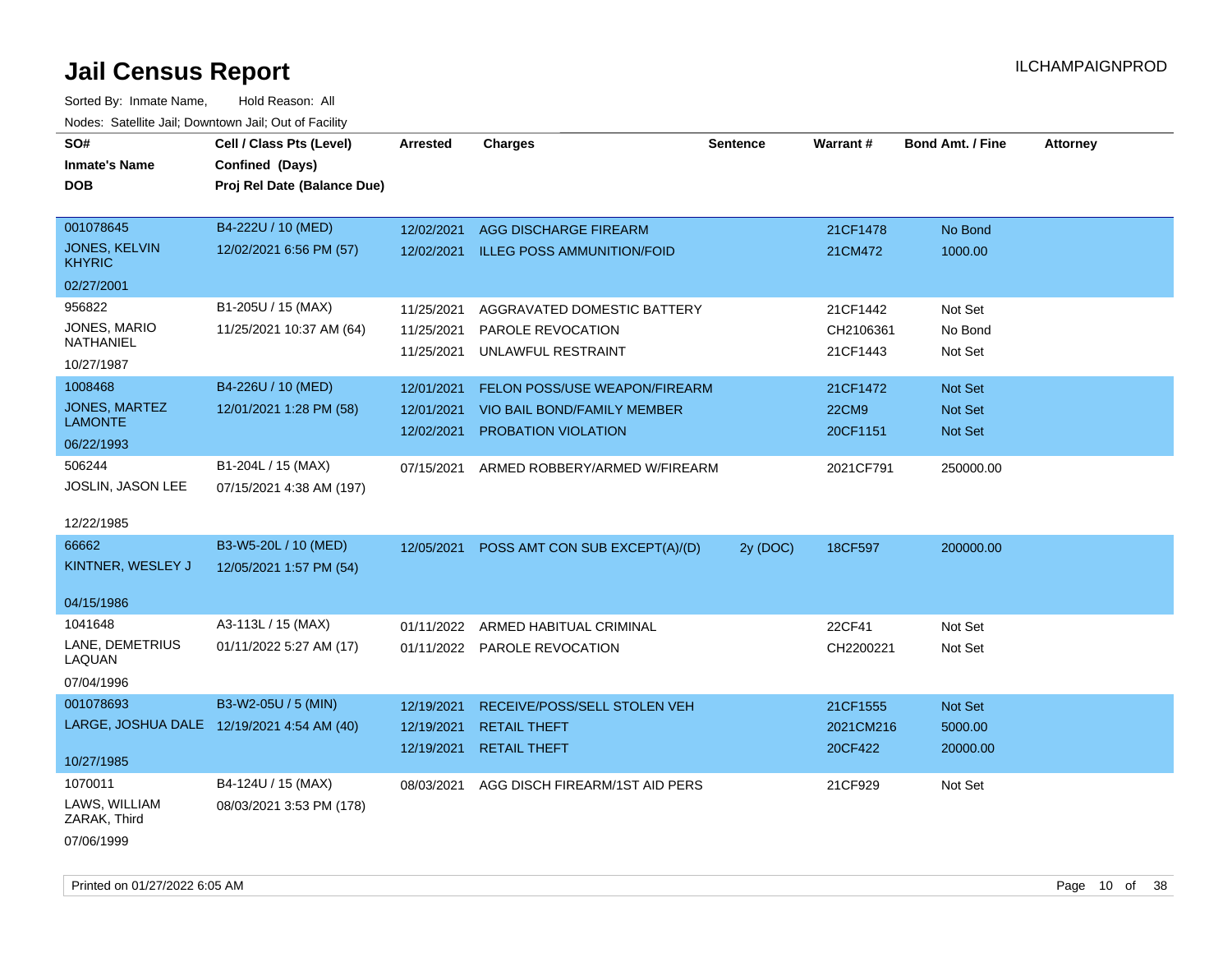| SO#<br><b>Inmate's Name</b><br><b>DOB</b>               | Cell / Class Pts (Level)<br>Confined (Days)<br>Proj Rel Date (Balance Due) | <b>Arrested</b>                        | <b>Charges</b>                                                                                           | <b>Sentence</b> | <b>Warrant#</b>                   | <b>Bond Amt. / Fine</b>        | <b>Attorney</b> |
|---------------------------------------------------------|----------------------------------------------------------------------------|----------------------------------------|----------------------------------------------------------------------------------------------------------|-----------------|-----------------------------------|--------------------------------|-----------------|
| 001078797<br>LEVIN, DANIEL DAVID<br>08/08/1984          | BOOKH-7<br>01/26/2022 3:00 PM (2)                                          |                                        | 01/26/2022 VIO STALKING NO CONTACT ORDER                                                                 |                 | 22 CM AWOW                        | Not Set                        |                 |
| 548089                                                  |                                                                            |                                        |                                                                                                          |                 |                                   |                                |                 |
| LEWIS, LAWRENCE<br>PAUL, Third<br>02/08/1993            | B1-204U / 15 (MAX)<br>12/04/2020 4:42 AM (420)                             | 12/04/2020<br>12/04/2020               | ATTEMPT (FIRST DEGREE MURDER)<br>METH DELIVERY/100<400 GRAMS<br>12/04/2020 AGG DOMESTIC BATTERY/STRANGLE |                 | 20CF1378<br>20CF1481<br>18CF1507  | Not Set<br>Not Set<br>10000.00 |                 |
| 001077524                                               | B2-T1-04L / 10 (SPH)                                                       | 12/14/2020                             | AGG BATTERY/JUDGE/EMT                                                                                    |                 | 2020-CF-1212                      | 10000.00                       |                 |
| LEWIS, TREVOR<br><b>DANIEL</b>                          | 12/14/2020 5:16 PM (410)                                                   | 12/14/2020<br>12/14/2020               | <b>RESIDENTIAL ARSON</b><br>AGG BATTERY/PUBLIC PLACE                                                     |                 | 2020-CF-1388<br>2020-CF-1231      | 150000.00<br>50000.00          |                 |
| 06/03/2002                                              |                                                                            | 12/14/2020                             | AGG BATTERY/PEACE OFFICER                                                                                |                 | 2020-CF-1211                      | 10000.00                       |                 |
| 1065002<br>LOVELESS, DUSTIN<br>DEE                      | B3-W3-12L / 10 (MED)<br>11/16/2021 11:41 AM (73)                           | 11/16/2021                             | DOMESTIC BTRY/CONTACT/VIO O/P                                                                            |                 | 2019CF001781                      | 25000.00                       |                 |
| 06/17/1982                                              |                                                                            |                                        |                                                                                                          |                 |                                   |                                |                 |
| 48792<br><b>MCCLAIN, HURCHEL</b><br><b>JOSEPH</b>       | B4-225U / 10 (MED)<br>11/20/2021 4:11 AM (69)                              |                                        | 11/19/2021 AGG BATTERY/DISCHARGE FIREARM                                                                 |                 | 21CF1425                          | Not Set                        |                 |
| 05/01/1979                                              |                                                                            |                                        |                                                                                                          |                 |                                   |                                |                 |
| 001077938<br>MCGAHA,<br>CHRISTOPHER D<br>07/27/1991     | BOOKH-2 / 15 (ADS)<br>05/10/2021 7:02 PM (263)                             | 05/10/2021<br>05/11/2021<br>05/27/2021 | AGG KIDNAPING DISCH FIR/HARM<br><b>MURDER</b><br>ESCAPE FROM DEPT OF CORRECTION                          |                 | 21CF532<br>2021-CF-215<br>21CF600 | Not Set<br>No Bond<br>Not Set  |                 |
| 66710<br><b>MEEKS, CASSARIOUS</b><br><b>MONTE</b>       | A4-202L / 15 (ADS)<br>01/20/2022 11:40 AM (8)                              |                                        | 01/19/2022 ARMED VIOLENCE/CATEGORY I                                                                     |                 | <b>22CF88</b>                     | Not Set                        |                 |
| 06/22/1984                                              |                                                                            |                                        |                                                                                                          |                 |                                   |                                |                 |
| 1043071<br>MERRELL-<br>SUTHERLAND, ALICIA<br>11/26/1972 | A2-120L / 10 (MED)<br>11/08/2021 2:22 AM (81)                              | 11/08/2021                             | CRIM DMG/GOVT PROP/<\$500                                                                                |                 | 21CF1378                          | Not Set                        |                 |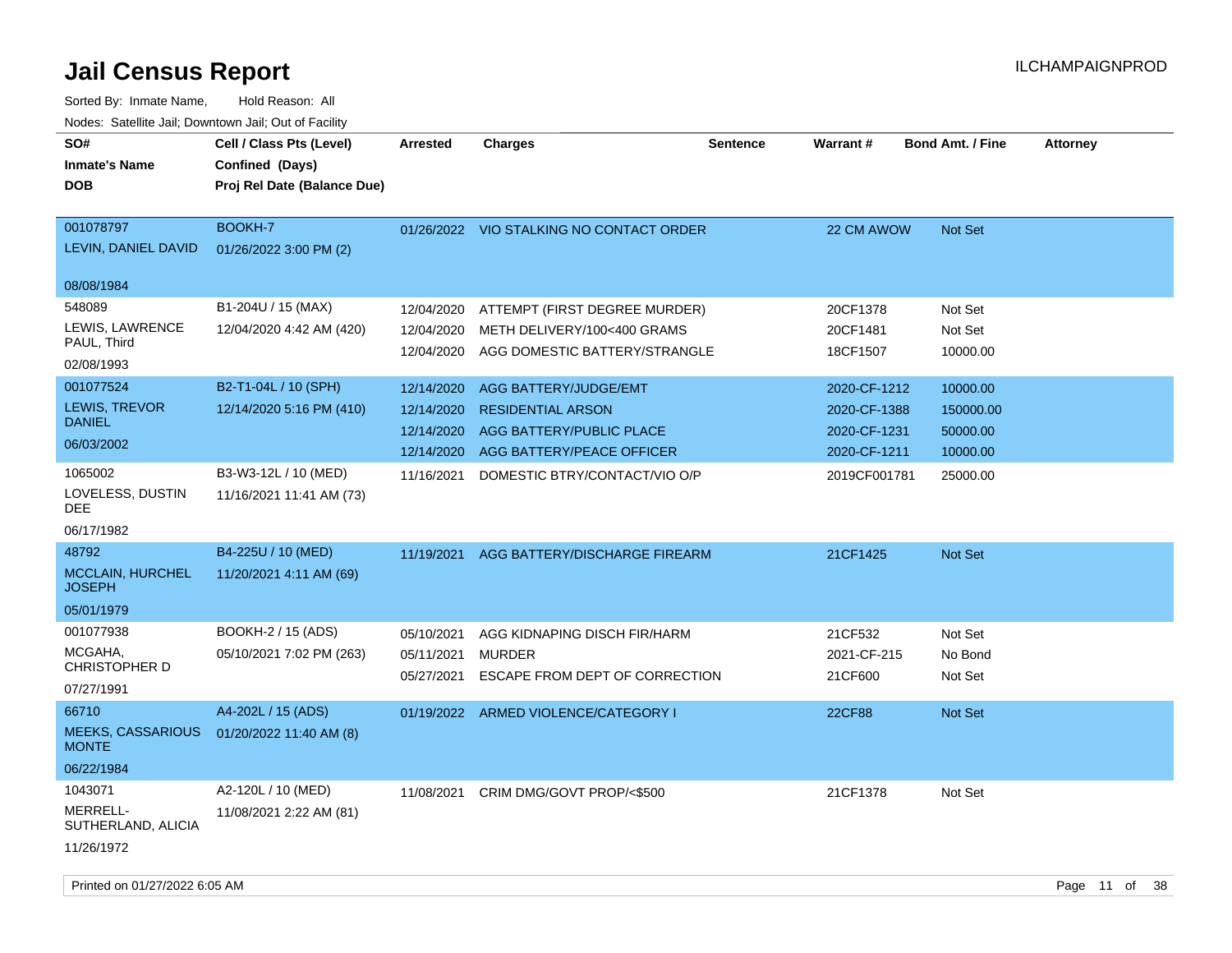| SO#<br><b>Inmate's Name</b><br><b>DOB</b>  | Cell / Class Pts (Level)<br>Confined (Days)<br>Proj Rel Date (Balance Due) | Arrested   | <b>Charges</b>                   | <b>Sentence</b> | Warrant#  | <b>Bond Amt. / Fine</b> | <b>Attorney</b> |
|--------------------------------------------|----------------------------------------------------------------------------|------------|----------------------------------|-----------------|-----------|-------------------------|-----------------|
| 43476                                      | BOOKH-8                                                                    | 01/25/2022 | POSSESSING A CONTROLLED SUBSTAND |                 | 22CF109   | Not Set                 |                 |
| <b>MERRICK, BRIAN</b>                      | 01/25/2022 12:40 PM (3)                                                    | 01/25/2022 | POSSESSION OF METH<5 GRAMS       |                 | 20CF450   | 690.00                  |                 |
| <b>MATHEW</b>                              |                                                                            | 01/25/2022 | POSSESSION OF METH<5 GRAMS       |                 | 21CF116   | 690.00                  |                 |
| 06/01/1974                                 |                                                                            | 01/25/2022 | <b>METH DELIVERY&lt;5 GRAMS</b>  |                 | 21CF170   | 940.00                  |                 |
|                                            |                                                                            | 01/25/2022 | DRIVING RVK/SUSP DUI/SSS 2ND     |                 | 19CF1153  | 240.00                  |                 |
|                                            |                                                                            | 01/25/2022 | DRIVING RVK/SUSP DUI/SSS 4-9     |                 | 21CF730   | 440.00                  |                 |
| 41584                                      | B4-227L / 15 (MAX)                                                         | 12/01/2021 | ARMED HABITUAL CRIMINAL          |                 | 21CF1467  | Not Set                 |                 |
|                                            | MILLER, JOSE LOVELL 12/02/2021 1:04 AM (57)                                |            |                                  |                 |           |                         |                 |
| 10/07/1975                                 |                                                                            |            |                                  |                 |           |                         |                 |
| 001077902                                  | A2-123L / 5 (ADS)                                                          | 11/23/2021 | BATTERY/CAUSE BODILY HARM        |                 | 21CM187   | Not Set                 |                 |
| MOFFETT, CAROLYN<br><b>REENE</b>           | 11/21/2021 10:31 AM (68)                                                   |            |                                  |                 |           |                         |                 |
| 10/23/1988                                 |                                                                            |            |                                  |                 |           |                         |                 |
| 39106                                      | A4-102L / 10 (MED)                                                         | 10/12/2021 | DOMESTIC BATTERY/OTHER PRIOR     |                 | 21CF1217  | Not Set                 |                 |
| Junior                                     | MOORE, ANDREW LEE, 10/12/2021 1:02 AM (108)                                |            |                                  |                 |           |                         |                 |
| 04/12/1973                                 | 4/10/2022 (0.00)                                                           |            |                                  |                 |           |                         |                 |
| 1007239                                    | B4-127U / 10 (MED)                                                         | 12/29/2021 | <b>DOMESTIC BATTERY</b>          |                 | 21CF1607  | Not Set                 |                 |
| MOORE, ANDREW<br><b>VIRGIL</b>             | 12/29/2021 8:40 PM (30)                                                    |            |                                  |                 |           |                         |                 |
| 08/20/1972                                 |                                                                            |            |                                  |                 |           |                         |                 |
| 1076661                                    | A4-207L / 5 (ADS)                                                          | 01/22/2022 | DUI INTOXICATING COMPOUND        |                 | 20DT191   | 5000.00                 |                 |
| MOORE, COLTIN RILEY 01/22/2022 5:32 AM (6) |                                                                            |            | 01/22/2022 CRIM DAMAGE/<\$500    |                 | 21CM196   | 5000.00                 |                 |
| 10/23/1996                                 |                                                                            |            |                                  |                 |           |                         |                 |
| 539294                                     | B1-104U / 10 (MED)                                                         | 01/11/2022 | AGG DUI/NO VALID DL              |                 | 22CF49    | Not Set                 |                 |
| MOSLEY, JAMES<br><b>CALVIN</b>             | 01/11/2022 9:43 PM (17)                                                    |            | 01/11/2022 PAROLE REVOCATION     |                 | CH2200227 | No Bond                 |                 |
| 12/11/1985                                 |                                                                            |            |                                  |                 |           |                         |                 |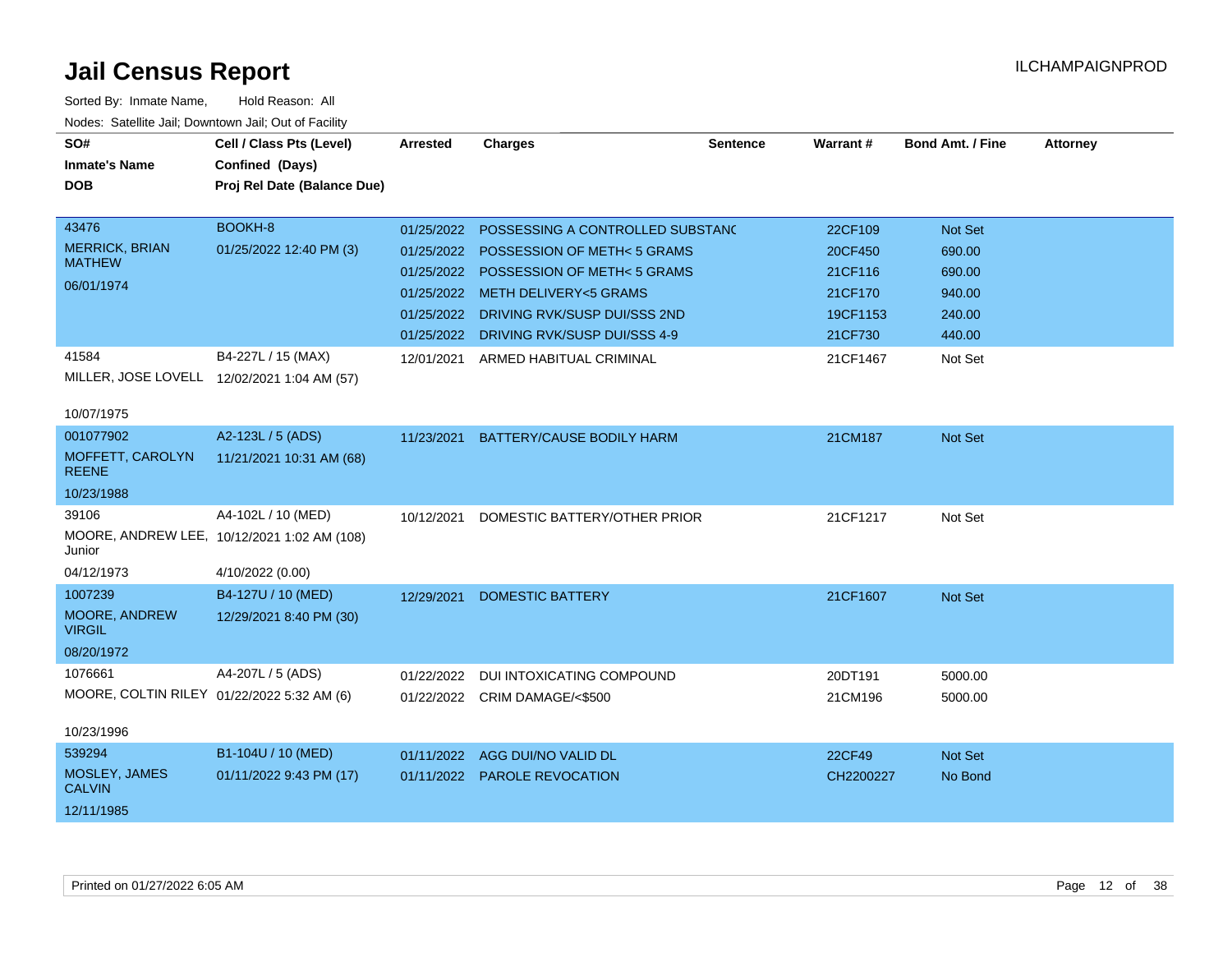| SO#<br><b>Inmate's Name</b><br><b>DOB</b>                                             | Cell / Class Pts (Level)<br>Confined (Days)<br>Proj Rel Date (Balance Due) | Arrested                               | <b>Charges</b>                                                                                  | <b>Sentence</b> | <b>Warrant#</b>                  | <b>Bond Amt. / Fine</b>       | <b>Attorney</b> |
|---------------------------------------------------------------------------------------|----------------------------------------------------------------------------|----------------------------------------|-------------------------------------------------------------------------------------------------|-----------------|----------------------------------|-------------------------------|-----------------|
| 001078517<br><b>NELSON, RORY</b><br><b>DEMOND</b>                                     | B1-102L / 15 (MAX)<br>10/19/2021 3:55 AM (101)                             |                                        | 10/19/2021 ATTEMPT (FIRST DEGREE MURDER)                                                        |                 | 21CF1267                         | Not Set                       |                 |
| 08/14/1984<br>001078357<br>PETTIGREW, CAREY<br><b>CORNITRIAS DEOBLO</b><br>08/31/1986 | B2-T1-02L / 15 (SPH)<br>09/17/2021 9:56 AM (133)                           | 09/17/2021<br>09/17/2021<br>09/17/2021 | ARMED ROBBERY/ARMED W/FIREARM<br>ARMED ROBBERY/ARMED W/FIREARM<br>ARMED ROBBERY/ARMED W/FIREARM |                 | 21CF1230<br>21CF1128<br>21CF1129 | Not Set<br>Not Set<br>Not Set |                 |
| 1030954<br>PETTIGREW,<br><b>MALCOME JAMIESON</b><br>02/20/1995                        | A4-101L / 15 (ADS)<br>01/15/2022 4:35 AM (13)                              | 01/14/2022                             | ARMED VIOLENCE/CATEGORY I<br>01/14/2022 MFG/DEL CANNABIS/10-30 GRAMS                            |                 | 22CF76<br>2020CF9                | Not Set<br>15000.00           |                 |
| 1063325<br>PICKENS, JOSEPH<br><b>PARNELL</b><br>04/27/1978                            | A3-117L / 10 (MED)<br>01/14/2022 12:28 AM (14)                             |                                        | 01/13/2022 VIO BAIL BOND/CLASS A OFFENSE                                                        |                 | 22CM17                           | Not Set                       |                 |
| 999352<br>PIRLOT, JUSTIN LEE<br>11/08/1982                                            | B4-225L / 10 (MED)<br>09/09/2021 11:28 AM (141)                            | 09/09/2021<br>10/23/2021               | <b>VIOLATE OP/OTHER PRIOR</b><br><b>FALSE REPORT OF OFFENSE</b>                                 | 2y (DOC)        | 2019CF836                        | Not Set<br>5000.00            |                 |
| 001078669<br>RANGEL, ADRIAN<br>11/25/2000                                             | B1-107U / 10 (MED)<br>12/10/2021 12:53 AM (49)                             | 12/10/2021                             | AGG DISCHARGE FIREARM/BLDG/SCH                                                                  |                 | 21CF1507                         | Not Set                       |                 |
| 1069524<br>RAY-DAVIS, KAMARI<br><b>DAYVON</b><br>03/30/2000                           | B4-224L / 15 (MAX)<br>08/09/2021 2:44 AM (172)                             |                                        | 08/08/2021 MFG/DEL CANNABIS/30-500 GRAMS                                                        |                 | 21CF953                          | Not Set                       |                 |
| 45473<br>REXROAD, CALVIN<br>ALLEN<br>10/04/1970                                       | B1-202L / 15 (MAX)<br>11/23/2021 6:27 PM (66)                              | 11/23/2021<br>11/23/2021               | CHIL SEX OFFEN/RESIDE DAY CARE<br><b>VIOLATE SEX OFFENDER REGIS</b>                             |                 | 21CF1275<br>21CF546              | 10000.00<br>50000.00          |                 |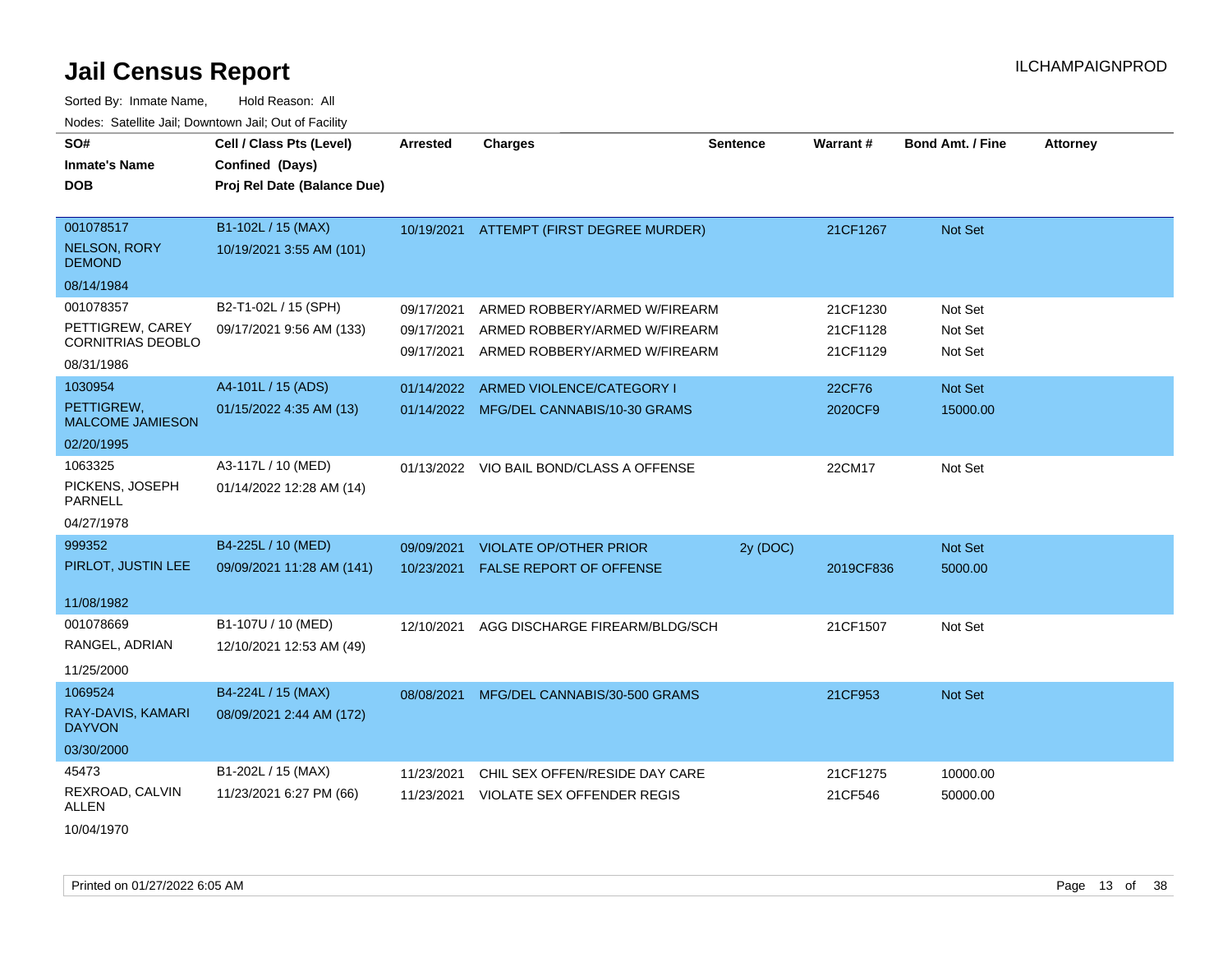Sorted By: Inmate Name, Hold Reason: All Nodes: Satellite Jail; Downtown Jail; Out of Facility

| SO#                                       | Cell / Class Pts (Level)    | <b>Arrested</b> | <b>Charges</b>                         | <b>Sentence</b>     | Warrant#   | <b>Bond Amt. / Fine</b> | <b>Attorney</b> |
|-------------------------------------------|-----------------------------|-----------------|----------------------------------------|---------------------|------------|-------------------------|-----------------|
| <b>Inmate's Name</b>                      | Confined (Days)             |                 |                                        |                     |            |                         |                 |
| <b>DOB</b>                                | Proj Rel Date (Balance Due) |                 |                                        |                     |            |                         |                 |
|                                           |                             |                 |                                        |                     |            |                         |                 |
| 001078351                                 | A3-114L / 10 (ADS)          | 01/14/2022      | AGG UNLAWFUL USE OF WEAPON/VEH         |                     | 22CF73     | Not Set                 |                 |
| ROBINSON, DONTAE<br><b>ROY</b>            | 01/14/2022 10:57 PM (14)    | 01/14/2022      | POSSESSION OF STOLEN FIREARM           |                     | 2021CF1609 | 150000.00               |                 |
| 06/25/2002                                |                             |                 |                                        |                     |            |                         |                 |
| 979485                                    | B2-T4-16L / 15 (SPH)        | 03/12/2021      | PRED CRIM SEX ASLT/VICTIM <13          |                     | 21CF282    | Not Set                 |                 |
| RODRIGUEZ, JOSHUA<br><b>ANTHONY</b>       | 03/12/2021 1:57 PM (322)    |                 |                                        |                     |            |                         |                 |
| 04/06/1990                                |                             |                 |                                        |                     |            |                         |                 |
| 61330                                     | B4-123L / 15 (MAX)          | 12/01/2021      | <b>ARMED HABITUAL CRIMINAL</b>         |                     | 21CF1473   | Not Set                 |                 |
| <b>RUFFIN, JONATHON</b><br><b>CECIL</b>   | 12/01/2021 5:34 AM (58)     | 12/01/2021      | <b>PAROLE REVOCATION</b>               |                     | CH2107545  | No Bond                 |                 |
| 05/10/1984                                |                             |                 |                                        |                     |            |                         |                 |
| 1071161                                   | B4-124L / 15 (MAX)          | 08/18/2021      | DELIVERY OF OR POSSESSION OF W/INT     |                     | 21CF1008   | No Bond                 |                 |
| SANDERS, MARKELL<br>LAMAR                 | 08/18/2021 6:18 PM (163)    |                 |                                        |                     |            |                         |                 |
| 02/02/2000                                |                             |                 |                                        |                     |            |                         |                 |
| 1047469                                   | B3-W5-18L / 10 (MED)        | 07/03/2021      | <b>CRIMINAL SEX ASSAULT/CONSENT</b>    | 2y/6m (DOC) 21CF773 |            | Not Set                 |                 |
| <b>SCHINDLER, RICHARD</b><br><b>ALLEN</b> | 07/03/2021 10:25 PM (209)   |                 |                                        |                     |            |                         |                 |
| 10/16/1979                                |                             |                 |                                        |                     |            |                         |                 |
| 1000820                                   | A4-206L                     | 01/24/2022      | FELON POSS/USE WEAPON/FIREARM          |                     | 22CF105    | Not Set                 |                 |
| SCHNEIDER, SONGAN                         | 01/24/2022 8:20 AM (4)      |                 | 01/24/2022 AGGRAVATED DOMESTIC BATTERY |                     | 21CF1433   | 25000.00                |                 |
| <b>MICHAEL</b>                            |                             | 01/24/2022      | DRIVING ON SUSPENDED LICENSE           |                     | 20TR2771   | 2500.00                 |                 |
| 08/18/1992                                |                             |                 |                                        |                     |            |                         |                 |
| 001078748                                 | A4-106L / 10 (ADS)          |                 | 01/10/2022 AGGRAVATED BATTERY          |                     | 21CF151    | No Bond                 |                 |
| <b>SCHROEDER, JOSHUA</b><br><b>CURTIS</b> | 01/10/2022 9:34 AM (18)     |                 |                                        |                     |            |                         |                 |
| 09/04/1980                                | 3/8/2022 (0.00)             |                 |                                        |                     |            |                         |                 |
| 001078698                                 | A4-201L / 5 (ADS)           | 12/20/2021      | DIRECT CRIMINAL CONTEMPT               |                     | 2019F44    | No Bond                 |                 |
| SIDES, BRIAN KEITH                        | 12/20/2021 4:23 PM (39)     |                 |                                        |                     |            |                         |                 |

12/08/1969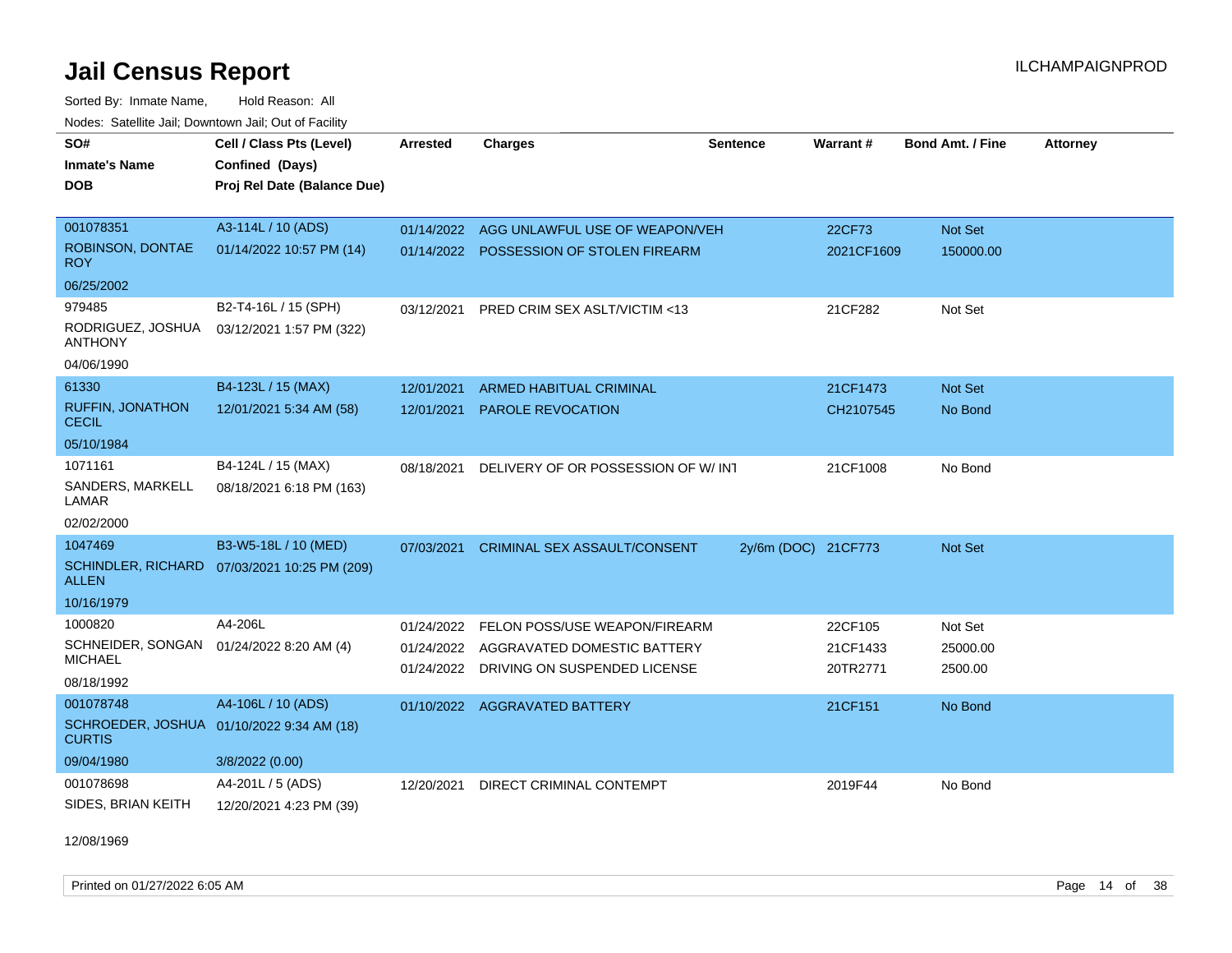Sorted By: Inmate Name, Hold Reason: All Nodes: Satellite Jail; Downtown Jail; Out of Facility

| SO#<br><b>Inmate's Name</b><br><b>DOB</b>   | Cell / Class Pts (Level)<br>Confined (Days)<br>Proj Rel Date (Balance Due) | <b>Arrested</b> | <b>Charges</b>                           | <b>Sentence</b> | Warrant#   | Bond Amt. / Fine | <b>Attorney</b> |
|---------------------------------------------|----------------------------------------------------------------------------|-----------------|------------------------------------------|-----------------|------------|------------------|-----------------|
| 001078441                                   | <b>BOOKF-1 / 15 (ADS)</b>                                                  | 10/01/2021      | <b>ARMED HABITUAL CRIMINAL</b>           |                 | 21CF1182   | Not Set          |                 |
| SINGLETON, CORRIE<br><b>DERRELL</b>         | 10/01/2021 12:36 PM (119)                                                  |                 | 12/20/2021 SPEEDING 26-34 MPH OVER LIMIT |                 | 2021TR2701 | 1000.00          |                 |
| 05/07/1983                                  |                                                                            |                 |                                          |                 |            |                  |                 |
| 001078765                                   | A4-101U / 10 (ADS)                                                         | 01/13/2022      | FELON POSS/USE WEAPON/FIREARM            |                 | 22CF66     | Not Set          |                 |
| SMITH, COREY ADRIAN 01/13/2022 7:32 PM (15) |                                                                            |                 | 01/13/2022 DRVG UNDER INFLUENCE OF DRUG  |                 | 2018DT262  | 190.00           |                 |
| 09/01/1987                                  |                                                                            |                 | 01/13/2022 DRIVING ON REVOKED LICENSE    |                 | 20TR3078   | 190.00           |                 |
| 951986                                      | B3-W2-08L / 10 (MED)                                                       |                 | 01/11/2022 WILFUL FAILURE TO REGISTER    |                 | 21 CF 1016 | No Bond          |                 |
| <b>STARKS, LAWRENCE</b><br><b>DAVID</b>     | 01/11/2022 3:06 PM (17)                                                    |                 |                                          |                 |            |                  |                 |
| 09/28/1955                                  | 2/7/2022 (0.00)                                                            |                 |                                          |                 |            |                  |                 |
| 1064798                                     | A4-105L / 15 (ADS)                                                         | 01/17/2022      | MURDER                                   |                 | 2021CF695  | 1500000.00       |                 |
| STENNIS, BRUCE<br><b>DEONTAY</b>            | 01/17/2022 1:29 PM (11)                                                    |                 | 01/17/2022 MFG/DEL 1<15 GR COCAINE/ANLG  |                 | 21CF520    | 50000.00         |                 |
| 08/12/1998                                  |                                                                            |                 |                                          |                 |            |                  |                 |
| 001077770                                   | A1-227L / 5 (MIN)                                                          |                 | 01/06/2022 RESIDENTIAL BURGLARY          |                 | 21CF319    | Not Set          |                 |
| STOFFLE, KELLY ANNE 01/06/2022 3:14 PM (22) |                                                                            |                 |                                          |                 |            |                  |                 |
| 04/12/1989                                  |                                                                            |                 |                                          |                 |            |                  |                 |
| 38305                                       | B2-T2-06L / 10 (SPH)                                                       | 03/18/2020      | CRIMINAL SEXUAL ABUSE                    |                 | 20CF-343   | 500000.00        |                 |
| STOVER, JOSH<br><b>ANDREW</b>               | 03/18/2020 10:24 AM (681)                                                  |                 |                                          |                 |            |                  |                 |
| 08/18/1973                                  |                                                                            |                 |                                          |                 |            |                  |                 |
| 001078182                                   | B3-W2-06L / 5 (MIN)                                                        | 12/20/2021      | DRIVING ON REVOKED LICENSE               |                 | 2021CF800  | No Bond          |                 |
| <b>STRONG, KEVIN</b><br><b>GARDNER</b>      | 12/20/2021 4:34 PM (39)                                                    |                 |                                          |                 |            |                  |                 |
| 02/12/1963                                  | 3/19/2022 (0.00)                                                           |                 |                                          |                 |            |                  |                 |
| 1062701                                     | A4-202U / 15 (ADS)                                                         |                 | 01/20/2022 UNLAWFUL USE OF A WEAPON      | 10y (DOC)       | 2021CF114  | No Bond          |                 |
| TAYLOR, CODY EARL                           | 01/20/2022 11:31 AM (8)                                                    |                 |                                          |                 |            |                  |                 |

10/22/1997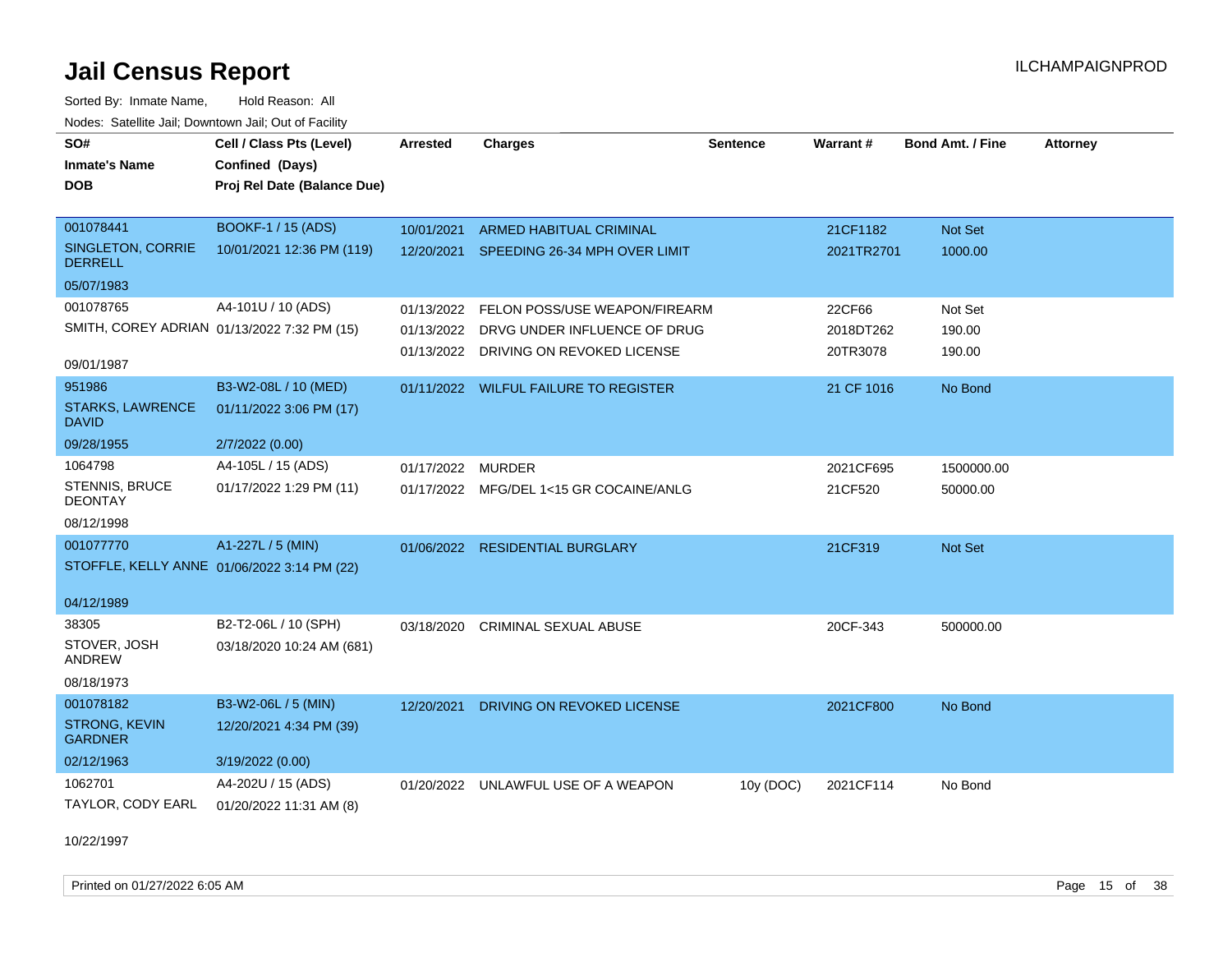| roacs. Catellite Jall, Downtown Jall, Out of Facility |                             |                          |                                                           |                 |                    |                         |                 |
|-------------------------------------------------------|-----------------------------|--------------------------|-----------------------------------------------------------|-----------------|--------------------|-------------------------|-----------------|
| SO#                                                   | Cell / Class Pts (Level)    | <b>Arrested</b>          | <b>Charges</b>                                            | <b>Sentence</b> | Warrant#           | <b>Bond Amt. / Fine</b> | <b>Attorney</b> |
| <b>Inmate's Name</b>                                  | Confined (Days)             |                          |                                                           |                 |                    |                         |                 |
| <b>DOB</b>                                            | Proj Rel Date (Balance Due) |                          |                                                           |                 |                    |                         |                 |
|                                                       |                             |                          |                                                           |                 |                    |                         |                 |
| 1000614                                               | <b>BOOKH-4 / 15 (ADS)</b>   |                          | 01/12/2022 AGGRAVATED BATTERY                             | 3y (DOC)        | 2018CF376          | No Bond                 |                 |
| <b>TESTER, TIMOTHY</b><br><b>RAY</b>                  | 01/12/2022 3:38 PM (16)     |                          |                                                           |                 |                    |                         |                 |
| 06/08/1992                                            |                             |                          |                                                           |                 |                    |                         |                 |
| 001078471                                             | B4-221U / 10 (MED)          | 10/11/2021               | AGG UUW/VEHICLE/<21                                       |                 | 21CF1210           | 100.00                  |                 |
| THATCH, OMARION<br><b>DIAMONTE</b>                    | 10/11/2021 1:26 AM (109)    |                          |                                                           |                 |                    |                         |                 |
| 09/05/2003                                            |                             |                          |                                                           |                 |                    |                         |                 |
| 32058                                                 | B4-123U / 15 (MAX)          | 06/14/2021               | <b>AGG DISCH FIREARM</b>                                  |                 | 21CF690            | Not Set                 |                 |
| THOMPSON, STEVEN<br><b>ONEAL</b>                      | 06/14/2021 6:44 AM (228)    |                          |                                                           |                 |                    |                         |                 |
| 03/14/1969                                            |                             |                          |                                                           |                 |                    |                         |                 |
| 001078792                                             | A4-203L                     | 01/24/2022               | <b>FUGITIVE FROM JUSTICE</b>                              |                 | 22CF99             | Not Set                 |                 |
| TRAMBLE, TOM<br><b>MARCUS</b>                         | 01/24/2022 10:24 AM (4)     | 01/24/2022<br>01/24/2022 | <b>FUGITIVE FROM JUSTICE</b><br>ARMED VIOLENCE/CATEGORY I |                 | 22CF100<br>22CF101 | Not Set<br>Not Set      |                 |
| 02/28/1985                                            |                             |                          |                                                           |                 |                    |                         |                 |
| 32910                                                 | B3-W1-01U / 10 (MED)        | 10/04/2021               | DOM BTRY/HARM/1-2 PRECONV                                 |                 | 21CF1189           | Not Set                 |                 |
| <b>TULL, CHRISTOPHER</b><br><b>MICHAEL</b>            | 10/04/2021 10:53 PM (116)   |                          |                                                           |                 |                    |                         |                 |
| 04/02/1971                                            |                             |                          |                                                           |                 |                    |                         |                 |
| 1070904                                               | B3-W4-13U / 5 (MIN)         | 10/28/2021               | <b>BURGLARY</b>                                           | 3y (DOC)        | 2021CF321          | 15000.00                |                 |
| WANKEL, JONAH<br>JAMES                                | 10/28/2021 3:42 AM (92)     |                          |                                                           |                 |                    |                         |                 |
| 12/15/1993                                            |                             |                          |                                                           |                 |                    |                         |                 |
| 961786                                                | A4-206U                     |                          | 01/24/2022 ARMED HABITUAL CRIMINAL                        |                 | 22CF104            | Not Set                 |                 |
| <b>WARREN, DESIE</b><br><b>ARNEZ</b>                  | 01/24/2022 7:23 AM (4)      |                          |                                                           |                 |                    |                         |                 |
| 04/28/1988                                            |                             |                          |                                                           |                 |                    |                         |                 |
| 1070737                                               | A1-126L / 15 (MAX)          | 10/14/2021               | AGG KIDNAPG/<13/INTEL DISABL                              |                 | 2020CF418          | 250000.00               |                 |
| WASHINGTON,<br><b>JASTINA VIRGINIA</b>                | 10/14/2021 12:02 PM (106)   |                          |                                                           |                 |                    |                         |                 |
| 04/11/2000                                            |                             |                          |                                                           |                 |                    |                         |                 |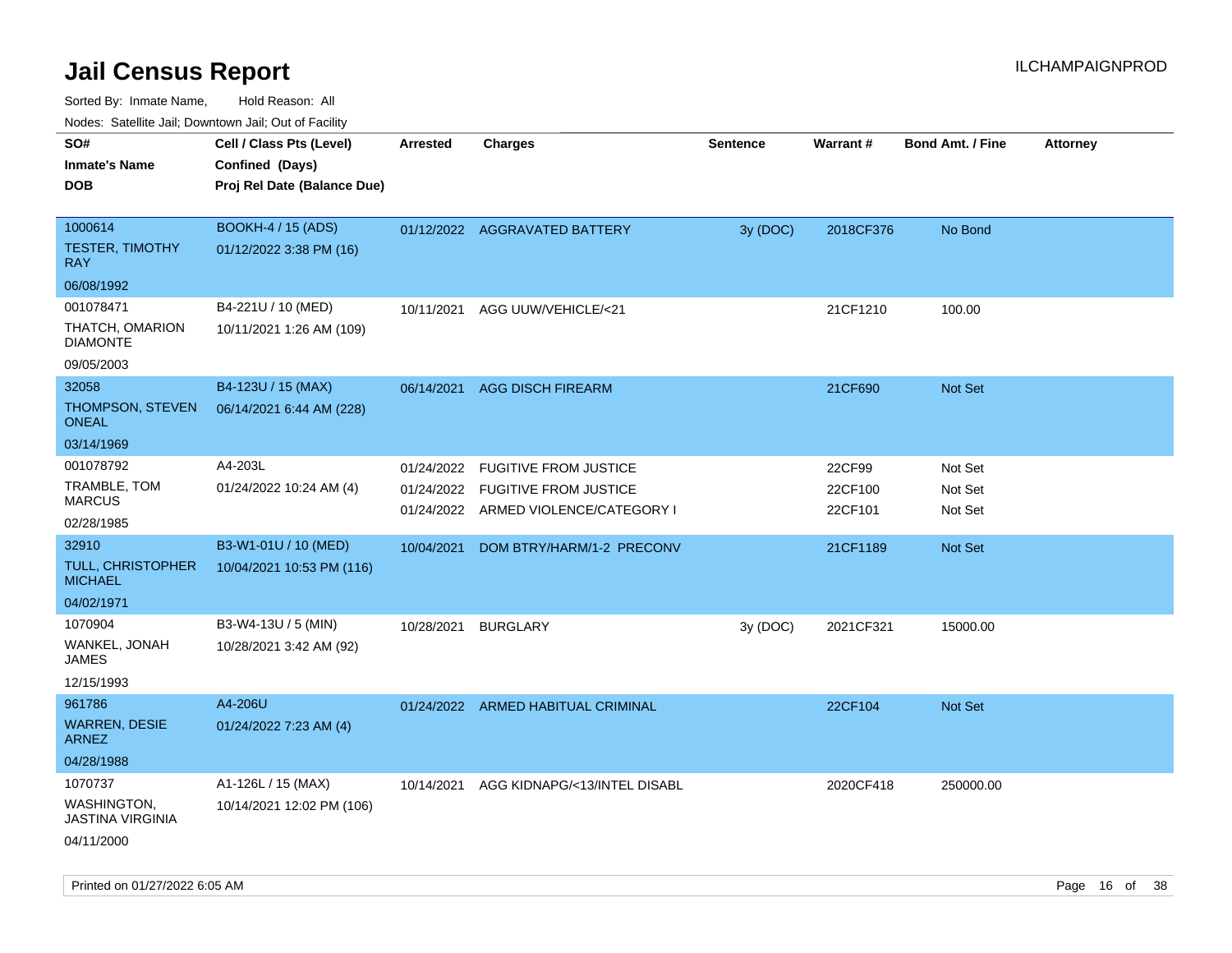Sorted By: Inmate Name, Hold Reason: All

| Nodes: Satellite Jail; Downtown Jail; Out of Facility |  |
|-------------------------------------------------------|--|
|-------------------------------------------------------|--|

| SO#                                        | Cell / Class Pts (Level)    | Arrested          | <b>Charges</b>                           | <b>Sentence</b> | Warrant#      | <b>Bond Amt. / Fine</b> | <b>Attorney</b> |
|--------------------------------------------|-----------------------------|-------------------|------------------------------------------|-----------------|---------------|-------------------------|-----------------|
| <b>Inmate's Name</b>                       | Confined (Days)             |                   |                                          |                 |               |                         |                 |
| <b>DOB</b>                                 | Proj Rel Date (Balance Due) |                   |                                          |                 |               |                         |                 |
|                                            |                             |                   |                                          |                 |               |                         |                 |
| 977140                                     | B1-203L / 10 (MED)          | 10/24/2021        | <b>ARMED HABITUAL CRIMINAL</b>           |                 | 21CF1289      | <b>Not Set</b>          |                 |
| <b>WEBSTER, DERRIAL</b><br><b>DEVON</b>    | 10/24/2021 2:46 AM (96)     |                   |                                          |                 |               |                         |                 |
| 01/14/1990                                 |                             |                   |                                          |                 |               |                         |                 |
| 001078328                                  | B1-207U / 15 (MAX)          | 08/30/2021        | FELON POSS/USE WEAPON/FIREARM            |                 | 21CF1045      | Not Set                 |                 |
| WHITE, JUSTIN<br><b>STEVEN</b>             | 08/30/2021 10:48 AM (151)   |                   |                                          |                 |               |                         |                 |
| 10/25/1995                                 |                             |                   |                                          |                 |               |                         |                 |
| 1049234                                    | A3-111U                     | 01/22/2022        | <b>AGGRAVATED DOMESTIC BATTERY</b>       |                 | <b>22CF94</b> | <b>Not Set</b>          |                 |
| <b>WILLIAMS, KHAMRON</b><br><b>MARCELL</b> | 01/22/2022 9:30 AM (6)      |                   |                                          |                 |               |                         |                 |
| 08/15/1995                                 |                             |                   |                                          |                 |               |                         |                 |
| 1019420                                    | B1-105L / 10 (MED)          | 12/14/2021        | METH MANUFACTURING/15<100 GR             | 8y (DOC)        | 21CF205       | No Bond                 |                 |
| WILLIAMS,<br><b>MARSHAWN ANTONIO</b>       | 12/14/2021 1:56 PM (45)     |                   |                                          |                 |               |                         |                 |
| 06/02/1994                                 |                             |                   |                                          |                 |               |                         |                 |
| 638552                                     | B2-T2-08L / 5 (SPH)         | 10/07/2021        | CHILD PORNOGRAPHY/PHOTOGRAPH             |                 | 2021CF1207    | No Bond                 |                 |
| <b>WILLIAMS, MICHAEL</b><br><b>JAMES</b>   | 10/07/2021 12:20 PM (113)   |                   |                                          |                 |               |                         |                 |
| 03/29/1964                                 |                             |                   |                                          |                 |               |                         |                 |
| 1066370                                    | B1-101L / 15 (MAX)          | 07/28/2021        | ARMED VIOLENCE/CATEGORY III              |                 | 2021 CF 882   | Not Set                 |                 |
| <b>WILLIAMS, REONTE</b><br><b>REMIR</b>    | 07/28/2021 5:40 AM (184)    |                   |                                          |                 |               |                         |                 |
| 05/14/1999                                 |                             |                   |                                          |                 |               |                         |                 |
| 972160                                     | B1-206U / 10 (MED)          |                   | 01/11/2022 AGG DOMESTIC BATTERY/STRANGLE | 3y (DOC)        | 21-CF-917     | <b>Not Set</b>          |                 |
| <b>WOOD, ANTONIO</b>                       | 01/11/2022 5:14 PM (17)     |                   |                                          |                 |               |                         |                 |
| 10/16/1981                                 |                             |                   |                                          |                 |               |                         |                 |
|                                            |                             |                   |                                          |                 |               |                         |                 |
| <b>Total Satellite Jail: 131</b>           |                             | <b>Males: 115</b> | Females: 16<br>Unknown: 0                |                 |               |                         |                 |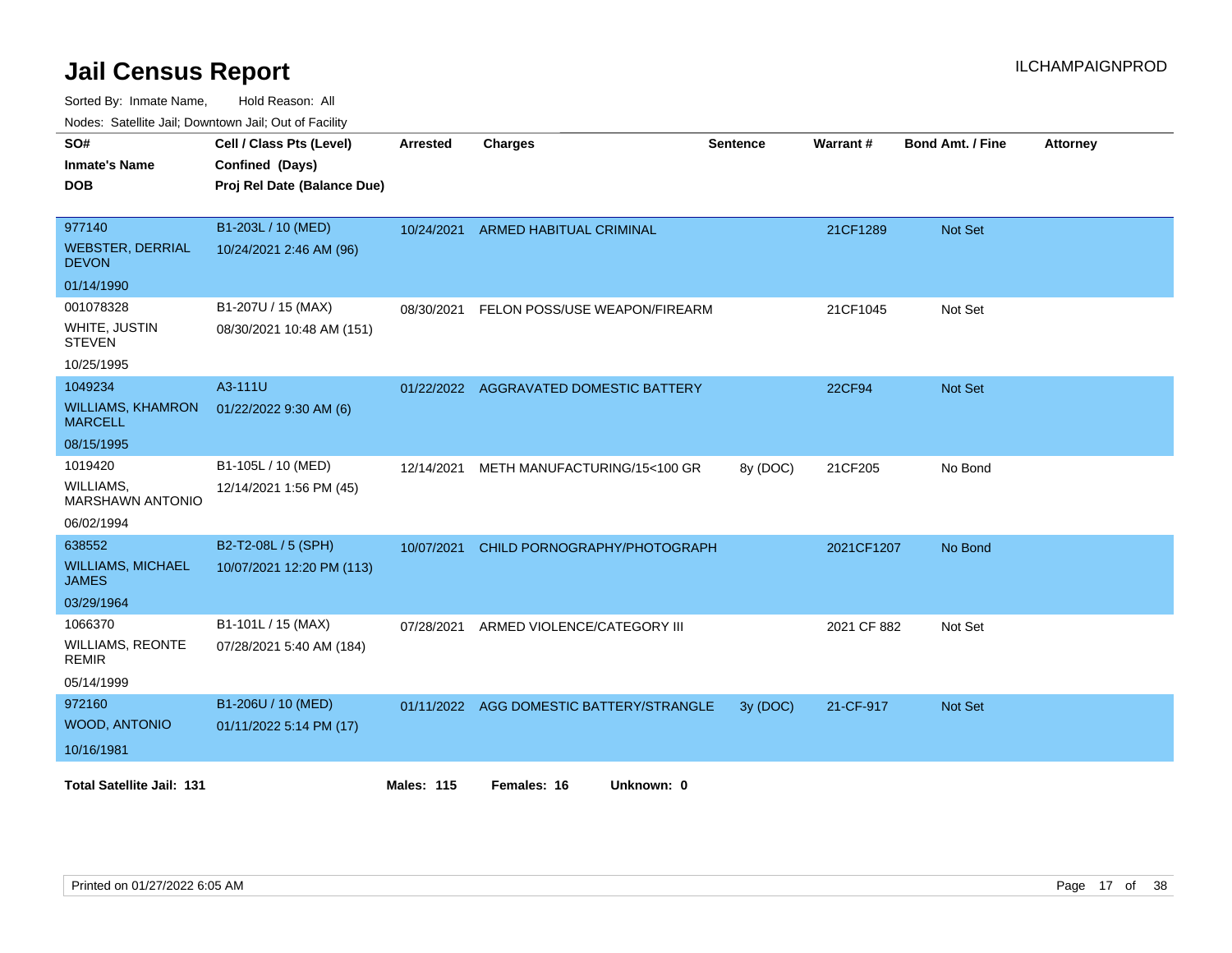| <b>Downtown Jail</b> |  |
|----------------------|--|
|                      |  |
|                      |  |

| SO#<br><b>Inmate's Name</b><br><b>DOB</b> | Cell / Class Pts (Level)<br>Confined (Days)<br>Proj Rel Date (Balance Due) | <b>Arrested</b> | <b>Charges</b>                    | <b>Sentence</b> | <b>Warrant#</b> | <b>Bond Amt. / Fine</b> | <b>Attorney</b> |
|-------------------------------------------|----------------------------------------------------------------------------|-----------------|-----------------------------------|-----------------|-----------------|-------------------------|-----------------|
| 1073165                                   | G4L / 5 (MIN)                                                              | 04/30/2021      | FORGERY/ISSUE/DELIVER DOCUMENT    |                 | 19CF143         | 75000.00                |                 |
| <b>ACKERMAN, CODY</b><br><b>JAMES</b>     | 04/30/2021 4:48 PM (273)                                                   | 04/30/2021      | <b>BURGLARY</b>                   |                 | 21CF516         | <b>Not Set</b>          |                 |
| 02/01/1989                                |                                                                            | 05/03/2021      | FORGERY/ISSUE/DELIVER DOCUMENT    |                 | 2018CF689       | 2500.00 / 75.00         |                 |
| 001078621                                 | F5U / 10 (MED)                                                             | 12/23/2021      | <b>RESIDENTIAL BURGLARY</b>       |                 | 21CF1582        | Not Set                 |                 |
|                                           | BAILEY, DANIEL SCOTT 12/23/2021 9:44 AM (36)                               |                 | 01/14/2022 PROBATION VIOLATION    |                 | 21CF1445        | Not Set                 |                 |
| 05/09/1999                                |                                                                            |                 |                                   |                 |                 |                         |                 |
| 969121                                    | I3 / 15 (SPH)                                                              | 11/25/2021      | <b>CRIM TRESPASS TO RESIDENCE</b> |                 | 21CF1444        | <b>Not Set</b>          |                 |
| <b>BECKLEY, ANTHONY</b><br><b>PATRICK</b> | 11/25/2021 7:16 PM (64)                                                    |                 |                                   |                 |                 |                         |                 |
| 06/30/1989                                |                                                                            |                 |                                   |                 |                 |                         |                 |
| 517915                                    | C6L / 5 (MIN)                                                              | 08/03/2021      | <b>BURGLARY</b>                   |                 | 21CF289         | 20000.00                |                 |
| <b>BOXLEY, CHARLES</b><br><b>OMAR</b>     | 08/03/2021 2:18 PM (178)                                                   | 08/03/2021      | <b>BURGLARY</b>                   |                 | 21CF679         | 20000.00                |                 |
| 01/10/1985                                |                                                                            | 08/03/2021      | FORGERY/ISSUE/DELIVER DOCUMENT    |                 |                 | No Bond                 |                 |
| 1027929                                   | F6L / 15 (MAX)                                                             | 12/18/2021      | HOME INVASION/CAUSE INJURY        |                 | 21CF1560        | No Bond                 |                 |
| <b>BROUGHTON, MARK</b><br>ANTHONY, Junior | 12/18/2021 2:55 AM (41)                                                    |                 |                                   |                 |                 |                         |                 |
| 02/15/1990                                |                                                                            |                 |                                   |                 |                 |                         |                 |
| 1067476                                   | F5L / 10 (MED)                                                             | 11/13/2021      | AGG DOMESTIC BATTERY/STRANGLE     |                 | 20CF575         | 5000.00                 |                 |
| <b>BROWN, JAMES</b><br><b>BRONELL</b>     | 11/13/2021 2:35 AM (76)                                                    | 11/13/2021      | <b>RESIDENTIAL BURGLARY</b>       |                 | 21CF385         | 25000.00                |                 |
| 01/08/1996                                |                                                                            |                 |                                   |                 |                 |                         |                 |
| 995432                                    | <b>H5L / 10 (ADS)</b>                                                      | 12/20/2021      | FAIL TO RPT WKLY/NO FIXED ADDR    |                 | 21CF1559        | <b>Not Set</b>          |                 |
| <b>BROWN, JAVON</b><br><b>SHANTEZ</b>     | 12/20/2021 2:06 AM (39)                                                    |                 |                                   |                 |                 |                         |                 |
| 10/14/1991                                |                                                                            |                 |                                   |                 |                 |                         |                 |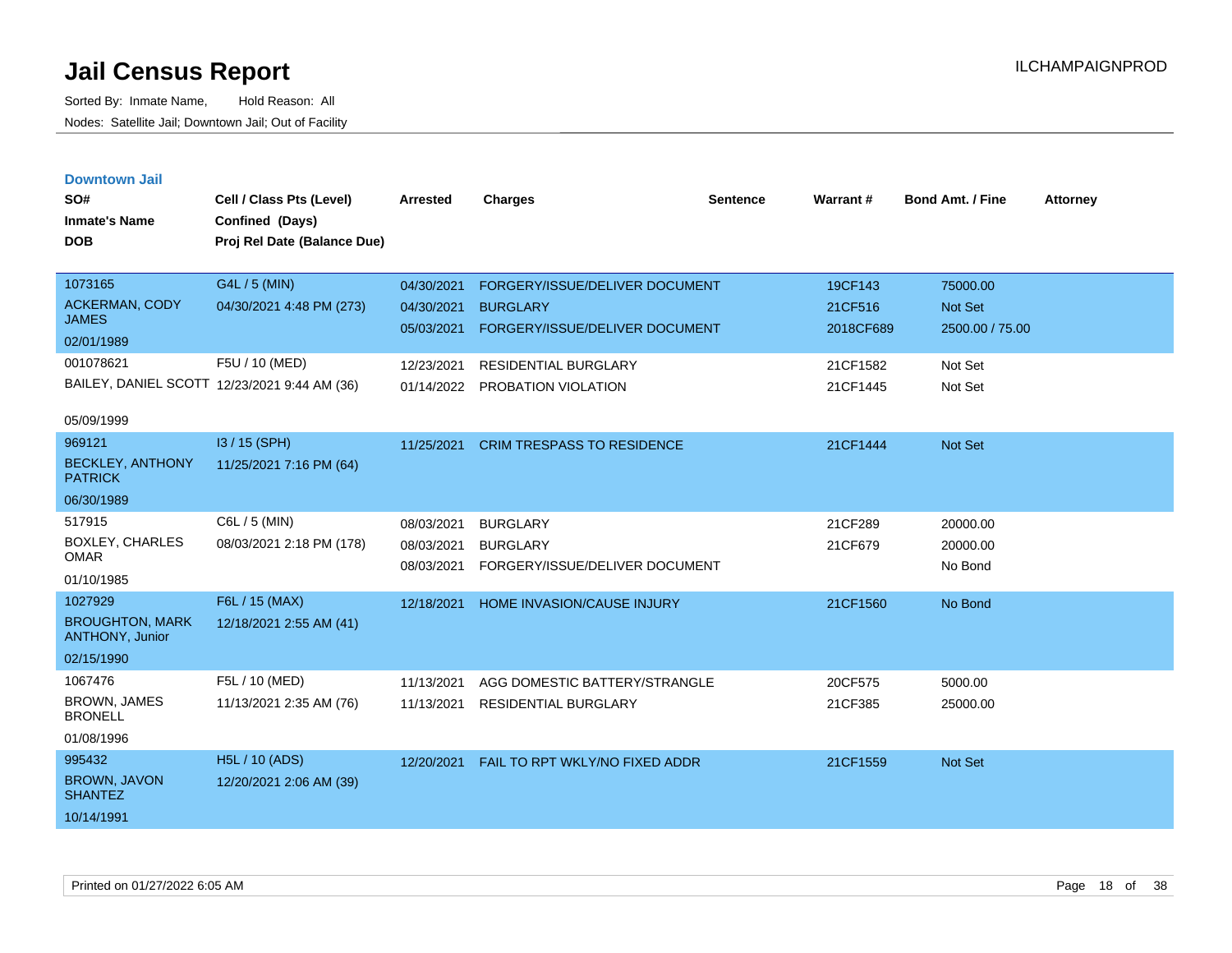| rouco. Calcinic Jan, Downtown Jan, Out of Facility |                                                                            |                          |                                                               |                 |                     |                         |                 |
|----------------------------------------------------|----------------------------------------------------------------------------|--------------------------|---------------------------------------------------------------|-----------------|---------------------|-------------------------|-----------------|
| SO#<br><b>Inmate's Name</b><br>DOB                 | Cell / Class Pts (Level)<br>Confined (Days)<br>Proj Rel Date (Balance Due) | <b>Arrested</b>          | <b>Charges</b>                                                | <b>Sentence</b> | Warrant#            | <b>Bond Amt. / Fine</b> | <b>Attorney</b> |
|                                                    |                                                                            |                          |                                                               |                 |                     |                         |                 |
| 1075941<br><b>BROWN, LIONEL</b><br><b>TERRELL</b>  | G2L / 5 (MIN)<br>10/08/2021 5:16 PM (112)                                  | 10/08/2021               | <b>HARASS WITNESS/FAMILY MBR/REP</b>                          |                 | 2021CF1188          | 500000.00               |                 |
| 10/19/1981                                         |                                                                            |                          |                                                               |                 |                     |                         |                 |
| 1068812<br>BRYANT, DANNY<br><b>EUGENE</b>          | F1L / 15 (MAX)<br>12/21/2021 1:50 PM (38)                                  | 12/21/2021<br>12/21/2021 | FELON POSS/USE FIREARM PRIOR<br>AGG DISCHARGE FIREARM/OCC VEH |                 | 21CF1568<br>21CF741 | Not Set<br>Not Set      |                 |
| 11/22/1989                                         |                                                                            |                          |                                                               |                 |                     |                         |                 |
| 61904<br><b>BURNETT, TIMOTHY</b><br>LYNN           | D4 / 15 (ADS)<br>10/23/2021 5:43 PM (97)                                   | 10/23/2021               | <b>ROBBERY</b>                                                |                 | 21CF1287            | <b>Not Set</b>          |                 |
| 09/09/1983                                         |                                                                            |                          |                                                               |                 |                     |                         |                 |
| 56936<br>CALDWELL, STEVEN<br>ANDRE                 | C4U / 10 (ADS)<br>11/01/2021 1:09 PM (88)                                  | 11/01/2021               | PUBLIC INDECENCY/EXPOSURE/3+                                  | 3y/0m/0d (DO    |                     | Not Set                 |                 |
| 04/19/1982                                         |                                                                            |                          |                                                               |                 |                     |                         |                 |
| 001078092                                          | H2U / 10 (ADS)                                                             | 12/27/2021               | AGG BATTERY/PUBLIC PLACE                                      |                 | 2021CF1042          | 5000.00                 |                 |
| WILLIAM                                            | CHOUNARD, STANLEY 12/27/2021 10:47 PM (32)                                 |                          |                                                               |                 |                     |                         |                 |
| 06/25/1986                                         |                                                                            |                          |                                                               |                 |                     |                         |                 |
| 1075361                                            | J6L / 5 (ADS)                                                              | 04/16/2021               | <b>BURGLARY</b>                                               |                 | 21CF414             | Not Set                 |                 |
| <b>COWART, TORREY</b><br>BENJAMEN, Junior          | 04/16/2021 9:17 PM (287)                                                   |                          |                                                               |                 |                     |                         |                 |
| 11/22/1987                                         |                                                                            |                          |                                                               |                 |                     |                         |                 |
| 1076276                                            | G1L / 5 (MIN)                                                              | 12/20/2021               | THEFT/CONTROL <\$500/PRIOR                                    | $2y/6m$ (DOC)   |                     | <b>Not Set</b>          |                 |
| <b>COX, SEAN MICHAEL</b>                           | 12/20/2021 12:45 PM (39)                                                   | 12/20/2021               | <b>WARRANT OUT OF COUNTY</b>                                  |                 | 21CM99              | 3000.00                 |                 |
| 02/06/1985                                         |                                                                            |                          |                                                               |                 |                     |                         |                 |
| 1067370                                            | E6L / 15 (ADS)                                                             | 11/05/2021               | FIREARM/FOID INVALID/NOT ELIG                                 |                 | 21CF1370            | Not Set                 |                 |
| DAVIS, AUSTIN<br><b>CHRISTOPHER</b>                | 11/06/2021 12:23 AM (83)                                                   |                          |                                                               |                 |                     |                         |                 |
| 08/11/1997                                         |                                                                            |                          |                                                               |                 |                     |                         |                 |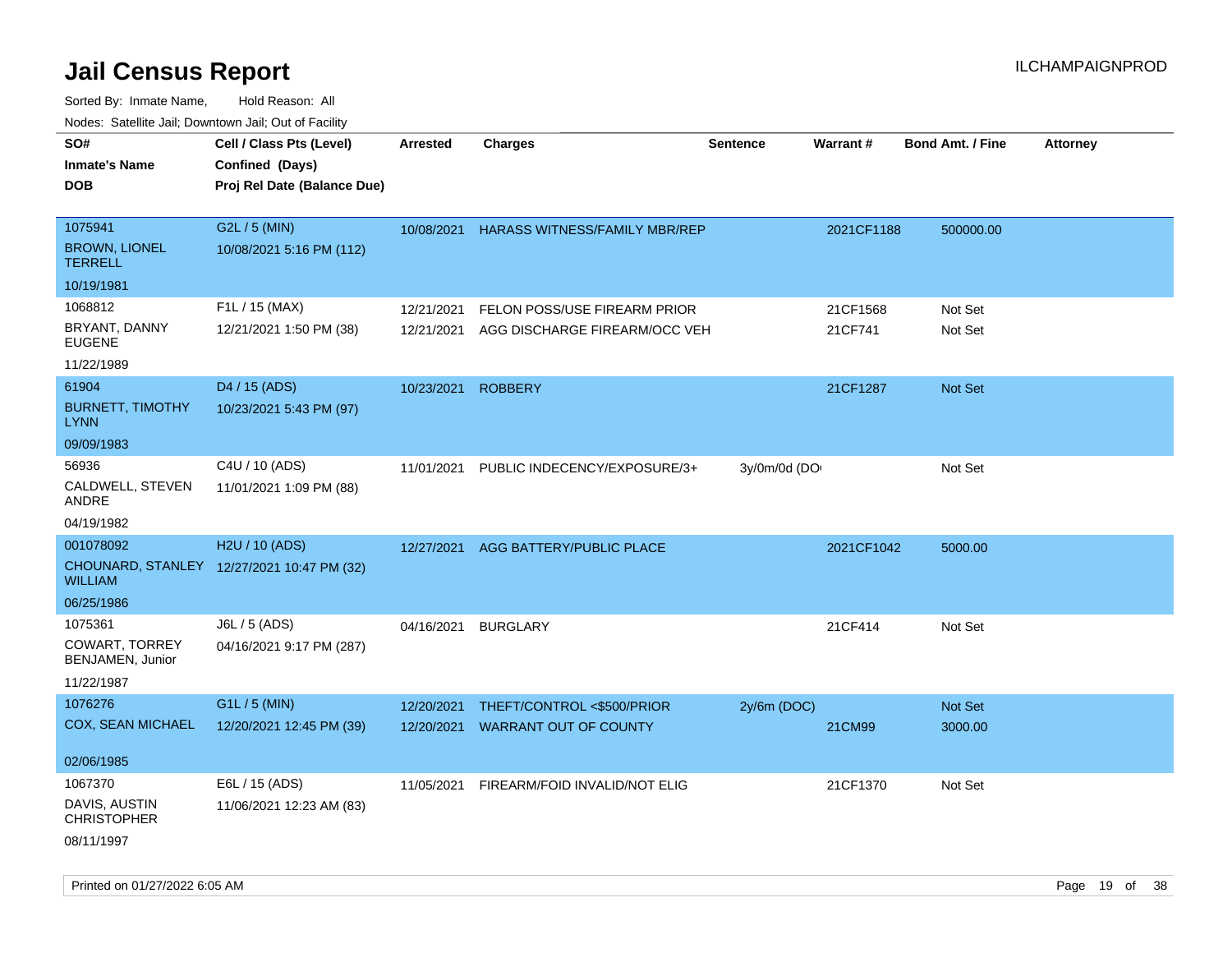| Noues. Salenne Jan, Downtown Jan, Out of Facility |                                              |            |                                         |                 |                 |                         |                 |
|---------------------------------------------------|----------------------------------------------|------------|-----------------------------------------|-----------------|-----------------|-------------------------|-----------------|
| SO#                                               | Cell / Class Pts (Level)                     | Arrested   | <b>Charges</b>                          | <b>Sentence</b> | <b>Warrant#</b> | <b>Bond Amt. / Fine</b> | <b>Attorney</b> |
| <b>Inmate's Name</b>                              | Confined (Days)                              |            |                                         |                 |                 |                         |                 |
| <b>DOB</b>                                        | Proj Rel Date (Balance Due)                  |            |                                         |                 |                 |                         |                 |
|                                                   |                                              |            |                                         |                 |                 |                         |                 |
| 001077214                                         | F9U / 15 (MAX)                               | 12/20/2021 | <b>MURDER</b>                           |                 | 21CF1572        | Not Set                 |                 |
| DAVIS-MURDOCK,<br><b>ERION VASSHAD</b>            | 12/21/2021 10:13 AM (38)                     | 12/22/2021 | PAROLE REVOCATION                       |                 | CH2107977       | <b>Not Set</b>          |                 |
| 06/22/1998                                        |                                              |            |                                         |                 |                 |                         |                 |
| 001078223                                         | C4L / 5 (MIN)                                | 11/09/2021 | AGG DUI/NO VALID DL                     |                 | 21CF1382        | Not Set                 |                 |
| DIEGO-MATEO,<br><b>JOAQUIN</b>                    | 11/09/2021 10:52 PM (80)                     |            |                                         |                 |                 |                         |                 |
| 01/23/2002                                        |                                              |            |                                         |                 |                 |                         |                 |
| 571307                                            | J3L / 15 (ADS)                               | 09/14/2020 | <b>CRIM SEXUAL ABUSE/CONSENT</b>        |                 | 2020CF1026      | <b>Not Set</b>          |                 |
| DOMINGO-<br>CASTANEDA,                            | 09/14/2020 11:19 PM (501)                    | 09/14/2020 | PRED CRIM SEX ASLT/VICTIM <13           |                 | 2020CF1025      | Not Set                 |                 |
| 09/29/1989                                        |                                              |            |                                         |                 |                 |                         |                 |
| 527379                                            | D6 / 15 (ADS)                                | 10/25/2021 | ARMED HABITUAL CRIMINAL                 |                 | 21CF1297        | Not Set                 |                 |
| DRAKE, MARCELL<br>DEON                            | 10/25/2021 5:05 PM (95)                      | 10/27/2021 | AGG DOMESTIC BATTERY/STRANGLE           |                 | 21CF1245        | Not Set                 |                 |
| 04/20/1987                                        |                                              |            |                                         |                 |                 |                         |                 |
| 959292                                            | K1 / 15 (ADS)                                | 04/01/2021 | ATTEMPT (FIRST DEGREE MURDER)           |                 | 2020CF565       | 2000000.00              |                 |
| <b>DUNCAN, COREYON</b><br><b>ANTHONY</b>          | 04/01/2021 8:46 PM (302)                     | 12/17/2021 | <b>MURDER</b>                           |                 | 21CF1542        | Not Set                 |                 |
| 01/17/1989                                        |                                              |            |                                         |                 |                 |                         |                 |
| 1053207                                           | K3 / 15 (SPH)                                |            | 06/06/2019 MURDER/INTENT TO KILL/INJURE |                 | 2019-CF849      | 2000000.00              |                 |
| FAUST, JAQUAVEON<br>LAVELL                        | 06/06/2019 2:24 PM (967)                     |            |                                         |                 |                 |                         |                 |
| 07/25/1996                                        |                                              |            |                                         |                 |                 |                         |                 |
| 962759                                            | C5L / 5 (ADS)                                | 07/16/2021 | <b>METH DELIVERY&lt;5 GRAMS</b>         |                 | 21CF833         | Not Set                 |                 |
|                                                   | FINLEY, KEVIN DANTE 07/16/2021 9:44 PM (196) | 07/29/2021 | AGG CRIM SEX ASSAULT/FELONY             |                 | 21CF891         | No Bond                 |                 |
|                                                   |                                              |            |                                         |                 |                 |                         |                 |
| 12/28/1988                                        |                                              |            |                                         |                 |                 |                         |                 |
| 524764                                            | G3L / 5 (MIN)                                | 09/18/2021 | METH DELIVERY/15<100 GRAMS              |                 | 21CF627         | 50000.00                |                 |
| <b>FISCUS, ROBERT</b><br>LOWELL                   | 09/18/2021 10:50 AM (132)                    |            |                                         |                 |                 |                         |                 |
| 02/17/1986                                        |                                              |            |                                         |                 |                 |                         |                 |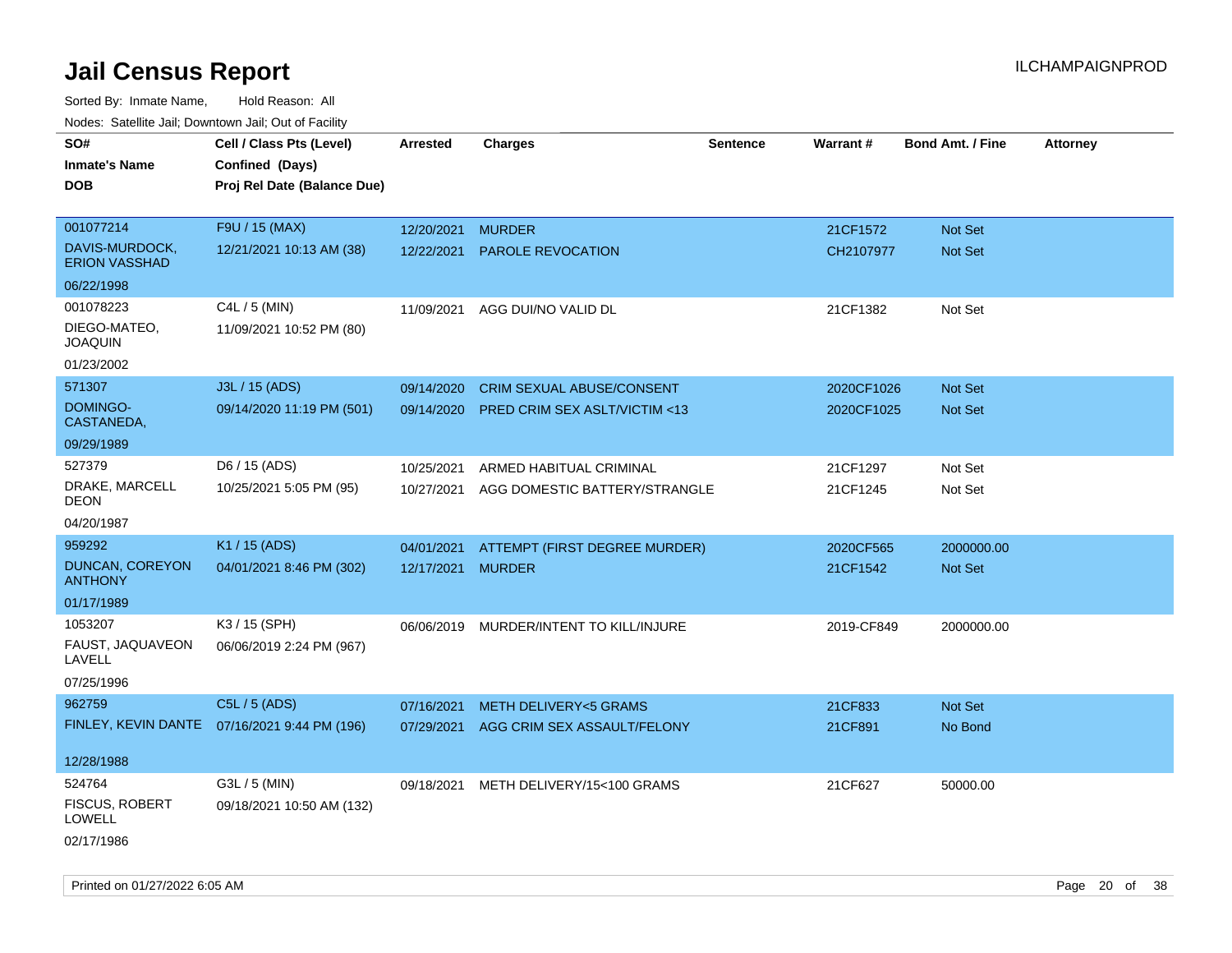Sorted By: Inmate Name, Hold Reason: All Nodes: Satellite Jail; Downtown Jail; Out of Facility

| Noucs. Calcinic Jail, Downtown Jail, Out of Facility |                                             |                 |                                          |                       |           |                         |                 |
|------------------------------------------------------|---------------------------------------------|-----------------|------------------------------------------|-----------------------|-----------|-------------------------|-----------------|
| SO#                                                  | Cell / Class Pts (Level)                    | <b>Arrested</b> | <b>Charges</b>                           | <b>Sentence</b>       | Warrant#  | <b>Bond Amt. / Fine</b> | <b>Attorney</b> |
| <b>Inmate's Name</b>                                 | Confined (Days)                             |                 |                                          |                       |           |                         |                 |
| <b>DOB</b>                                           | Proj Rel Date (Balance Due)                 |                 |                                          |                       |           |                         |                 |
|                                                      |                                             |                 |                                          |                       |           |                         |                 |
| 1068917                                              | H1L / 5 (MIN)                               |                 | 08/11/2021 VIO ORDER/PRIOR VIO OF ORDER  |                       | 21CF965   | <b>Not Set</b>          |                 |
| <b>GARCIA, JUAN</b><br>CARLOS                        | 08/11/2021 9:24 PM (170)                    |                 |                                          |                       |           |                         |                 |
| 10/21/1997                                           |                                             |                 |                                          |                       |           |                         |                 |
| 32913                                                | $11 / 15$ (ADS)                             |                 | 12/03/2021 PRED CRIM SEX ASLT/VICTIM <13 |                       | 21CF1481  | Not Set                 |                 |
| GROB, WARREN A,<br>Junior                            | 12/03/2021 4:24 PM (56)                     |                 |                                          |                       |           |                         |                 |
| 12/07/1950                                           |                                             |                 |                                          |                       |           |                         |                 |
| 1073611                                              | G3U / 5 (MIN)                               | 02/09/2021      | DELIVERY OF OR POSSESSION OF W/INT       |                       | 21CF160   | Not Set                 |                 |
| <b>HAYES, CAMERON</b><br><b>TAYLOR MALEEK</b>        | 02/09/2021 3:10 PM (353)                    | 02/09/2021      | MFG 15>100 GR ECSTASY/ANALOG             |                       | 21CF121   | 500000.00               |                 |
| 08/10/1998                                           |                                             |                 |                                          |                       |           |                         |                 |
| 544770                                               | D3 / 10 (MED)                               | 08/14/2021      | AGG DOMESTIC BATTERY/STRANGLE            |                       | 2021CF514 | 25000.00                |                 |
| HAYES, DEVON<br><b>JERMAINE</b>                      | 08/14/2021 2:56 AM (167)                    | 08/14/2021      | AGGRAVATED DOMESTIC BATTERY              |                       | 21CF977   | No Bond                 |                 |
| 11/07/1987                                           |                                             |                 |                                          |                       |           |                         |                 |
| 972300                                               | F6U / 10 (MED)                              | 12/22/2021      | <b>RESIDENTIAL BURGLARY</b>              |                       | 18CF1691  | 25000.00                |                 |
| <b>HOLT, MICHAEL</b><br>TERRELL                      | 12/22/2021 8:36 AM (37)                     | 12/22/2021      | AGG CRIM SEX ABUSE/VICTIM <9             |                       | 19CF1277  | 250000.00               |                 |
| 12/25/1989                                           |                                             |                 |                                          |                       |           |                         |                 |
| 1063119                                              | J5L / 10 (MED)                              | 11/05/2021      | <b>BURGLARY</b>                          | 2y/6m (DOC) 2018CF877 |           | 10000.00                |                 |
| HUNT, KHALLEEL<br>MALIK                              | 11/05/2021 7:47 AM (84)                     |                 |                                          |                       |           |                         |                 |
| 03/28/1999                                           |                                             |                 |                                          |                       |           |                         |                 |
| 001077437                                            | F1U / 10 (MED)                              | 08/23/2021      | DOM BTRY/CONTACT/1-2 PRECONV             |                       | 21CF1025  | <b>Not Set</b>          |                 |
| <b>JOHNSON, ANTONIO</b><br>LASHAUN                   | 08/23/2021 7:48 PM (158)                    |                 |                                          |                       |           |                         |                 |
| 01/06/1980                                           |                                             |                 |                                          |                       |           |                         |                 |
| 1073894                                              | E1U / 10 (ADS)                              | 09/09/2021      | VIOLATE SEX OFFENDER REGIS/2+            |                       | 2021CF920 | 10000.00                |                 |
|                                                      | JOKICH, ANTON VEGO 09/09/2021 2:14 PM (141) |                 |                                          |                       |           |                         |                 |

05/30/1969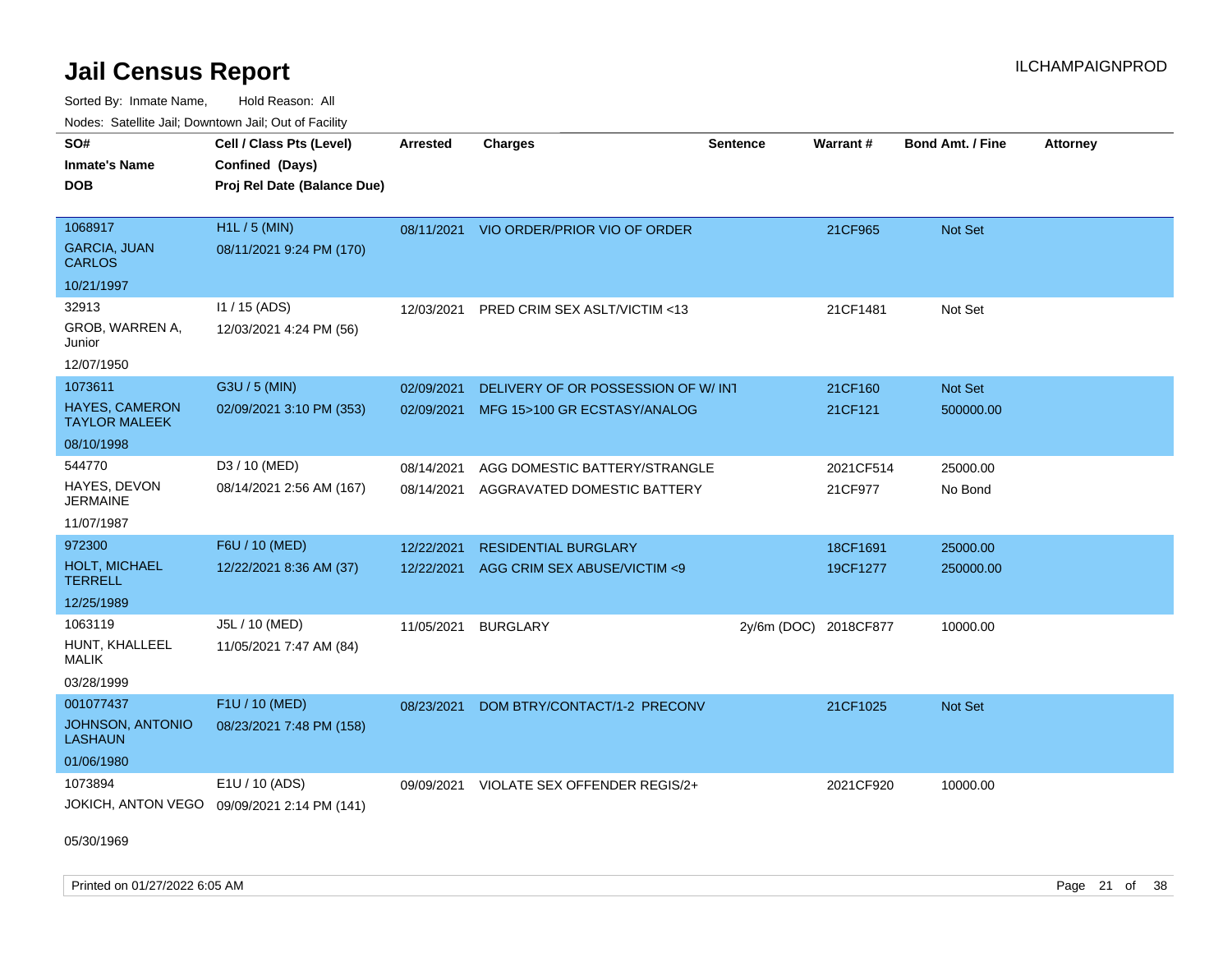| SO#<br><b>Inmate's Name</b><br><b>DOB</b>                           | Cell / Class Pts (Level)<br>Confined (Days)<br>Proj Rel Date (Balance Due) | <b>Arrested</b>          | <b>Charges</b>                            | <b>Sentence</b> | Warrant#              | <b>Bond Amt. / Fine</b> | Attorney |
|---------------------------------------------------------------------|----------------------------------------------------------------------------|--------------------------|-------------------------------------------|-----------------|-----------------------|-------------------------|----------|
| 24308<br>KWIATKOWSKI,<br><b>ROBERT JOHN</b>                         | D <sub>2</sub> / 15 (MAX)<br>06/03/2021 10:40 PM (239)                     | 06/03/2021               | <b>ROBBERY</b>                            |                 | 21CF625               | No Bond                 |          |
| 08/08/1963                                                          |                                                                            |                          |                                           |                 |                       |                         |          |
| 29681<br>LENOIR, JOHN<br><b>CHRISTOPHER</b>                         | J2L / 15 (ADS)<br>07/14/2020 12:51 PM (563)                                | 07/14/2020               | PREDATORY CRIMINAL SEX ASSLT/CHILD        |                 | 20CF-781              | 250000.00               |          |
| 04/20/1966                                                          |                                                                            |                          |                                           |                 |                       |                         |          |
| 001078320<br><b>MARSH, PAUL</b><br>OLUFUNMILAYO                     | J1L / 10 (SPH)<br>11/23/2021 2:32 PM (66)                                  | 11/23/2021               | <b>RESIST/OBSTRUCTING A PEACE OFFICEF</b> |                 | 21CM539               | <b>Not Set</b>          |          |
| 07/13/1994                                                          |                                                                            |                          |                                           |                 |                       |                         |          |
| 45113<br>MARTIN, JEREMIAH<br><b>FRANCIS</b>                         | E2L / 15 (MAX)<br>11/20/2021 1:18 AM (69)                                  | 11/20/2021               | ARMED HABITUAL CRIMINAL                   |                 | 21CF1424              | No Bond                 |          |
| 01/18/1977                                                          |                                                                            |                          |                                           |                 |                       |                         |          |
| 1000869<br><b>MARTIN, MANNIX</b><br><b>TILMOND</b>                  | C9L / 15 (MAX)<br>09/12/2021 12:40 AM (138)                                | 09/11/2021               | FELON POSS/USE WEAPON/FIREARM             |                 | 21CF1102              | <b>Not Set</b>          |          |
| 07/19/1991                                                          |                                                                            |                          |                                           |                 |                       |                         |          |
| 1063030<br>MASON, RYAN ONEIAL 12/21/2021 9:30 AM (38)<br>02/22/1991 | H4L / 15 (ADS)                                                             | 12/20/2021<br>12/22/2021 | <b>MURDER</b><br>PAROLE REVOCATION        |                 | 21CF1571<br>CH2107979 | Not Set<br>Not Set      |          |
| 1066623                                                             | G6U / 5 (MIN)                                                              |                          |                                           |                 |                       |                         |          |
| MATA-OROZCO,<br><b>OLEGARIO</b>                                     | 11/17/2021 5:08 PM (72)                                                    | 11/17/2021               | MFG/DEL 15<100 GR COCA/ANALOG             |                 | 17CF1093              | 75000.00                |          |
| 03/06/1995                                                          |                                                                            |                          |                                           |                 |                       |                         |          |
| 001078249<br>MCCLENDON, CALVIN<br>м<br>04/29/1990                   | B3 / 10 (MED)<br>08/07/2021 8:56 AM (174)                                  | 08/07/2021               | FELON POSS/USE WEAPON/FIREARM             |                 | 21CF947               | Not Set                 |          |
|                                                                     |                                                                            |                          |                                           |                 |                       |                         |          |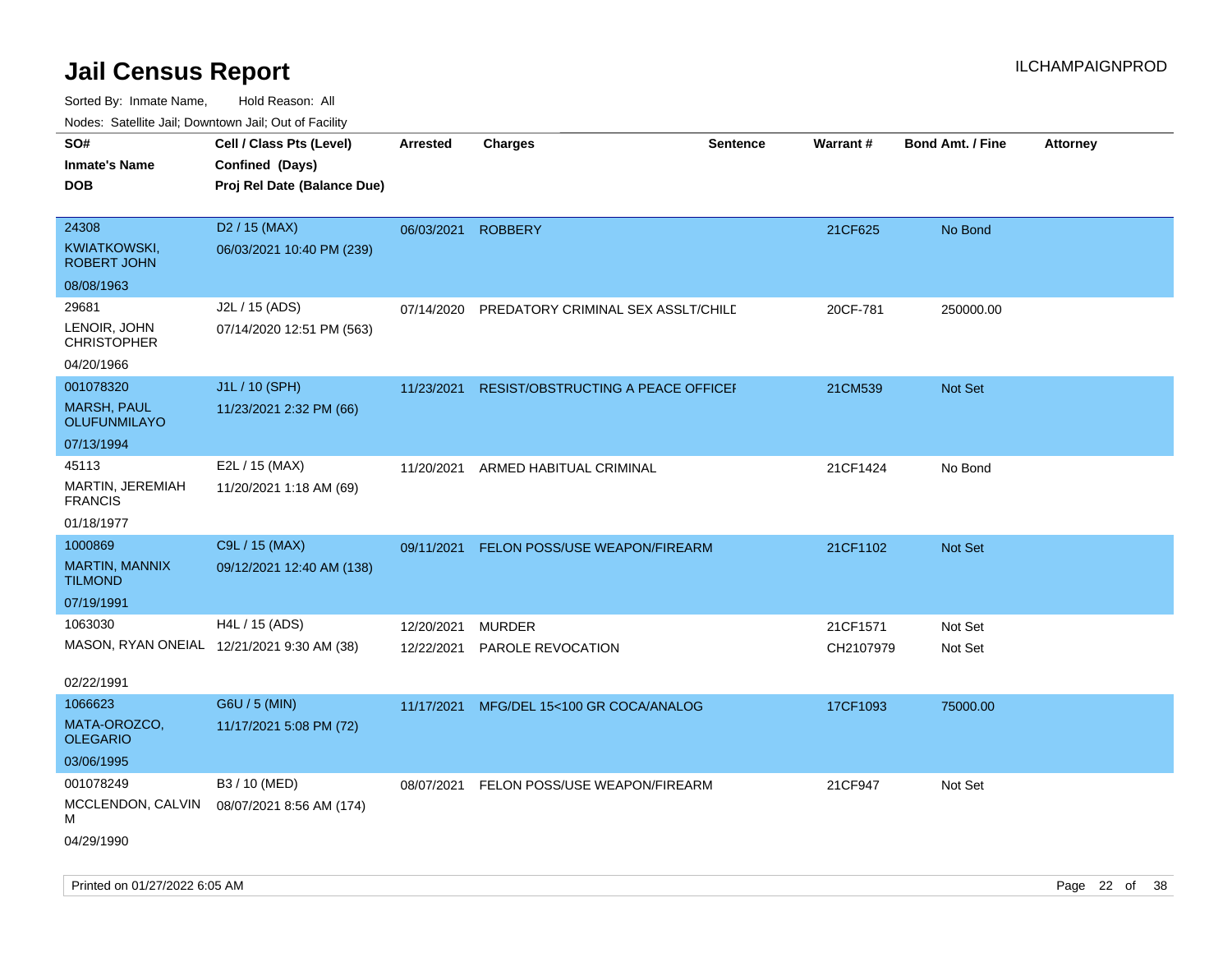Sorted By: Inmate Name, Hold Reason: All

|  |  |  | Nodes: Satellite Jail; Downtown Jail; Out of Facility |  |  |  |  |
|--|--|--|-------------------------------------------------------|--|--|--|--|
|--|--|--|-------------------------------------------------------|--|--|--|--|

| SO#                                 | Cell / Class Pts (Level)                    | <b>Arrested</b> | <b>Charges</b>                           | <b>Sentence</b> | Warrant#   | <b>Bond Amt. / Fine</b> | <b>Attorney</b> |
|-------------------------------------|---------------------------------------------|-----------------|------------------------------------------|-----------------|------------|-------------------------|-----------------|
| <b>Inmate's Name</b>                | Confined (Days)                             |                 |                                          |                 |            |                         |                 |
| <b>DOB</b>                          | Proj Rel Date (Balance Due)                 |                 |                                          |                 |            |                         |                 |
|                                     |                                             |                 |                                          |                 |            |                         |                 |
| 40235                               | C1L / 5 (MIN)                               |                 | 10/04/2021 AGG DUI/4                     |                 | 2021CF1145 | 35000.00                |                 |
| MERRIWEATHER,<br><b>MARCUS TODD</b> | 10/04/2021 4:41 PM (116)                    |                 |                                          |                 |            |                         |                 |
| 11/28/1967                          |                                             |                 |                                          |                 |            |                         |                 |
| 1040273                             | E5U / 15 (ADS)                              | 09/30/2021      | PRED CRIM SEX ASLT/VICTIM <13            |                 | 21CF329    | 500000.00               |                 |
| METCALFE, LANELL<br><b>JARON</b>    | 09/30/2021 11:32 PM (120)                   |                 |                                          |                 |            |                         |                 |
| 09/22/1988                          |                                             |                 |                                          |                 |            |                         |                 |
| 1075635                             | B2 / 10 (ADS)                               | 05/11/2021      | AGG DISCHARGE FIREARM/OCC VEH            |                 | 21CF538    | Not Set                 |                 |
| MILES, DEVLON VON,<br>Junior        | 05/11/2021 10:39 PM (262)                   |                 | 05/11/2021 MFG/DEL CANNABIS/30-500 GRAMS |                 | 20CF1402   | 100000.00               |                 |
| 11/04/2000                          |                                             |                 |                                          |                 |            |                         |                 |
| 001078721                           | C3L / 5 (ADS)                               | 12/29/2021      | <b>VIOLATE ORDER PROTECTION</b>          |                 | 21CF1600   | Not Set                 |                 |
| MIRAMONTES, RAUL                    | 12/29/2021 4:02 AM (30)                     |                 |                                          |                 |            |                         |                 |
| 05/11/1989                          |                                             |                 |                                          |                 |            |                         |                 |
| 48033                               | G7L / 5 (MIN)                               | 12/04/2021      | DOMESTIC BATTERY/OTHER PRIOR             | 4y (DOC)        | 21CF1482   | Not Set                 |                 |
| MOORE,<br><b>CHRISTOPHER ALLEN</b>  | 12/04/2021 4:38 PM (55)                     |                 |                                          |                 |            |                         |                 |
| 07/02/1976                          |                                             |                 |                                          |                 |            |                         |                 |
| 1069209                             | 14 / 10 (ADS)                               | 04/07/2021      | AGG BATTERY/GREAT BODILY HARM            |                 | 21CF376    | Not Set                 |                 |
| MOORE, DEVONTE<br><b>JAMAL</b>      | 04/07/2021 6:25 PM (296)                    |                 |                                          |                 |            |                         |                 |
| 09/24/1995                          |                                             |                 |                                          |                 |            |                         |                 |
| 1074169                             | C2L / 10 (MED)                              | 12/21/2021      | AGGRAVATED DOMESTIC BATTERY              |                 | 21CF1567   | Not Set                 |                 |
|                                     | PANZER, IAN RICHARD 12/21/2021 2:24 PM (38) |                 |                                          |                 |            |                         |                 |
| 07/04/1988                          |                                             |                 |                                          |                 |            |                         |                 |
| 61251                               | E4L / 15 (ADS)                              |                 | 12/27/2021 PRED CRIM SEX ASLT/VICTIM <13 |                 | 21CF651    | No Bond                 |                 |
| PETMECKY, JOHN<br><b>ROBERT</b>     | 12/27/2021 1:52 PM (32)                     |                 |                                          |                 |            |                         |                 |
| 03/09/1983                          |                                             |                 |                                          |                 |            |                         |                 |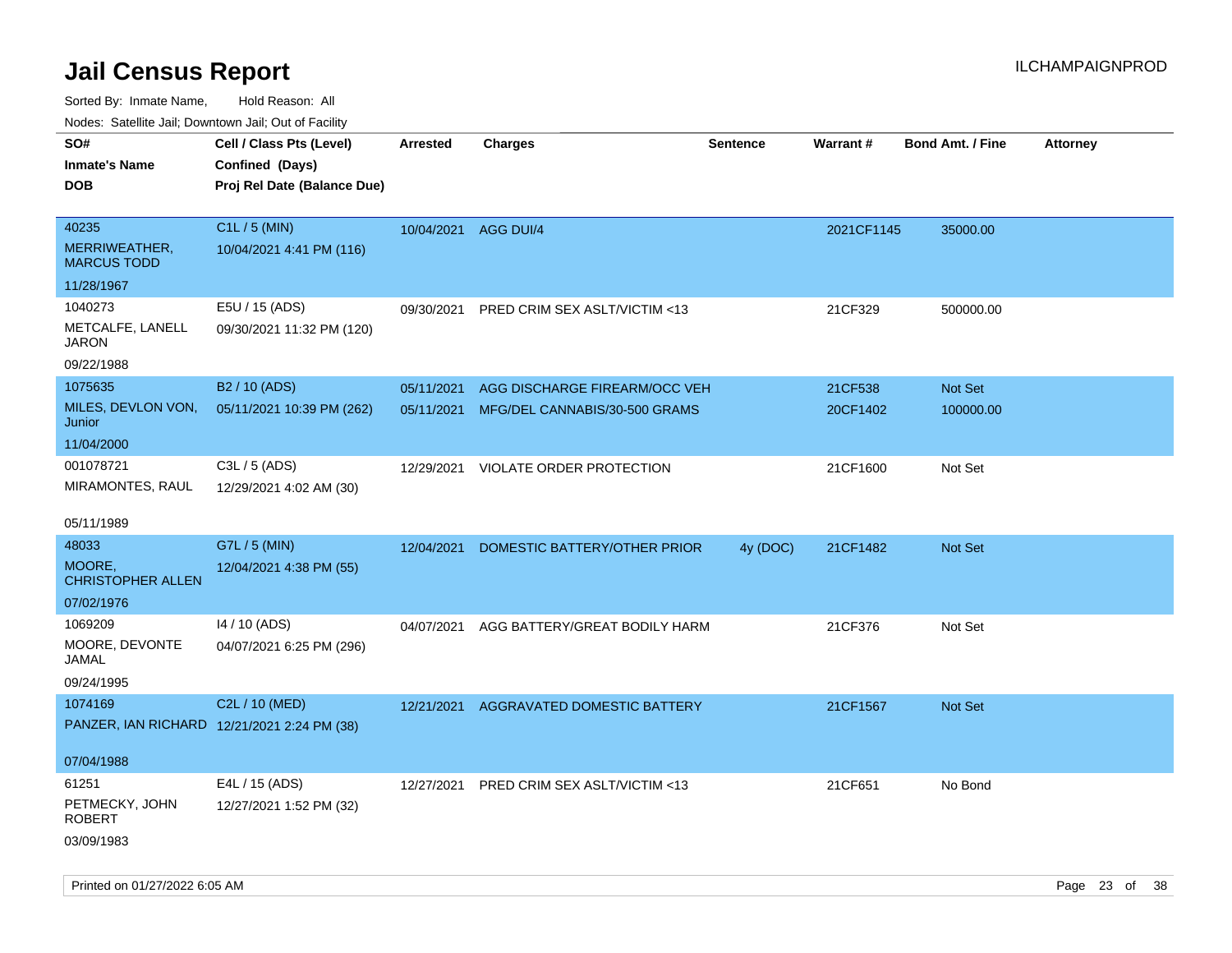Sorted By: Inmate Name, Hold Reason: All Nodes: Satellite Jail; Downtown Jail; Out of Facility

| SO#<br><b>Inmate's Name</b><br><b>DOB</b> | Cell / Class Pts (Level)<br>Confined (Days)<br>Proj Rel Date (Balance Due) | Arrested                 | <b>Charges</b>                                         | <b>Sentence</b> | Warrant#                   | <b>Bond Amt. / Fine</b> | <b>Attorney</b> |
|-------------------------------------------|----------------------------------------------------------------------------|--------------------------|--------------------------------------------------------|-----------------|----------------------------|-------------------------|-----------------|
| 1022441<br>PICKENS, DONTRELL              | H6L / 10 (ADS)<br>10/27/2021 1:39 PM (93)                                  | 10/27/2021<br>10/27/2021 | AGG BATTERY/PEACE OFFICER<br>AGG BATTERY/PEACE OFFICER |                 | 2021 CF 12<br>2020 CF 1488 | No Bond<br>No Bond      |                 |
| <b>DEMAR</b>                              |                                                                            |                          |                                                        |                 |                            |                         |                 |
| 12/10/1993                                |                                                                            |                          |                                                        |                 |                            |                         |                 |
| 001078602                                 | F4U / 10 (MED)                                                             | 11/21/2021               | AGGRAVATED DOMESTIC BATTERY                            |                 | 21CF1428                   | Not Set                 |                 |
| RICHARDSON,<br>JOHNNY LINDAL              | 11/21/2021 10:00 AM (68)                                                   |                          |                                                        |                 |                            |                         |                 |
| 06/27/2000                                |                                                                            |                          |                                                        |                 |                            |                         |                 |
| 001077783                                 | 15 / 10 (ADS)                                                              |                          | 01/05/2022 AGGRAVATED BATTERY                          |                 | 21CF325                    | <b>Not Set</b>          |                 |
| RIVERA, DARYL<br><b>ANTONIO</b>           | 01/05/2022 4:20 PM (23)                                                    |                          |                                                        |                 |                            |                         |                 |
| 11/14/1981                                |                                                                            |                          |                                                        |                 |                            |                         |                 |
| 1072114                                   | A1U / 15 (SPH)                                                             | 01/17/2021               | ATTEMPT (FIRST DEGREE MURDER)                          |                 | 2021CF65                   | Not Set                 |                 |
| LEVON                                     | ROBINSON, DONNELL 01/17/2021 2:40 PM (376)                                 | 01/17/2021<br>02/17/2021 | ARMED ROBBERY/NO FIREARM<br>AGGRAVATED BATTERY         | 4y (DOC)        | 2020CF824                  | 75000.00<br>250000.00   |                 |
| 10/23/2000                                |                                                                            |                          |                                                        |                 |                            |                         |                 |
| 1068592                                   | J7L / 15 (ADS)                                                             | 11/12/2021               | <b>BURGLARY</b>                                        |                 | 21CF1393                   | <b>Not Set</b>          |                 |
| ROSS, TEVONTAE<br><b>TERRANCE</b>         | 11/12/2021 8:41 AM (77)                                                    |                          |                                                        |                 |                            |                         |                 |
| 12/15/1998                                |                                                                            |                          |                                                        |                 |                            |                         |                 |
| 59178                                     | F8L / 15 (MAX)                                                             | 12/13/2021               | AGG DISCHARGE FIREARM/OCC VEH                          |                 | 21CF1274                   | 1500000.00              |                 |
| SANDERS, MICHAEL<br>JEAN                  | 12/13/2021 4:17 PM (46)                                                    |                          |                                                        |                 |                            |                         |                 |
| 12/22/1967                                |                                                                            |                          |                                                        |                 |                            |                         |                 |
| 001078704                                 | F7U / 15 (MAX)                                                             | 12/21/2021               | MURDER/INTENT TO KILL/INJURE                           |                 | 21CF1575                   | <b>Not Set</b>          |                 |
| SHORTER, JAQUAN<br><b>MAURICE</b>         | 12/23/2021 1:23 AM (36)                                                    |                          |                                                        |                 |                            |                         |                 |
| 10/08/1998                                |                                                                            |                          |                                                        |                 |                            |                         |                 |
| 47195                                     | G8L / 5 (MIN)                                                              | 12/27/2021               | <b>RESIDENTIAL BURGLARY</b>                            |                 | 2020CF1222                 | 10000.00                |                 |
| SIMMONS, JAMES<br><b>ROBERT</b>           | 12/27/2021 8:42 AM (32)                                                    | 12/28/2021               | <b>RESIDENTIAL BURGLARY</b>                            |                 | 2021CF1596                 | Not Set                 |                 |
| 03/13/1975                                |                                                                            |                          |                                                        |                 |                            |                         |                 |

Printed on 01/27/2022 6:05 AM Page 24 of 38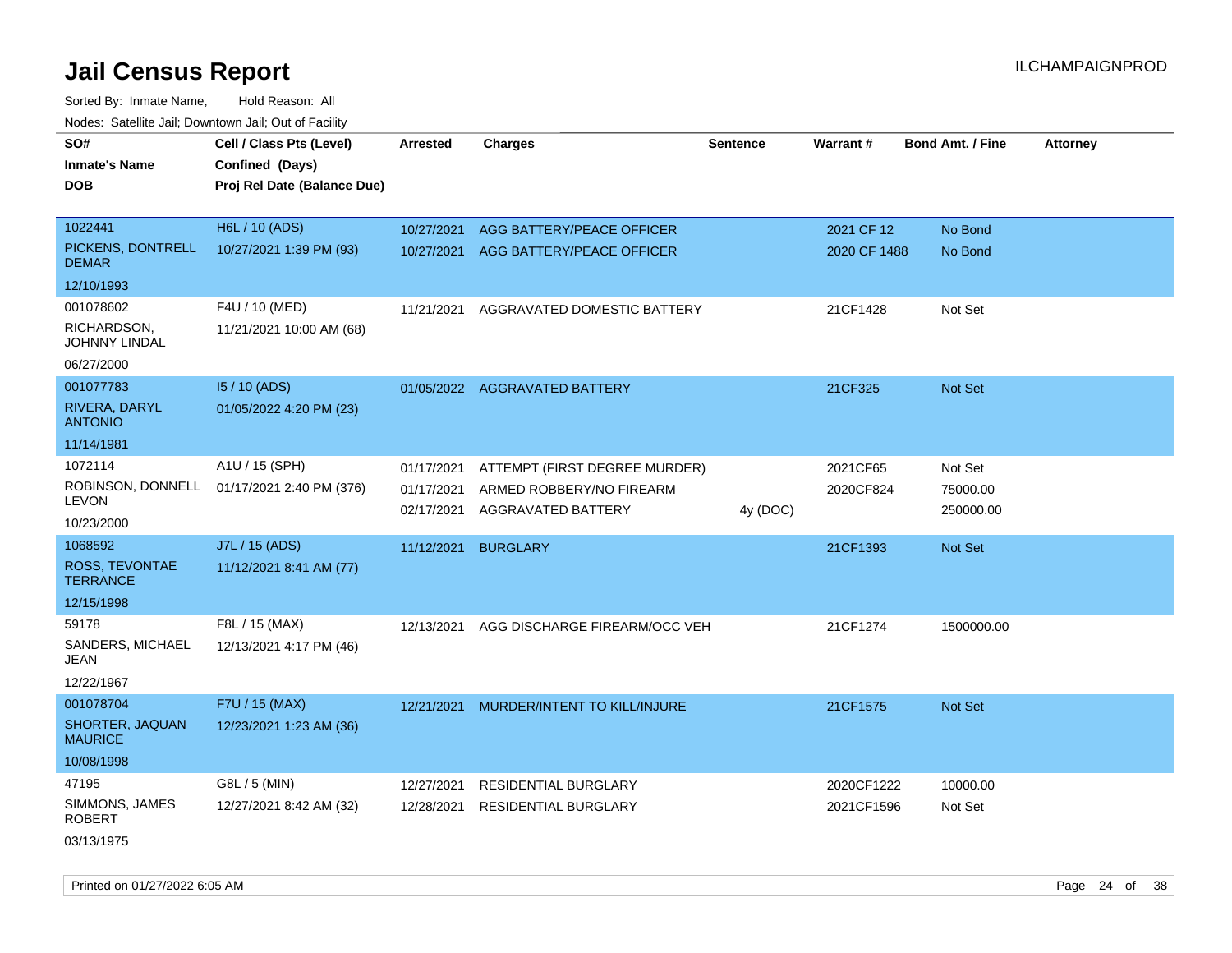Sorted By: Inmate Name, Hold Reason: All

|                                         | Nodes: Satellite Jail; Downtown Jail; Out of Facility |                 |                                |                 |                 |                         |                 |
|-----------------------------------------|-------------------------------------------------------|-----------------|--------------------------------|-----------------|-----------------|-------------------------|-----------------|
| SO#                                     | Cell / Class Pts (Level)                              | <b>Arrested</b> | <b>Charges</b>                 | <b>Sentence</b> | <b>Warrant#</b> | <b>Bond Amt. / Fine</b> | <b>Attorney</b> |
| <b>Inmate's Name</b>                    | Confined (Days)                                       |                 |                                |                 |                 |                         |                 |
| <b>DOB</b>                              | Proj Rel Date (Balance Due)                           |                 |                                |                 |                 |                         |                 |
|                                         |                                                       |                 |                                |                 |                 |                         |                 |
| 1057312                                 | G5U / 5 (MIN)                                         | 11/10/2021      | HOME INVASION/FIREARM          | 7y (DOC)        | 21CF1388        | Not Set                 |                 |
| <b>STARKS, RAMEON</b><br><b>TAHZIER</b> | 11/10/2021 9:51 PM (79)                               |                 |                                |                 |                 |                         |                 |
| 12/18/1996                              |                                                       |                 |                                |                 |                 |                         |                 |
| 1051104                                 | G9U / 5 (MIN)                                         | 05/26/2021      | METH DELIVERY/5<15 GRAMS       |                 | 21CF598         | Not Set                 |                 |
| STOVER, ANDREW<br><b>WADE</b>           | 05/27/2021 12:59 AM (246)                             | 05/26/2021      | <b>BURGLARY</b>                |                 | 21CF667         | Not Set                 |                 |
| 07/20/1994                              |                                                       |                 |                                |                 |                 |                         |                 |
| 65920                                   | F3L / 15 (MAX)                                        | 12/21/2021      | ARMED ROBBERY/ARMED W/FIREARM  |                 | 2021CF1543      | 100000.00               |                 |
| TAPSCOTT,<br><b>CORNELIUS</b>           | 12/21/2021 10:57 PM (38)                              |                 |                                |                 |                 |                         |                 |
| 07/14/1985                              |                                                       |                 |                                |                 |                 |                         |                 |
| 1068839                                 | F4L / 15 (MAX)                                        | 08/07/2020      | <b>HOMICIDE</b>                |                 | 2020-CF851      | 1000000.00              |                 |
| TAYLOR, LONDON<br><b>JAVON</b>          | 08/07/2020 10:30 AM (539)                             |                 |                                |                 |                 |                         |                 |
| 08/16/1999                              |                                                       |                 |                                |                 |                 |                         |                 |
| 1004142                                 | F2U / 15 (MAX)                                        | 10/27/2021      | POSSESSION OF METH/15<100GRAMS |                 | 2021CF1298      | 1500000.00              |                 |
| TOY, KAYON LARENZ                       | 10/22/2021 1:01 PM (98)                               |                 |                                |                 |                 |                         |                 |
|                                         |                                                       |                 |                                |                 |                 |                         |                 |
| 09/12/1991                              |                                                       |                 |                                |                 |                 |                         |                 |
| 1056971                                 | D1 / 10 (ADS)                                         | 08/07/2021      | FELON POSS/USE WEAPON/FIREARM  |                 | 21CF948         | No Bond                 |                 |
| TRAVIS, DENZEL<br>DANTRELL              | 08/07/2021 7:36 AM (174)                              | 08/08/2021      | AGG BATTERY/PUBLIC PLACE       |                 | 2020CF647       | 25000.00                |                 |
| 03/21/1993                              |                                                       |                 |                                |                 |                 |                         |                 |
| 001078250                               | F2L / 10 (MED)                                        | 08/07/2021      | FELON POSS WEAPON/BODY ARMOR   |                 | 21CF950         | Not Set                 |                 |
| <b>TRAVIS, JORDAN</b><br><b>TESHAUN</b> | 08/07/2021 10:27 AM (174)                             |                 |                                |                 |                 |                         |                 |
| 03/03/1996                              |                                                       |                 |                                |                 |                 |                         |                 |
| 56994                                   | A2L / 15 (SPH)                                        | 12/09/2021      | STALKING/CAUSE FEAR FOR SAFETY |                 | 21CF1514        | Not Set                 |                 |
| TURNER, ROBERT<br>EARL, Senior          | 12/09/2021 9:23 PM (50)                               | 12/13/2021      | <b>PAROLE REVOCATION</b>       |                 | CH2107735       | Not Set                 |                 |
| 09/07/1982                              |                                                       |                 |                                |                 |                 |                         |                 |

Printed on 01/27/2022 6:05 AM Page 25 of 38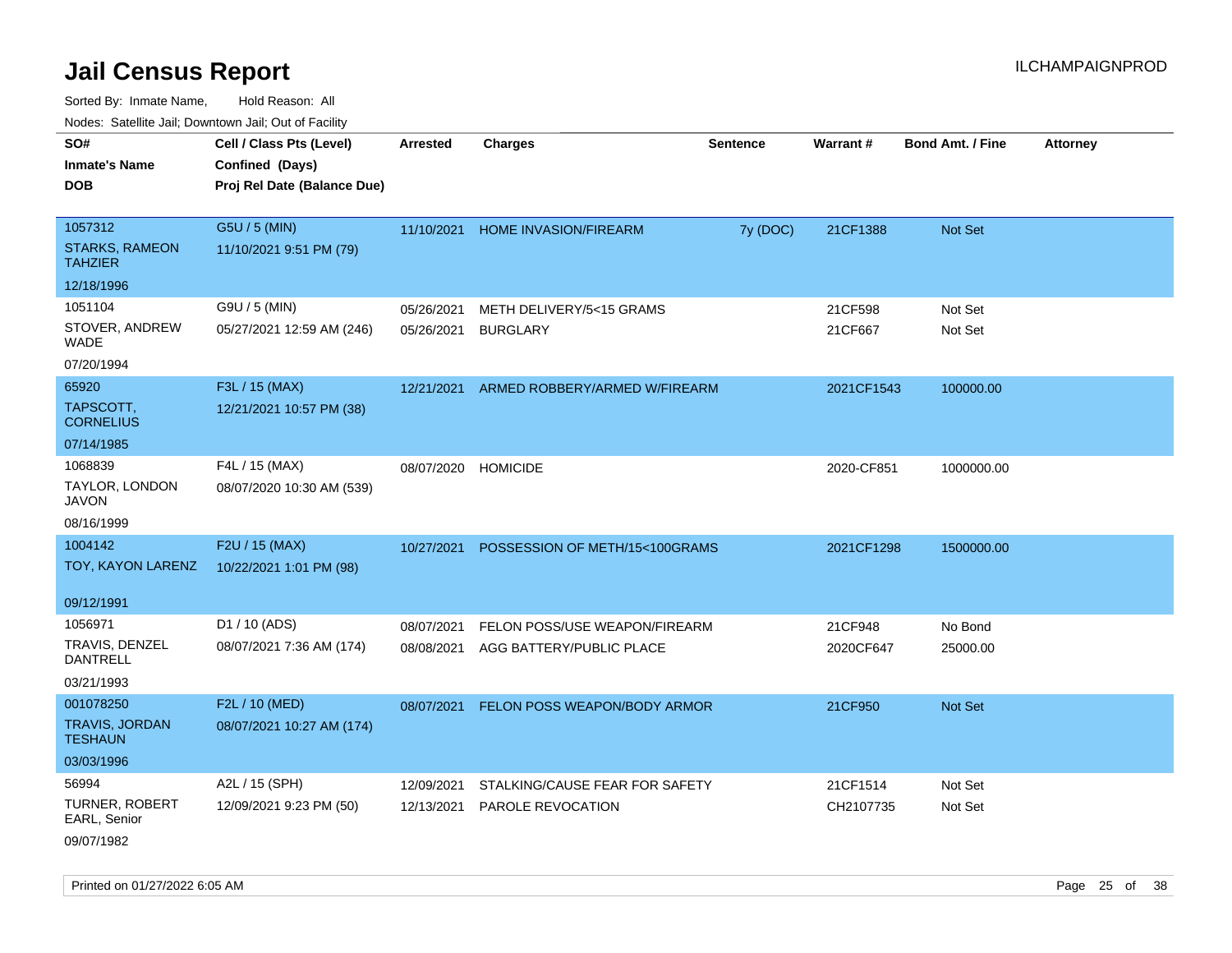| roaco. Catolino cali, Domntonn cali, Out of Facility |                             |                 |                                         |                 |                 |                         |                 |
|------------------------------------------------------|-----------------------------|-----------------|-----------------------------------------|-----------------|-----------------|-------------------------|-----------------|
| SO#                                                  | Cell / Class Pts (Level)    | <b>Arrested</b> | <b>Charges</b>                          | <b>Sentence</b> | <b>Warrant#</b> | <b>Bond Amt. / Fine</b> | <b>Attorney</b> |
| <b>Inmate's Name</b>                                 | Confined (Days)             |                 |                                         |                 |                 |                         |                 |
| <b>DOB</b>                                           | Proj Rel Date (Balance Due) |                 |                                         |                 |                 |                         |                 |
|                                                      |                             |                 |                                         |                 |                 |                         |                 |
| 30108                                                | J4L / 15 (ADS)              | 07/30/2021      | <b>MURDER</b>                           |                 | 21CF902         | 2000000.00              |                 |
| <b>VANDYKE, DARYL</b><br><b>ANTHONY</b>              | 07/30/2021 8:29 PM (182)    |                 |                                         |                 |                 |                         |                 |
| 10/04/1965                                           |                             |                 |                                         |                 |                 |                         |                 |
| 968681                                               | D5 / 15 (ADS)               | 08/27/2021      | AGG CRIM SX AB/VIC 13<18/TRUST          |                 | 2020CF499       | 250000.00               |                 |
| WADE, DEMETRIUS<br>DARYL                             | 08/27/2021 2:25 AM (154)    | 08/27/2021      | INDIRECT CRIMINAL CONTEMPT              | 3y (DOC)        | 2021CC16        | No Bond                 |                 |
| 01/07/1987                                           |                             |                 |                                         |                 |                 |                         |                 |
| 1070971                                              | H3L / 5 (ADS)               | 12/07/2021      | <b>IDENTITY THEFT/&lt;\$300</b>         |                 | 20CF922         | Not Set                 |                 |
| <b>WEIR, CLINTON</b><br><b>HOWARD</b>                | 12/08/2021 3:45 AM (51)     | 12/07/2021      | <b>RECKLESS DRIVING</b>                 |                 | 19TR2348        | Not Set                 |                 |
| 03/15/1983                                           |                             |                 |                                         |                 |                 |                         |                 |
| 54212                                                | E3U / 10 (ADS)              | 12/21/2021      | ARMED VIOLENCE/CATEGORY I               |                 | 21CF1576        | Not Set                 |                 |
| WHITLOCK, GEORGE                                     | 12/21/2021 1:20 PM (38)     | 12/21/2021      | RECEIVE/POSS/SELL STOLEN VEH            |                 | 2021CF669       | 10000.00                |                 |
| ABRAM                                                |                             | 12/21/2021      | VIOLATE ORDER PROTECTION                |                 | 2021CM391       | 1000.00                 |                 |
| 11/10/1978                                           |                             |                 |                                         |                 |                 |                         |                 |
| 001078709                                            | F3U / 15 (MAX)              | 12/22/2021      | ARMED VIOLENCE/CATEGORY I               |                 | 21CF1586        | Not Set                 |                 |
| WILLIAMS, DAVID LEE                                  | 12/22/2021 11:00 AM (37)    |                 |                                         |                 |                 |                         |                 |
|                                                      |                             |                 |                                         |                 |                 |                         |                 |
| 12/18/1989                                           |                             |                 |                                         |                 |                 |                         |                 |
| 1058072                                              | A2U / 15 (SPH)              | 02/25/2021      | ARMED HABITUAL CRIMINAL                 |                 |                 | Not Set                 |                 |
| WILLIAMS, KENNETH<br><b>BERNARD</b>                  | 02/25/2021 3:24 PM (337)    |                 |                                         |                 |                 |                         |                 |
| 10/04/1985                                           |                             |                 |                                         |                 |                 |                         |                 |
| 996311                                               | F7L / 10 (MED)              |                 | 01/12/2022 RECEIVE/POSS/SELL STOLEN VEH | 3y (DOC)        | 2021CF524       | No Bond                 |                 |
| <b>WILLIAMS,</b><br><b>TRAYSHAUN DEVONTA</b>         | 01/12/2022 5:31 PM (16)     |                 |                                         |                 |                 |                         |                 |
| 02/18/1992                                           |                             |                 |                                         |                 |                 |                         |                 |
| 001078711                                            | F9L / 10 (MED)              | 12/22/2021      | AGG DISCHARGE FIREARM/OCC BLDG          |                 | 21CF1585        | Not Set                 |                 |
| WILLIS, RANDY<br>RAMEEL                              | 12/22/2021 4:15 PM (37)     |                 |                                         |                 |                 |                         |                 |
| 09/10/2003                                           |                             |                 |                                         |                 |                 |                         |                 |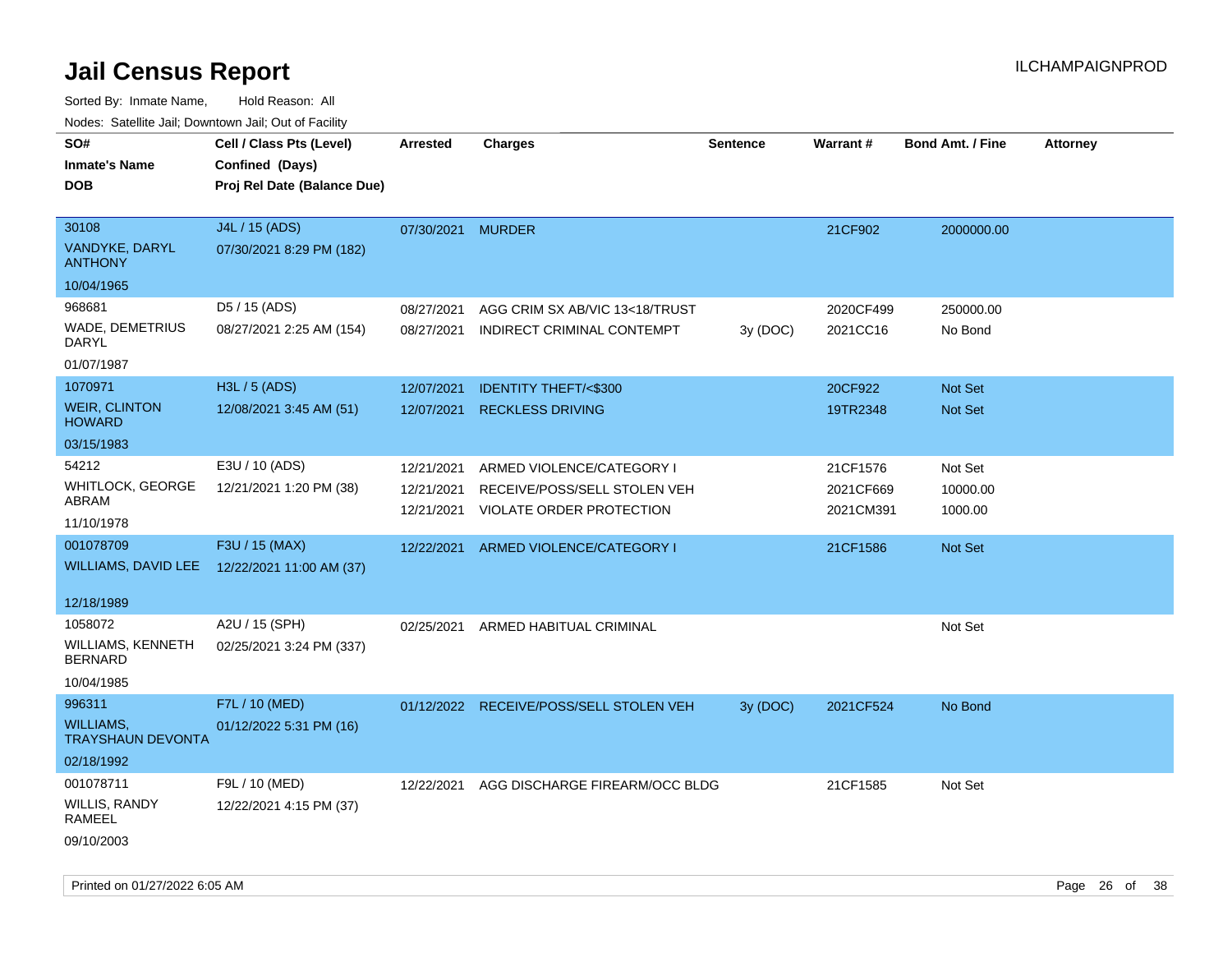| SO#<br><b>Inmate's Name</b><br><b>DOB</b>           | Cell / Class Pts (Level)<br>Confined (Days)<br>Proj Rel Date (Balance Due) | Arrested   | Charges         | <b>Sentence</b> | Warrant #   | <b>Bond Amt. / Fine</b> | Attorney |
|-----------------------------------------------------|----------------------------------------------------------------------------|------------|-----------------|-----------------|-------------|-------------------------|----------|
| 9326<br>YOUNG, ANTHONY<br><b>PAUL</b><br>03/13/1954 | $12/5$ (ADS)<br>06/14/2021 12:07 PM (228)                                  | 06/14/2021 | <b>BURGLARY</b> |                 | 2020-CF-625 | Not Set                 |          |
| <b>Total Downtown Jail: 72</b>                      |                                                                            | Males: 72  | Females: 0      | Unknown: 0      |             |                         |          |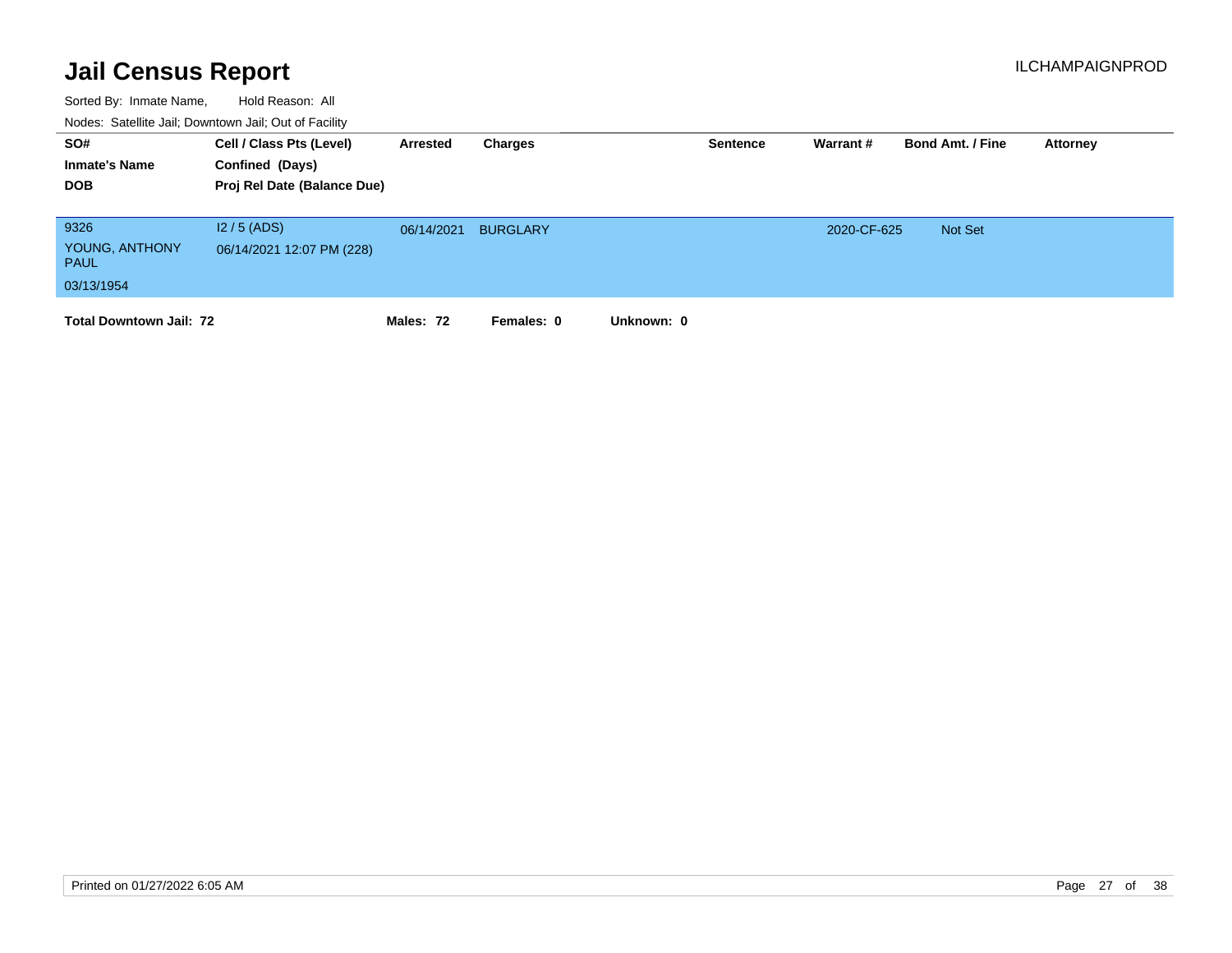|  | <b>Out of Facility</b> |
|--|------------------------|
|  |                        |

| SO#<br><b>Inmate's Name</b><br><b>DOB</b>                                  | Cell / Class Pts (Level)<br>Confined (Days)<br>Proj Rel Date (Balance Due) | <b>Arrested</b>                                      | <b>Charges</b>                                                                                                        | <b>Sentence</b> | Warrant#                                   | <b>Bond Amt. / Fine</b>                  | <b>Attorney</b> |
|----------------------------------------------------------------------------|----------------------------------------------------------------------------|------------------------------------------------------|-----------------------------------------------------------------------------------------------------------------------|-----------------|--------------------------------------------|------------------------------------------|-----------------|
| 61095<br><b>AMOS, DERRICK</b><br><b>JAMES</b><br>06/12/1985                | <b>KAN / 10 (ADS)</b><br>05/02/2021 9:02 PM (271)                          | 05/02/2021                                           | HOME INVASION/CAUSE INJURY                                                                                            |                 | 2021CF323                                  | 100000.00                                |                 |
| 19971<br><b>LYNN</b><br>08/17/1961                                         | EHD<br>BARNESKE, RAYMOND 11/09/2021 9:32 AM (80)<br>5/6/2022 (0.00)        | 11/09/2021                                           | DRIVING RVK/SUSP DUI/SSS 4-9                                                                                          |                 | 2021CF968                                  | Not Set                                  |                 |
| 516062<br><b>BENNETT, JOHN</b><br><b>MICHAEL</b><br>04/30/1986             | <b>KAN / 15 (MAX)</b><br>02/22/2021 10:47 AM (340)                         | 02/22/2021<br>02/22/2021                             | <b>PHONE HARASSMENT/2+</b><br>AGG DISCH FIR/VEH/PC OFF/FRMAN                                                          |                 | 20CF194<br>21CF210                         | 5000.00<br>No Bond                       |                 |
| 33993<br><b>BOOKER, STEPHON</b><br><b>MONTELL</b><br>06/11/1971<br>1074315 | KAN / 10 (MED)<br>06/14/2021 7:42 PM (228)<br><b>KAN / 15 (MAX)</b>        | 06/14/2021<br>06/14/2021<br>06/14/2021<br>07/27/2021 | AGGRAVATED DOMESTIC BATTERY<br>POSSESSING A CONTROLLED SUBSTANC<br>PAROLE REVOCATION<br>AGG DISCHARGE FIREARM/VEH/SCH |                 | 21CF688<br>21CF657<br>CH2103612<br>21CF927 | Not Set<br>Not Set<br>No Bond<br>Not Set |                 |
| <b>BRIGGS, PATRICK</b><br><b>MONTAY</b><br>08/05/2001                      | 08/03/2021 4:56 PM (178)                                                   |                                                      |                                                                                                                       |                 |                                            |                                          |                 |
| 001078065<br>BROWN, CHARMAN<br><b>LAKEEF</b><br>11/30/2002                 | KAN / 10 (ADS)<br>06/17/2021 12:32 PM (225)                                | 06/17/2021                                           | AGG BATTERY/DISCHARGE FIREARM                                                                                         |                 | 21CF704                                    | 1000000.00                               |                 |
| 1038554<br><b>BROWN, CORRION</b><br><b>DEVONTAE</b><br>04/19/1995          | <b>KAN / 15 (MAX)</b><br>08/18/2021 5:40 PM (163)                          | 08/18/2021<br>08/18/2021                             | DELIVERY OF OR POSSESSION OF W/ INT<br>ARMED HABITUAL CRIMINAL                                                        |                 | 21CF1009<br>21CF1162                       | No Bond<br>Not Set                       |                 |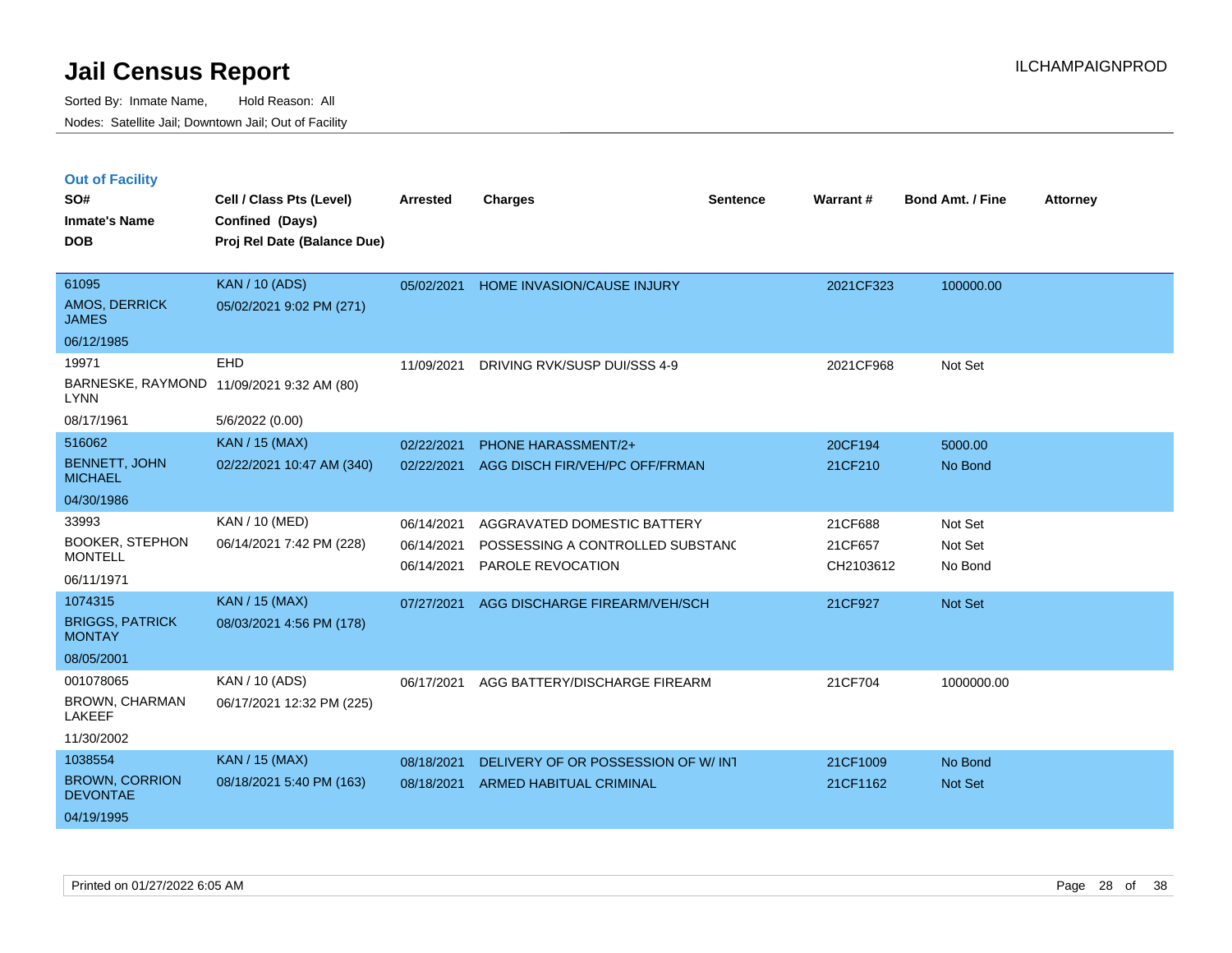| rouco. Calcinic Jan, Downtown Jan, Out of Facility  |                                                                            |                 |                                          |                 |                 |                         |                 |
|-----------------------------------------------------|----------------------------------------------------------------------------|-----------------|------------------------------------------|-----------------|-----------------|-------------------------|-----------------|
| SO#<br>Inmate's Name<br>DOB                         | Cell / Class Pts (Level)<br>Confined (Days)<br>Proj Rel Date (Balance Due) | <b>Arrested</b> | <b>Charges</b>                           | <b>Sentence</b> | <b>Warrant#</b> | <b>Bond Amt. / Fine</b> | <b>Attorney</b> |
| 1038579<br><b>BROWN, MARKEL</b><br>rikki            | <b>KAN / 15 (MAX)</b><br>08/18/2021 2:05 PM (163)                          |                 | 08/18/2021 FELON POSS/USE WEAPON/FIREARM |                 | 21CF1010        | <b>Not Set</b>          |                 |
| 01/06/1995                                          |                                                                            |                 |                                          |                 |                 |                         |                 |
| 1003006<br><b>BROWN, ROCKEITH</b><br><b>JAVONTE</b> | KAN / 15 (MAX)<br>08/19/2021 12:55 AM (162)                                | 08/19/2021      | FELON POSS/USE MACHINE GUN               |                 | 21CF1011        | No Bond                 |                 |
| 07/23/1991                                          |                                                                            |                 |                                          |                 |                 |                         |                 |
| 995894                                              | <b>KAN / 10 (ADS)</b><br>BUTLER, JAMES LYNN 12/28/2021 11:05 AM (31)       | 12/28/2021      | FELON POSSESS WEAPON/2ND+                | 5y (DOC)        | 2020CF709       | No Bond                 |                 |
| 12/04/1991                                          |                                                                            |                 |                                          |                 |                 |                         |                 |
| 987334<br>CAIN, ISAIAH<br><b>DEPRIEST</b>           | DEW / 15 (MAX)<br>03/10/2021 2:22 PM (324)                                 |                 | 03/10/2021 ATTEMPT (FIRST DEGREE MURDER) |                 | 19CF689         | Not Set                 |                 |
| 12/23/1990                                          |                                                                            |                 |                                          |                 |                 |                         |                 |
| 001078638                                           | <b>EHD</b>                                                                 | 12/15/2021      | DRIVING ON SUSPENDED LICENSE             |                 | 2021TR1120      | Not Set                 |                 |
| CAMPBELL, CARLA<br><b>GISSELLE</b>                  | 12/15/2021 11:03 AM (44)                                                   |                 |                                          |                 |                 |                         |                 |
| 08/12/1980                                          | 2/12/2022 (0.00)                                                           |                 |                                          |                 |                 |                         |                 |
| 992962                                              | DEW / 15 (ADS)                                                             | 05/25/2021      | MURDER/INTENT TO KILL/INJURE             |                 | 2018CF1045      | 1000000.00              |                 |
| CAMPBELL, KEITH<br>KNAQEEB                          | 05/25/2021 1:19 PM (248)                                                   |                 |                                          |                 |                 |                         |                 |
| 07/22/1991                                          |                                                                            |                 |                                          |                 |                 |                         |                 |
| 001078576                                           | <b>KAN / 15 (MAX)</b>                                                      | 11/09/2021      | UNLAWFUL USE OF A WEAPON                 |                 | 21CF1383        | <b>Not Set</b>          |                 |
| CARTER, DEMONDRE<br>DAVON                           | 11/09/2021 6:01 PM (80)                                                    |                 |                                          |                 |                 |                         |                 |
| 05/27/2001                                          |                                                                            |                 |                                          |                 |                 |                         |                 |
| 1064992                                             | KAN / 15 (MAX)                                                             | 09/20/2021      | ARMED VIOLENCE/CATEGORY I                |                 | 21CF1137        | Not Set                 |                 |
| CARTER, KEJUAN<br>JAVONTE                           | 09/20/2021 11:42 PM (130)                                                  |                 |                                          |                 |                 |                         |                 |
| 06/27/1998                                          |                                                                            |                 |                                          |                 |                 |                         |                 |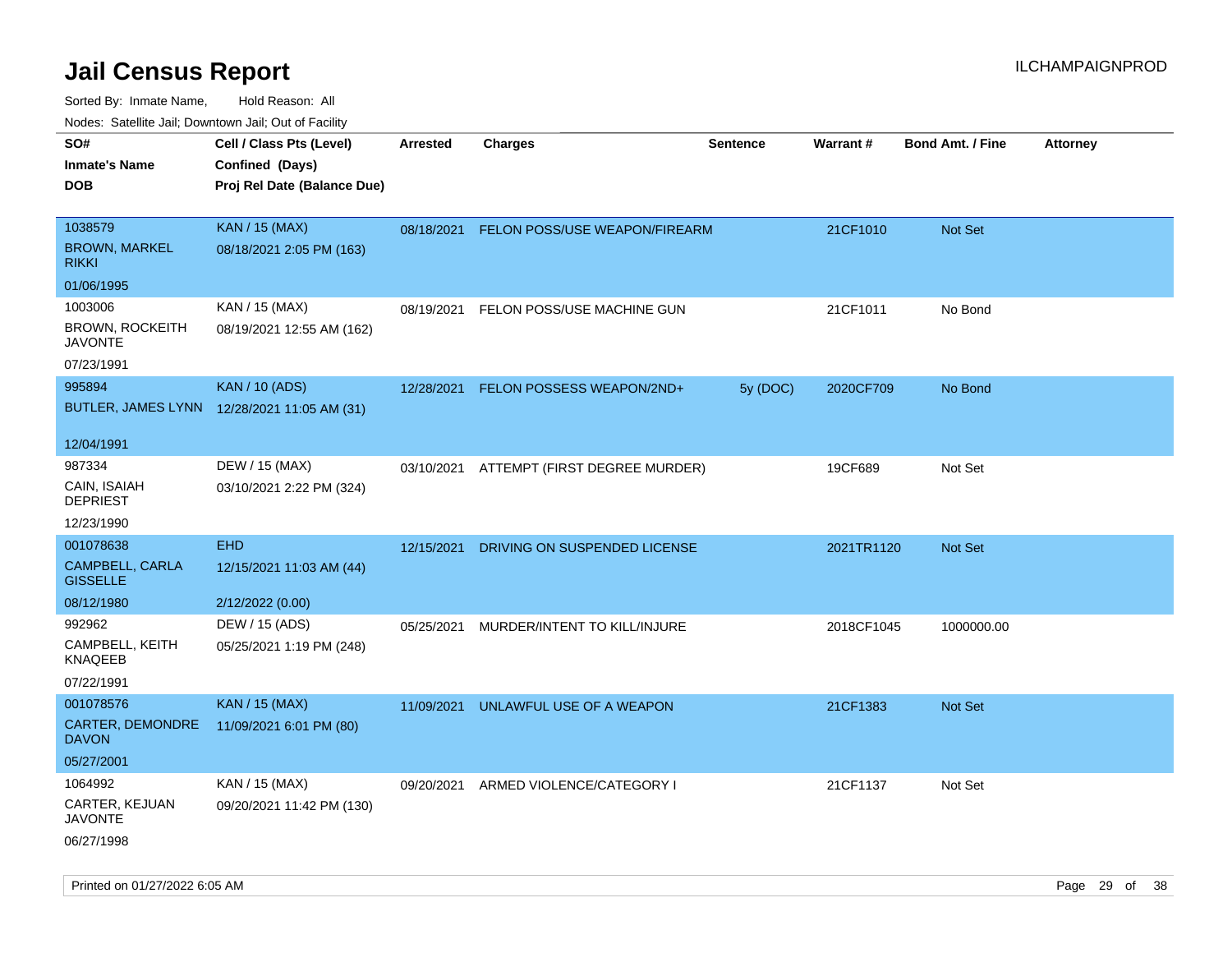| SO#<br><b>Inmate's Name</b><br><b>DOB</b>        | Cell / Class Pts (Level)<br>Confined (Days)<br>Proj Rel Date (Balance Due) | <b>Arrested</b> | <b>Charges</b>                           | <b>Sentence</b> | <b>Warrant#</b> | <b>Bond Amt. / Fine</b> | <b>Attorney</b> |
|--------------------------------------------------|----------------------------------------------------------------------------|-----------------|------------------------------------------|-----------------|-----------------|-------------------------|-----------------|
| 001078729<br><b>CARTER, TROY</b><br><b>DEMON</b> | <b>KAN / 15 (ADS)</b><br>01/02/2022 10:29 AM (26)                          | 01/02/2022      | MURDER/INTENT TO KILL/INJURE             |                 | 20CF396         | 1000000.00              |                 |
| 01/02/2004                                       |                                                                            |                 |                                          |                 |                 |                         |                 |
| 001078461                                        | KAN / 10 (MED)                                                             | 10/07/2021      | AGG UNLAWFUL USE WEAPON/PERSON           |                 | 2021CF1209      | No Bond                 |                 |
| COLE, ERIC JOSE                                  | 10/08/2021 12:25 AM (112)                                                  | 10/07/2021      | AGG DOMESTIC BATTERY/STRANGLE            |                 | 2021CF1208      | Not Set                 |                 |
| 01/24/2002                                       |                                                                            | 10/08/2021      | <b>HARASS WITNESS/FAMILY MBR/REP</b>     |                 | 21CF1218        | Not Set                 |                 |
| 1048488<br>COLSON, WAYNE<br><b>ARTHUR, Third</b> | <b>KAN / 10 (ADS)</b><br>12/30/2021 8:27 AM (29)                           | 12/30/2021      | ARMED VIOLENCE/CATEGORY I                |                 | 2022CF4         | Not Set                 |                 |
| 10/14/1995                                       |                                                                            |                 |                                          |                 |                 |                         |                 |
| 57733                                            | KAN / 15 (SPH)                                                             | 02/25/2020      | <b>HOMICIDE</b>                          |                 | 2020-CF250      | 2000000.00              |                 |
| <b>CRAIG. ANTOINE</b><br><b>DARRELL</b>          | 02/25/2020 4:08 PM (703)                                                   |                 | 02/25/2020 FELON POSS/USE WEAPON/FIREARM |                 | 19CF-1827       | 80000.00                |                 |
| 10/09/1982                                       |                                                                            |                 |                                          |                 |                 |                         |                 |
| 001077939                                        | <b>KAN / 10 (MED)</b>                                                      | 05/10/2021      | FIREARM/FOID INVALID/NOT ELIG            |                 | 21CF526         | No Bond                 |                 |
| <b>CROSS, PATRICK</b><br><b>DONTRELLE</b>        | 05/10/2021 7:31 PM (263)                                                   | 06/02/2021      | POSS STOLEN VEHICLE > \$25,000           |                 | 21CF612         | Not Set                 |                 |
| 11/07/2001                                       |                                                                            |                 |                                          |                 |                 |                         |                 |
| 001077558                                        | <b>EHD</b>                                                                 | 01/04/2022      | DRIVING RVK/SUSP DUI/SSS 2ND             |                 | 2021CF301       | Not Set                 |                 |
| DAVIS, RICHARD LEE                               | 01/04/2022 9:17 AM (24)                                                    |                 |                                          |                 |                 |                         |                 |
| 08/20/1984                                       | 2/2/2022 (0.00)                                                            |                 |                                          |                 |                 |                         |                 |
| 49972                                            | <b>KAN / 10 (ADS)</b>                                                      | 01/03/2022      | FELON POSS/USE WEAPON/FIREARM            | 2y (DOC)        | 20CF1476        | No Bond                 |                 |
| <b>DICKERSON.</b><br><b>RAYMOND COLLIER</b>      | 01/03/2022 11:10 AM (25)                                                   |                 |                                          |                 |                 |                         |                 |
| 08/16/1978                                       |                                                                            |                 |                                          |                 |                 |                         |                 |
| 1061304                                          | KAN / 15 (MAX)                                                             | 10/11/2021      | ARMED HABITUAL CRIMINAL                  |                 | 21CF1226        | No Bond                 |                 |
| DORRIS, KEMION<br><b>DAETOCE</b>                 | 10/11/2021 7:30 PM (109)                                                   | 10/11/2021      | ARMED HABITUAL CRIMINAL                  |                 | 21CF1227        | No Bond                 |                 |
| 11/19/1997                                       |                                                                            | 10/11/2021      | <b>HOME INVASION/FIREARM</b>             |                 | 21CF1228        | No Bond                 |                 |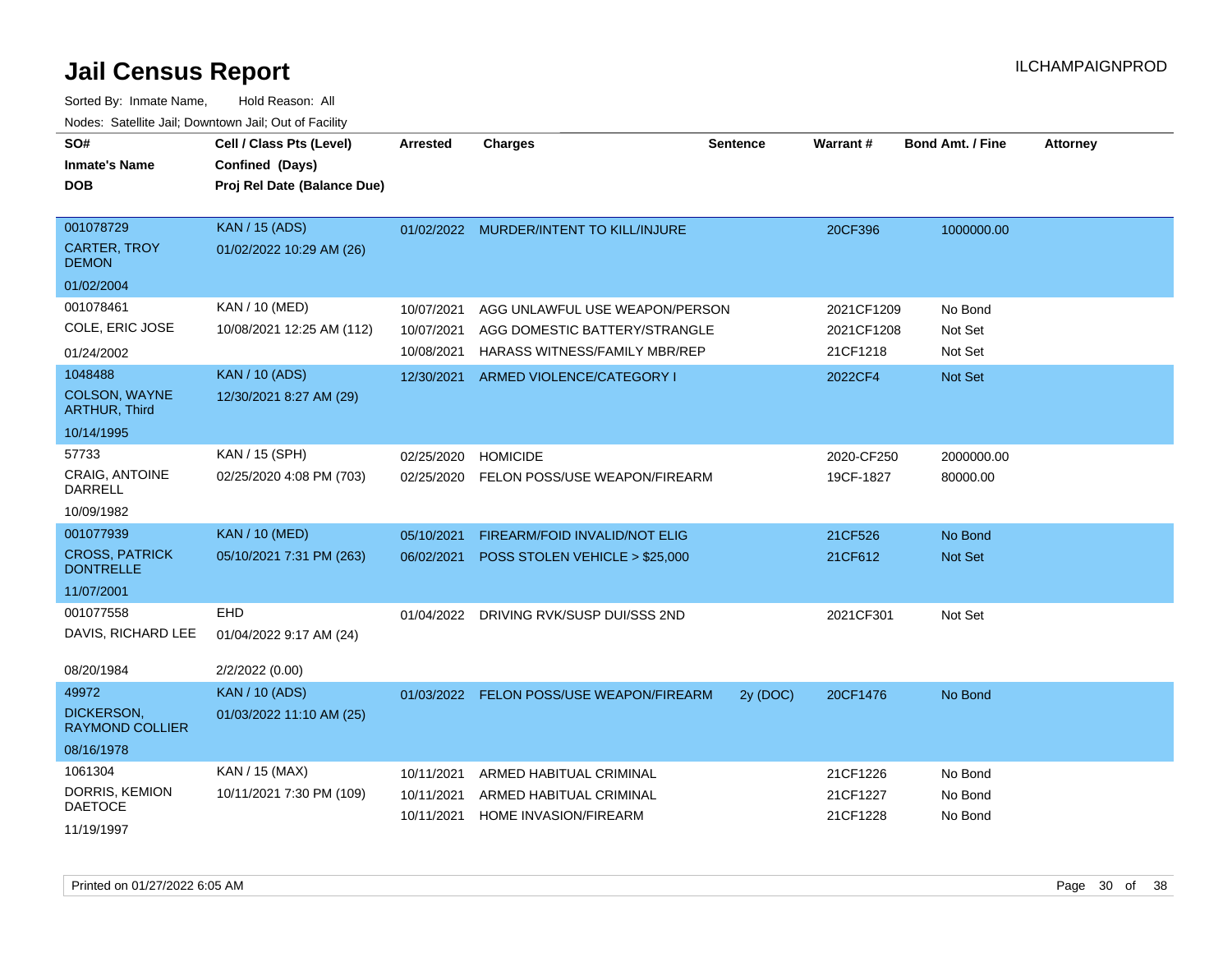Sorted By: Inmate Name, Hold Reason: All Nodes: Satellite Jail; Downtown Jail; Out of Facility

| SO#                                        | Cell / Class Pts (Level)                     | <b>Arrested</b> | <b>Charges</b>                            | <b>Sentence</b> | <b>Warrant#</b> | <b>Bond Amt. / Fine</b> | <b>Attorney</b> |
|--------------------------------------------|----------------------------------------------|-----------------|-------------------------------------------|-----------------|-----------------|-------------------------|-----------------|
| <b>Inmate's Name</b>                       | Confined (Days)                              |                 |                                           |                 |                 |                         |                 |
| <b>DOB</b>                                 | Proj Rel Date (Balance Due)                  |                 |                                           |                 |                 |                         |                 |
|                                            |                                              |                 |                                           |                 |                 |                         |                 |
| 1048528                                    | <b>EHD</b>                                   |                 | 01/11/2022 DRIVING RVK/SUSP DUI/SSS 3RD   |                 | 2021CF828       | Not Set                 |                 |
| FREEMAN, TAMISHA<br><b>NICOLE</b>          | 01/11/2022 9:20 AM (17)                      |                 |                                           |                 |                 |                         |                 |
| 04/24/1985                                 | 2/9/2022 (0.00)                              |                 |                                           |                 |                 |                         |                 |
| 001077363                                  | KAN / 25 (SPH)                               | 10/30/2020      | HOME INVASION/FIREARM                     |                 | 20CF1202        | 500000.00               |                 |
| GARY, DAKOTA<br><b>TREVON</b>              | 10/30/2020 10:41 AM (455)                    |                 |                                           |                 |                 |                         |                 |
| 12/31/2001                                 |                                              |                 |                                           |                 |                 |                         |                 |
| 1013012                                    | <b>KAN / 15 (MAX)</b>                        | 07/08/2021      | ATTEMPT (FIRST DEGREE MURDER)             |                 | 2021CF790       | 1000000.00              |                 |
| <b>GARY, XAVIER LAMAR</b>                  | 07/08/2021 9:24 AM (204)                     | 07/08/2021      | <b>FELON POSS/USE FIREARM PRIOR</b>       |                 | 2020CF650       | 25000.00                |                 |
|                                            |                                              | 07/08/2021      | <b>FELON POSS/USE FIREARM PRIOR</b>       |                 | 21CF798         | Not Set                 |                 |
| 12/14/1991                                 |                                              |                 |                                           |                 |                 |                         |                 |
| 952666                                     | <b>EHD</b>                                   | 01/25/2022      | DRIVING ON REVOKED LICENSE                |                 | 2021TR175       | Not Set                 |                 |
| Junior                                     | GILL, MICHAEL LAMAR, 01/25/2022 10:05 AM (3) |                 |                                           |                 |                 |                         |                 |
| 12/07/1986                                 | 3/10/2022 (0.00)                             |                 |                                           |                 |                 |                         |                 |
| 1065946                                    | <b>KAN / 10 (MED)</b>                        | 09/04/2021      | AGG BATTERY/DISCHARGE FIREARM             |                 | 21CF1057        | 750000.00               |                 |
| <b>GODBOLT, DESMOND</b><br><b>DEVONTAE</b> | 09/04/2021 1:17 AM (146)                     | 09/04/2021      | <b>RESIST/OBSTRUCTING A PEACE OFFICEF</b> |                 | 21CM407         | Not Set                 |                 |
| 11/15/1997                                 |                                              |                 |                                           |                 |                 |                         |                 |
| 1070118                                    | KAN / 15 (MAX)                               | 08/31/2021      | AGGRAVATED DOMESTIC BATTERY               |                 | 21CF1049        | No Bond                 |                 |
| GRAHAM, CORTEZ                             | 08/31/2021 9:32 PM (150)                     | 09/02/2021      | PROBATION VIOLATION                       |                 | 21CF55          | Not Set                 |                 |
| <b>LAMON</b>                               |                                              |                 |                                           |                 |                 |                         |                 |
| 03/31/1976                                 |                                              |                 |                                           |                 |                 |                         |                 |
| 1076506                                    | <b>KAN / 15 (MAX)</b>                        | 09/17/2021      | AGG UUW/PERSON/CM THREAT VIOL             |                 | 21CF1131        | <b>Not Set</b>          |                 |
|                                            | GRAY, JAMARH EMERE 09/17/2021 10:41 AM (133) | 09/20/2021      | <b>DOMESTIC BATTERY</b>                   |                 | 21CM430         | <b>Not Set</b>          |                 |
|                                            |                                              |                 |                                           |                 |                 |                         |                 |
| 06/21/2003                                 |                                              |                 |                                           |                 |                 |                         |                 |
| 986315                                     | <b>EHD</b>                                   | 01/04/2022      | DRIVING ON SUSPENDED LICENSE              |                 | 2020TR4725      | Not Set                 |                 |
| HARPER, DEMARKO<br><b>DEVAIL</b>           | 01/04/2022 10:13 AM (24)                     |                 |                                           |                 |                 |                         |                 |
| 09/04/1989                                 | 2/2/2022 (0.00)                              |                 |                                           |                 |                 |                         |                 |

Printed on 01/27/2022 6:05 AM **Page 31** of 38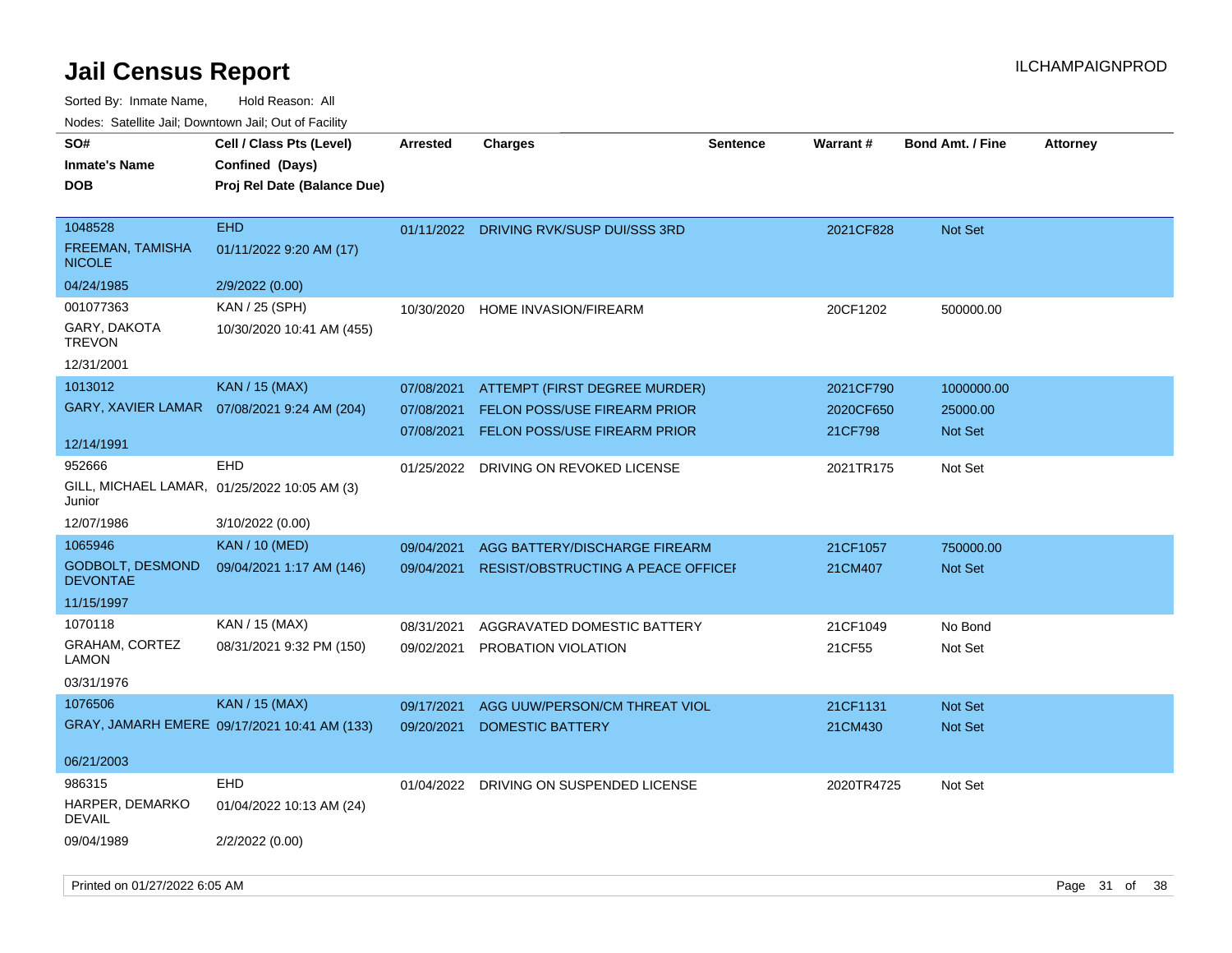| SO#<br><b>Inmate's Name</b><br><b>DOB</b>                  | Cell / Class Pts (Level)<br>Confined (Days)<br>Proj Rel Date (Balance Due) | <b>Arrested</b>                        | <b>Charges</b>                                                                               | <b>Sentence</b> | <b>Warrant#</b>                     | <b>Bond Amt. / Fine</b>          | <b>Attorney</b> |
|------------------------------------------------------------|----------------------------------------------------------------------------|----------------------------------------|----------------------------------------------------------------------------------------------|-----------------|-------------------------------------|----------------------------------|-----------------|
| 001077887<br><b>HENRY, ROBERT</b><br><b>GORDON</b>         | <b>EHD</b><br>01/11/2022 11:02 AM (17)                                     |                                        | 01/11/2022 AGG DUI/LIC SUSP OR REVOKED                                                       |                 | 2021CF466                           | Not Set                          |                 |
| 12/16/1952                                                 | 2/7/2022 (0.00)                                                            |                                        |                                                                                              |                 |                                     |                                  |                 |
| 1045186<br>HOLBROOK, JOHNNIE<br><b>MATHIS</b>              | KAN / 15 (MAX)<br>08/16/2021 11:07 AM (165)                                | 08/16/2021<br>08/16/2021<br>08/16/2021 | ARMED VIOLENCE/CATEGORY I<br>FELON POSS/USE WEAPON/FIREARM<br>AGG FLEEING POLICE/21 MPH OVER |                 | 21CF934<br>19CF968<br>21CF988       | 1000000.00<br>Not Set<br>Not Set |                 |
| 07/19/1996                                                 |                                                                            | 08/16/2021                             | FELON POSS/USE WEAPON/FIREARM                                                                |                 | 21CF989                             | Not Set                          |                 |
| 001078146<br>HUNT, TEIGAN<br><b>JAZAIREO</b><br>05/14/2003 | <b>DEW / 15 (MAX)</b><br>07/09/2021 12:41 PM (203)                         | 07/09/2021<br>07/09/2021               | AGG BATTERY/DISCHARGE FIREARM<br>ARMED ROBBERY/ARMED W/FIREARM                               |                 | 21CF795<br>21CF806                  | 1000000.00<br>Not Set            |                 |
| 989743                                                     | KAN / 15 (ADS)                                                             | 04/13/2021                             | AGG DISCHARGE FIREARM/VEH/SCH                                                                |                 | 21CF400                             | Not Set                          |                 |
| JACKSON, STEVE<br><b>ALLEN</b>                             | 04/13/2021 2:45 AM (290)                                                   | 04/13/2021                             | AGGRAVATED DOMESTIC BATTERY                                                                  |                 | 21CF399                             | Not Set                          |                 |
| 06/04/1991                                                 |                                                                            |                                        |                                                                                              |                 |                                     |                                  |                 |
| 50495<br><b>JENKINS, ARNOLD</b><br><b>FARRIS</b>           | <b>EHD</b><br>08/10/2021 9:08 AM (171)                                     | 08/10/2021<br>08/10/2021               | DRIVING RVK/SUSP DUI/SSS 10-14<br>DRIVING RVK/SUSP DUI/SSS 10-14                             |                 | 2020CF997<br>2019CF1363             | Not Set<br>Not Set               |                 |
| 04/19/1962                                                 | 2/4/2022 (0.00)                                                            |                                        |                                                                                              |                 |                                     |                                  |                 |
| 1076450<br>JONES, CARLOS<br><b>ANTONIO</b><br>11/18/2001   | DEW / 15 (MAX)<br>06/25/2020 2:13 PM (582)                                 | 06/25/2020<br>11/02/2020               | AGG DISCHARGE OF A FIREARM<br>HOME INVASION/FIREARM                                          | 11y (DOC)       | 6y/0m/0d (DOI 2020CF703<br>20CF1204 | Not Set<br>No Bond               |                 |
| 001078401                                                  | <b>KAN / 10 (ADS)</b>                                                      | 09/19/2021                             | UNLAWFUL VEHICULAR INVASION                                                                  |                 | 21CF1134                            | Not Set                          |                 |
| <b>KNIGHT, ERIC</b>                                        | 09/19/2021 7:32 PM (131)                                                   | 09/19/2021                             | <b>HRSMT/THREATEN PERSON/KILL</b>                                                            |                 | 2021CF561                           | 50000.00                         |                 |
| 07/11/1991                                                 |                                                                            | 09/21/2021                             | <b>BURGLARY</b>                                                                              |                 | 21CF1139                            | Not Set                          |                 |
| 1002591<br><b>KRAUS, MARY</b><br><b>KATHERINE</b>          | <b>EHD</b><br>01/11/2022 11:54 AM (17)                                     | 01/11/2022                             | AGG DUI/LIC SUSP OR REVOKED                                                                  |                 | 2020CF1399                          | Not Set                          |                 |
| 04/13/1959                                                 | 2/22/2022 (0.00)                                                           |                                        |                                                                                              |                 |                                     |                                  |                 |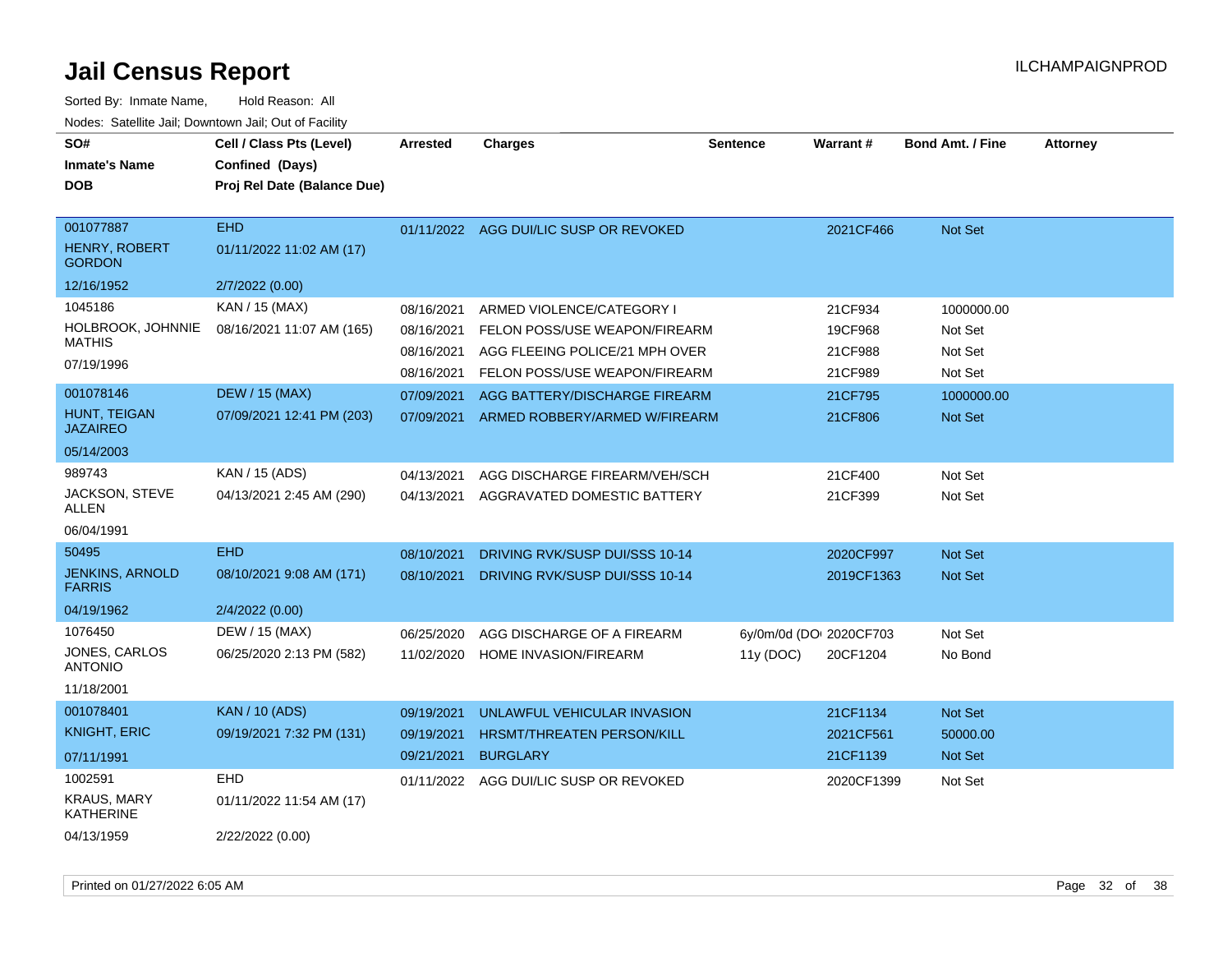| SO#                                      | Cell / Class Pts (Level)    | <b>Arrested</b> | <b>Charges</b>                 | Sentence | Warrant#   | <b>Bond Amt. / Fine</b> | <b>Attorney</b> |
|------------------------------------------|-----------------------------|-----------------|--------------------------------|----------|------------|-------------------------|-----------------|
| <b>Inmate's Name</b>                     | Confined (Days)             |                 |                                |          |            |                         |                 |
| <b>DOB</b>                               | Proj Rel Date (Balance Due) |                 |                                |          |            |                         |                 |
|                                          |                             |                 |                                |          |            |                         |                 |
| 1064445                                  | <b>DEW / 15 (MAX)</b>       | 04/23/2021      | FELON POSS/USE FIREARM/PAROLE  |          | 21CF899    | Not Set                 |                 |
| <b>LARUE, TERENCE</b>                    | 04/23/2021 11:18 AM (280)   | 04/23/2021      | AGG DISCHARGE FIREARM/OCC VEH  |          | 2021CF295  | 500000.00               |                 |
| <b>TRAMEL</b>                            |                             | 04/23/2021      | POSSESS 15<100 GRAMS COCAINE   |          | 19CF1052   | 10000.00                |                 |
| 12/23/1998                               |                             |                 |                                |          |            |                         |                 |
| 001078237                                | KAN / 15 (ADS)              | 08/03/2021      | AGG DISCHARGE FIREARM/OCC VEH  |          | 21CF928    | No Bond                 |                 |
| LAWS, TERON<br><b>RAMONTE</b>            | 08/03/2021 6:29 PM (178)    |                 |                                |          |            |                         |                 |
| 04/03/2001                               |                             |                 |                                |          |            |                         |                 |
| 001078470                                | <b>KAN / 15 (MAX)</b>       | 10/10/2021      | MURDER/INTENT TO KILL/INJURE   |          | 21CF1221   | Not Set                 |                 |
| LEE, AMAHRION<br><b>JA'MERE</b>          | 10/10/2021 1:23 PM (110)    |                 |                                |          |            |                         |                 |
| 11/05/2002                               |                             |                 |                                |          |            |                         |                 |
| 56792                                    | DEW / 10 (MED)              | 02/02/2021      | ARMED HABITUAL CRIMINAL        |          | 2021CF141  | 500000.00               |                 |
| LILLARD, LAWRENCE<br><b>TYRONE</b>       | 02/02/2021 2:11 PM (360)    | 02/22/2021      | DRIVING ON REVOKED LICENSE     |          | 21TR426    | 5000.00                 |                 |
| 10/20/1982                               |                             |                 |                                |          |            |                         |                 |
| 001078575                                | <b>KAN / 10 (MED)</b>       | 11/09/2021      | <b>GUNRUNNING</b>              |          | 21CF1330   | 750000.00               |                 |
| MCLAURIN, KEYON A                        | 11/09/2021 12:41 PM (80)    |                 |                                |          |            |                         |                 |
|                                          |                             |                 |                                |          |            |                         |                 |
| 11/19/2002                               |                             |                 |                                |          |            |                         |                 |
| 1011046                                  | KAN / 15 (ADS)              | 04/10/2021      | ATTEMPT (FIRST DEGREE MURDER)  |          | 21CF392    | Not Set                 |                 |
| MILES, DARRION<br><b>ANTONIO KEVONTA</b> | 04/11/2021 12:46 AM (292)   |                 |                                |          |            |                         |                 |
| 03/18/1990                               |                             |                 |                                |          |            |                         |                 |
| 001077278                                | <b>KAN / 15 (MAX)</b>       | 10/06/2020      | MURDER/INTENT TO KILL/INJURE   |          | 2020CF146  | 2000000.00              |                 |
| MILLER, D'ANDRE                          | 10/06/2020 12:49 PM (479)   | 10/06/2020      | AGG FLEEING POLICE/21 MPH OVER |          | 2019CF1171 | 50000.00                |                 |
| 09/08/1986                               |                             |                 |                                |          |            |                         |                 |
| 001078712                                | KAN / 10 (MED)              | 12/23/2021      | AGG DISCH FIREARM/1ST AID PERS |          | 21CF1581   | Not Set                 |                 |
| MONTGOMERY,<br><b>RASHARD MYKI</b>       | 12/23/2021 4:27 PM (36)     |                 |                                |          |            |                         |                 |
| 11/05/2001                               |                             |                 |                                |          |            |                         |                 |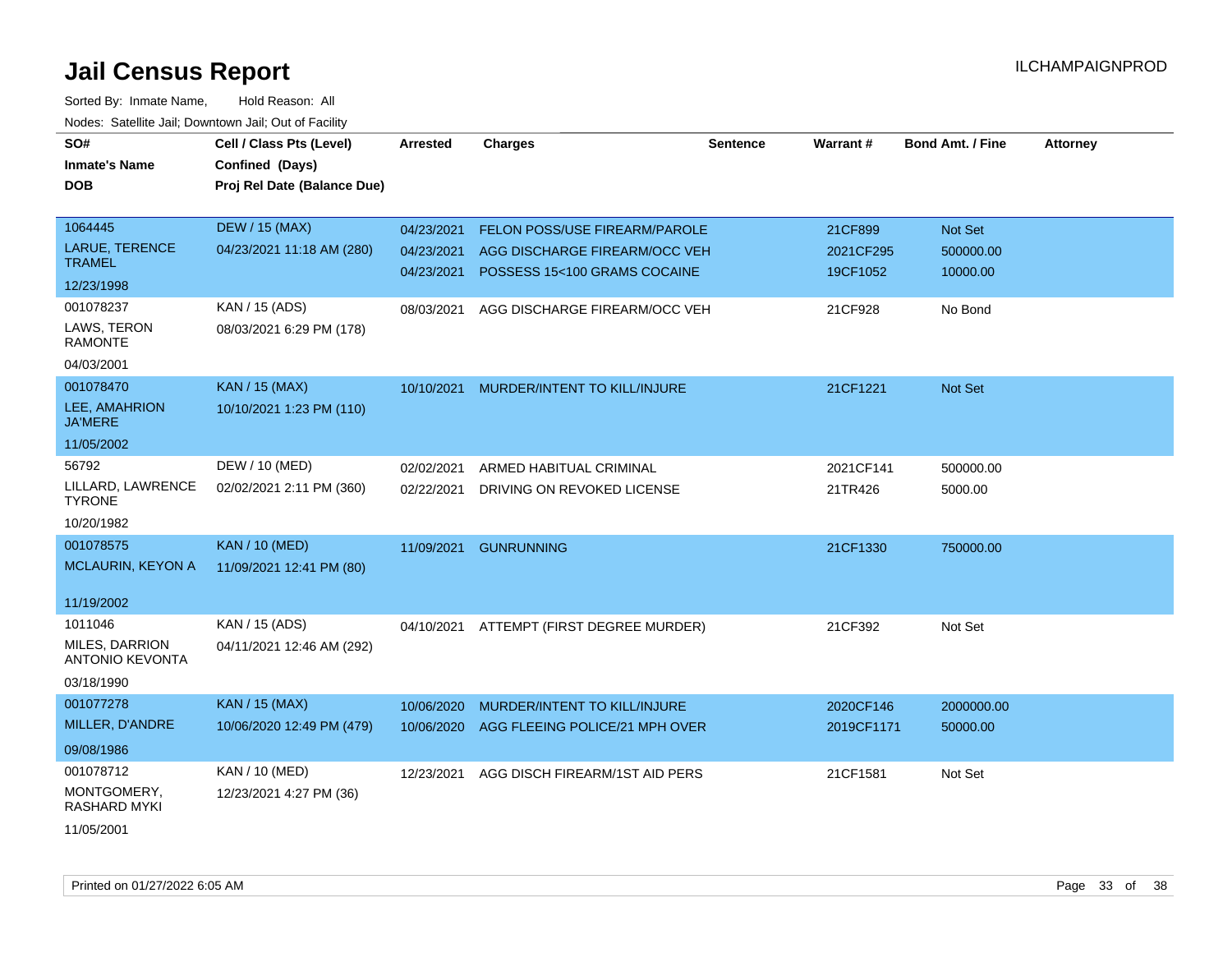| SO#<br><b>Inmate's Name</b><br><b>DOB</b> | Cell / Class Pts (Level)<br>Confined (Days)<br>Proj Rel Date (Balance Due) | Arrested   | <b>Charges</b>                           | <b>Sentence</b> | <b>Warrant#</b> | <b>Bond Amt. / Fine</b> | <b>Attorney</b> |
|-------------------------------------------|----------------------------------------------------------------------------|------------|------------------------------------------|-----------------|-----------------|-------------------------|-----------------|
| 1026477                                   | <b>KAN / 15 (ADS)</b>                                                      | 09/21/2021 | AGG DISCHARGE FIREARM/OCC VEH            |                 | 21CF1138        | Not Set                 |                 |
| NEWBILL, DEVONTRE<br><b>LAMONT</b>        | 09/21/2021 2:27 AM (129)                                                   | 09/22/2021 | <b>PROBATION VIOLATION</b>               |                 | 20CF577         | Not Set                 |                 |
| 11/22/1993                                |                                                                            |            |                                          |                 |                 |                         |                 |
| 1072907                                   | <b>KAN</b>                                                                 | 07/14/2021 | CRIMINAL DAMAGE <\$500/SCHOOL            |                 | 2021CF840       | 5000.00                 |                 |
| NIKOLAEV, YEVGENIY                        | 07/14/2021 10:10 PM (198)                                                  |            | 07/14/2021 ATTEMPT (FIRST DEGREE MURDER) |                 | 2021-CF-832     | 2000000.00              |                 |
| 10/06/1983                                |                                                                            |            |                                          |                 |                 |                         |                 |
| 22129                                     | <b>EHD</b>                                                                 |            | 01/25/2022 DUI INTOXICATING COMPOUND     |                 | 2021DT155       | Not Set                 |                 |
| OAKLEY, ALAN RUFUS 01/25/2022 9:10 AM (3) |                                                                            |            |                                          |                 |                 |                         |                 |
| 04/05/1963                                | 2/7/2022 (0.00)                                                            |            |                                          |                 |                 |                         |                 |
| 001078558                                 | KAN / 10 (MED)                                                             | 11/03/2021 | UNLAWFUL USE OF A WEAPON                 |                 | 21CF1352        | Not Set                 |                 |
| PARRISH, DOMINIC<br>WALTER                | 11/03/2021 1:25 PM (86)                                                    |            |                                          |                 |                 |                         |                 |
| 08/23/2001                                |                                                                            |            |                                          |                 |                 |                         |                 |
| 001078063                                 | <b>KAN / 15 (MAX)</b>                                                      | 06/15/2021 | AGG CRIM SEX ASSAULT/WEAPON              |                 | 2021CF678       | 1000000.00              |                 |
|                                           | PERRY, ROBERT Junior 06/15/2021 4:37 PM (227)                              | 06/15/2021 | <b>ROBBERY</b>                           |                 | 2021CF159       | 25000.00                |                 |
| 12/21/1990                                |                                                                            |            |                                          |                 |                 |                         |                 |
| 37559                                     | <b>EHD</b>                                                                 |            | 01/12/2022 DRIVING ON REVOKED LICENSE    |                 | 2021TR2685      | Not Set                 |                 |
| PICKENS, DAVID<br><b>EUGENE</b>           | 01/12/2022 10:16 AM (16)                                                   |            |                                          |                 |                 |                         |                 |
| 02/01/1973                                | 3/12/2022 (0.00)                                                           |            |                                          |                 |                 |                         |                 |
| 001077591                                 | <b>KAN / 5 (ADS)</b>                                                       |            | 01/06/2022 FIREARM/FOID INVALID/NOT ELIG | 42m (DOC)       | 2021CF782       | No Bond                 |                 |
| PYE, TRESHAUN<br><b>CORTEZ</b>            | 01/06/2022 10:30 AM (22)                                                   |            |                                          |                 |                 |                         |                 |
| 05/01/2001                                |                                                                            |            |                                          |                 |                 |                         |                 |
| 001077614                                 | KAN / 15 (MAX)                                                             |            | 01/17/2021 ATTEMPT (FIRST DEGREE MURDER) |                 | 21CF66          | Not Set                 |                 |
| <b>DEVON</b>                              | ROBINSON, DONTRELL 01/17/2021 3:08 PM (376)                                |            |                                          |                 |                 |                         |                 |
| 09/22/2002                                |                                                                            |            |                                          |                 |                 |                         |                 |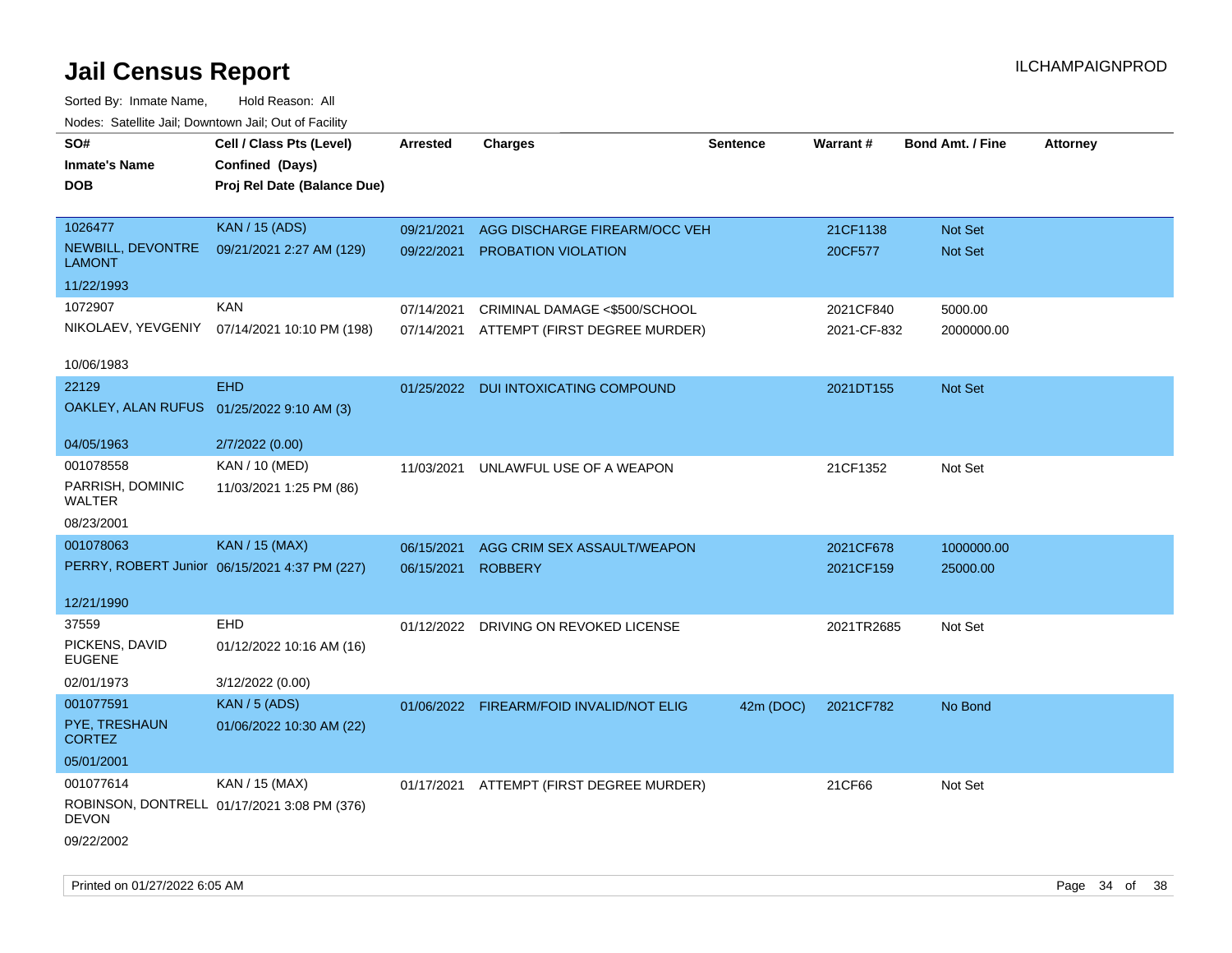| SO#<br><b>Inmate's Name</b><br><b>DOB</b>                         | Cell / Class Pts (Level)<br>Confined (Days)<br>Proj Rel Date (Balance Due) | <b>Arrested</b>                                      | <b>Charges</b>                                                                                                       | <b>Sentence</b> | <b>Warrant#</b>                                      | <b>Bond Amt. / Fine</b>                          | <b>Attorney</b> |
|-------------------------------------------------------------------|----------------------------------------------------------------------------|------------------------------------------------------|----------------------------------------------------------------------------------------------------------------------|-----------------|------------------------------------------------------|--------------------------------------------------|-----------------|
| 1061216                                                           |                                                                            |                                                      |                                                                                                                      |                 |                                                      |                                                  |                 |
| RUNGE, ANDRE<br><b>MARSEAN</b>                                    | <b>KAN / 10 (MED)</b><br>06/22/2021 4:42 PM (220)                          | 06/22/2021                                           | <b>HOME INVASION/FIREARM</b>                                                                                         |                 | 21CF727                                              | Not Set                                          |                 |
| 12/05/1997                                                        |                                                                            |                                                      |                                                                                                                      |                 |                                                      |                                                  |                 |
| 650295<br>SANDAGE, JERALD<br><b>EUGENE</b><br>06/07/1971          | PIA / 50 (MAX)<br>04/22/2020 6:30 AM (646)                                 | 04/22/2020<br>04/22/2020<br>04/22/2020<br>04/22/2020 | CRIMINAL SEXUAL ASSAULT<br><b>CRIMINAL SEXUAL ASSAULT</b><br><b>CRIMINAL SEXUAL ABUSE</b><br>CRIMINAL SEXUAL ASSAULT |                 | 2020-CF407<br>2020-CF408<br>2020-CF409<br>2020-CF410 | 750000.00<br>750000.00<br>750000.00<br>750000.00 |                 |
| 1062194                                                           | <b>DEW / 15 (MAX)</b>                                                      | 04/22/2020                                           | OFFICIAL MISCONDUCT                                                                                                  |                 | 2019-CF1811                                          | 25000.00                                         |                 |
| <b>SIMMONS, MICHAEL</b><br><b>JAMAL</b>                           | 02/27/2020 1:11 PM (701)                                                   | 02/27/2020<br>09/23/2020                             | MURDER/OTHER FORCIBLE FELONY<br>AGG BATTERY/DISCHARGE FIREARM                                                        |                 | 20CF-247<br>20CF1061                                 | 1000000.00<br>Not Set                            |                 |
| 11/03/1997                                                        |                                                                            |                                                      |                                                                                                                      |                 |                                                      |                                                  |                 |
| 19495<br>SIMPSON, BRADLEY<br><b>FARRELL</b>                       | <b>EHD</b><br>01/26/2022 9:07 AM (2)                                       | 01/26/2022                                           | DRIVING RVK/SUSP DUI/SSS 3RD                                                                                         |                 | 2021CF740                                            | Not Set                                          |                 |
| 05/16/1960                                                        | 2/24/2022 (0.00)                                                           |                                                      |                                                                                                                      |                 |                                                      |                                                  |                 |
| 001078115<br><b>SMITH, JAMES</b><br>NASHAUN, Junior<br>09/18/2000 | <b>KAN / 15 (MAX)</b><br>07/01/2021 2:44 PM (211)                          | 07/01/2021<br>07/30/2021                             | ARMED VIOLENCE/CATEGORY I<br>DRIVING ON SUSPENDED LICENSE                                                            |                 | 21CF772<br>21TR5804                                  | Not Set<br>1500.00                               |                 |
| 001077868<br>SPEARMENT,<br><b>KENTRELL</b><br>01/21/2002          | KAN / 15 (MAX)<br>04/21/2021 9:48 PM (282)                                 | 04/21/2021<br>08/19/2021                             | ARMED ROBBERY/ARMED W/FIREARM<br>FLEEING/ATTEMPT ELUDE OFFICER                                                       |                 | 21CF445<br>2021TR1053                                | Not Set<br>1000.00                               |                 |
| 11979                                                             | <b>EHD</b>                                                                 |                                                      | 01/11/2022 AGG FLEEING POLICE/21 MPH OVER                                                                            |                 | 2021CF629                                            | Not Set                                          |                 |
| <b>STARK, JACK LYNN</b><br>12/31/1955                             | 01/11/2022 10:13 AM (17)<br>4/9/2022 (0.00)                                |                                                      |                                                                                                                      |                 |                                                      |                                                  |                 |
|                                                                   |                                                                            |                                                      |                                                                                                                      |                 |                                                      |                                                  |                 |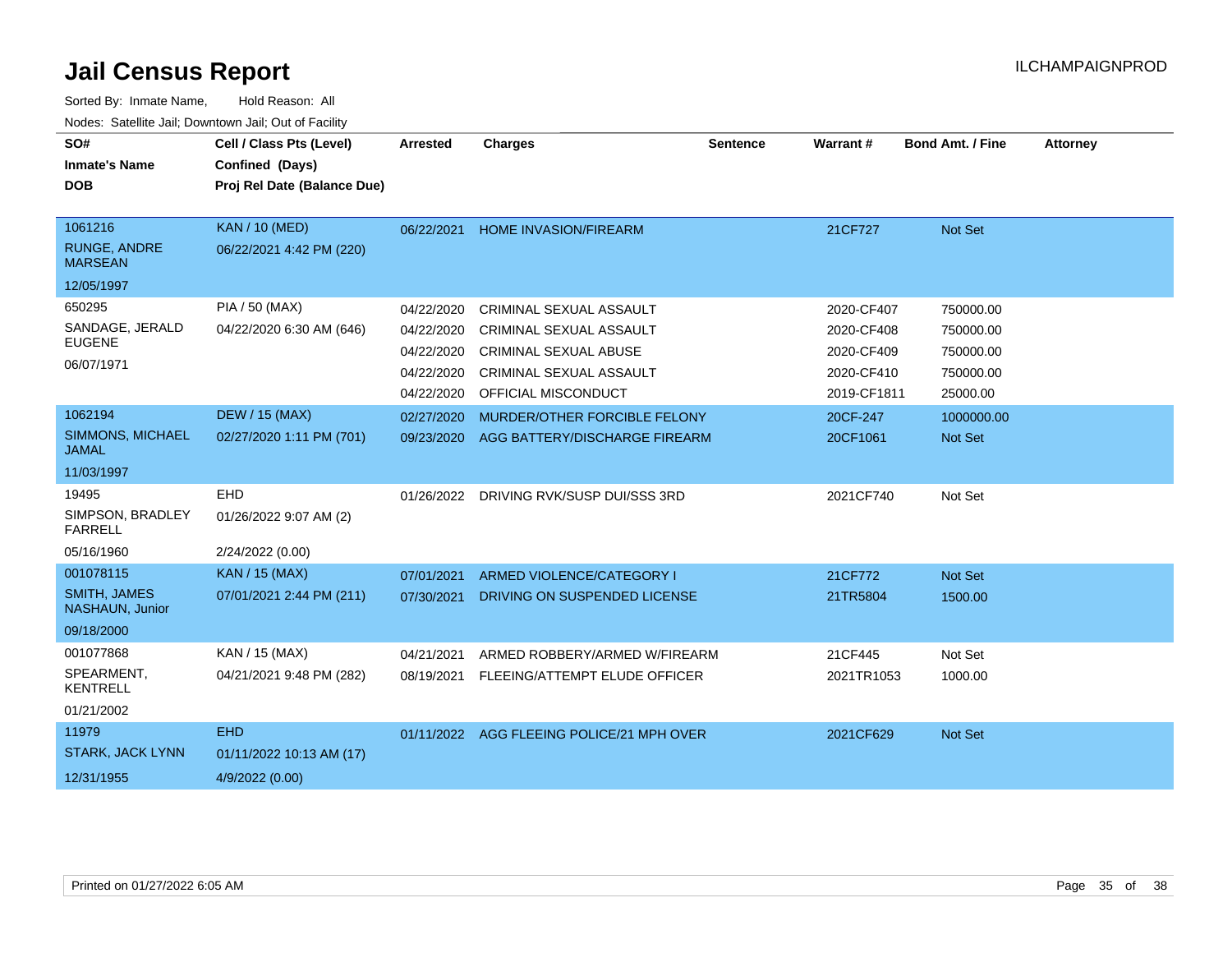| rougs. Calcing Jan, Downtown Jan, Out of Facinty              |                                                                 |            |                                       |                        |            |                         |                 |
|---------------------------------------------------------------|-----------------------------------------------------------------|------------|---------------------------------------|------------------------|------------|-------------------------|-----------------|
| SO#<br><b>Inmate's Name</b>                                   | Cell / Class Pts (Level)<br>Confined (Days)                     | Arrested   | <b>Charges</b>                        | <b>Sentence</b>        | Warrant#   | <b>Bond Amt. / Fine</b> | <b>Attorney</b> |
| <b>DOB</b>                                                    | Proj Rel Date (Balance Due)                                     |            |                                       |                        |            |                         |                 |
| 001077854<br>STUKINS, DANNY RAY                               | <b>EHD</b><br>09/15/2021 10:17 AM (135)                         | 09/15/2021 | DRIVING RVK/SUSP DUI/SSS 4-9          |                        | 2021CF306  | Not Set                 |                 |
| 07/05/1985                                                    | 3/13/2022 (0.00)                                                |            |                                       |                        |            |                         |                 |
| 1046632                                                       | KAN / 15 (MAX)<br>TATE, JAVON MARQUIS 09/14/2021 12:10 PM (136) | 09/14/2021 | ARMED VIOLENCE/CATEGORY II            |                        | 21CF912    | 750000.00               |                 |
| 08/10/1996                                                    |                                                                 |            |                                       |                        |            |                         |                 |
| 962484<br>TAYLOR, VINCENT<br><b>REGINALD</b>                  | <b>KAN / 10 (ADS)</b><br>12/29/2021 7:23 AM (30)                | 12/29/2021 | AGGRAVATED DOMESTIC BATTERY           |                        | 21CF1608   | <b>Not Set</b>          |                 |
| 11/03/1988                                                    |                                                                 |            |                                       |                        |            |                         |                 |
| 1033031<br>TOMS, ANDREW<br><b>CHUCKY</b>                      | KAN / 15 (MAX)<br>08/19/2020 5:59 PM (527)                      | 08/19/2020 | *AGG BATTERY W/FIREARM/PERSON         |                        | 2020-CF923 | 500000.00               |                 |
| 09/28/1978                                                    |                                                                 |            |                                       |                        |            |                         |                 |
| 27007<br><b>TUELL, ROBERT</b><br><b>STEPHEN</b><br>09/25/1967 | KAN / 15 (MAX)<br>09/19/2021 9:51 AM (131)                      | 09/19/2021 | DOMESTIC BATTERY/OTHER PRIOR          | 2y/0m/0d (DOI 21CF1133 |            | No Bond                 |                 |
| 001078263                                                     | KAN / 10 (ADS)                                                  | 08/11/2021 | AGG FLEEING POLICE/21 MPH OVER        | 15m (DOC)              |            | 200000.00               |                 |
| <b>TURK, BRANDON</b><br>LARSHAWN                              | 08/11/2021 6:23 PM (170)                                        |            |                                       |                        |            |                         |                 |
| 10/18/1995                                                    |                                                                 |            |                                       |                        |            |                         |                 |
| 001078386<br><b>TURNER, AMARIO</b>                            | <b>KAN / 10 (MED)</b><br>09/14/2021 11:42 PM (136)              | 09/14/2021 | POSSESSION OF STOLEN FIREARM          |                        | 2021CF1099 | 250000.00               |                 |
| 09/23/2002                                                    |                                                                 |            |                                       |                        |            |                         |                 |
| 1011886<br>TURNER, SHAWNTAY<br><b>EUGENE</b>                  | <b>EHD</b><br>01/12/2022 9:25 AM (16)                           |            | 01/12/2022 AGG FLEEING/2+ CON DEVICES |                        | 2021CF378  | Not Set                 |                 |
| 01/09/1992                                                    | 3/11/2022 (0.00)                                                |            |                                       |                        |            |                         |                 |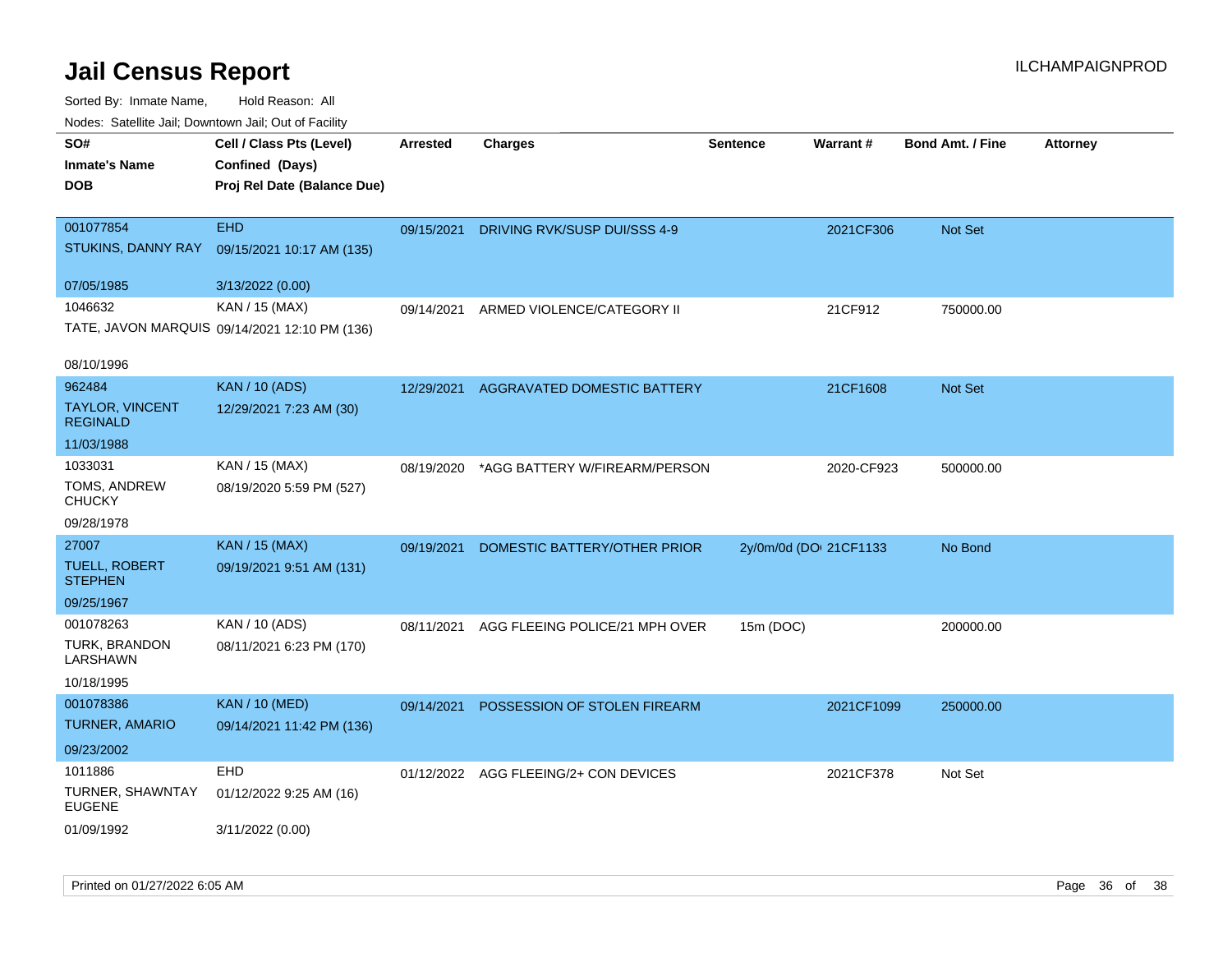| SO#                                            | Cell / Class Pts (Level)    | <b>Arrested</b>          | <b>Charges</b>                                        | <b>Sentence</b> | Warrant #              | <b>Bond Amt. / Fine</b> | <b>Attorney</b> |
|------------------------------------------------|-----------------------------|--------------------------|-------------------------------------------------------|-----------------|------------------------|-------------------------|-----------------|
| <b>Inmate's Name</b>                           | Confined (Days)             |                          |                                                       |                 |                        |                         |                 |
| <b>DOB</b>                                     | Proj Rel Date (Balance Due) |                          |                                                       |                 |                        |                         |                 |
|                                                |                             |                          |                                                       |                 |                        |                         |                 |
| 1040925                                        | <b>KAN / 10 (MED)</b>       | 10/05/2021               | AGG BATTERY/DISCHARGE FIREARM                         |                 | 2021CF1105             | 1000000.00              |                 |
| <b>WEATHERALL.</b><br><b>JOHNNY EARL JAMES</b> | 10/05/2021 4:17 PM (115)    |                          |                                                       |                 |                        |                         |                 |
| 04/29/1994                                     |                             |                          |                                                       |                 |                        |                         |                 |
| 1062558                                        | DEW / 10 (MED)              | 10/02/2021               | FELON POSS/USE WEAPON/FIREARM                         |                 | 21CF1185               | Not Set                 |                 |
| <b>WELLS, JIAMANTE</b><br><b>AMORE</b>         | 10/02/2021 8:29 PM (118)    |                          |                                                       |                 |                        |                         |                 |
| 09/02/1995                                     |                             |                          |                                                       |                 |                        |                         |                 |
| 1002033                                        | <b>KAN / 15 (MAX)</b>       | 09/08/2021               | DRIVING ON SUSPENDED LICENSE                          |                 | 2019-TR-11944          | 5000.00                 |                 |
| <b>WEST, ANTONIO</b>                           | 09/08/2021 11:01 PM (142)   | 09/08/2021               | ARMED ROBBERY/ARMED W/FIREARM                         |                 | 2020-CF-1406           | 500000.00               |                 |
| <b>DEONTA</b>                                  |                             | 09/08/2021               | AGG UNLAWFUL USE OF WEAPON/VEH                        |                 | 2021-CF-AWOW           | <b>Not Set</b>          |                 |
| 04/15/1992                                     |                             | 09/08/2021               | <b>OBSTRCT JUSTICE/LEAVE STATE</b>                    |                 | 2021-CF-AWOW           | <b>Not Set</b>          |                 |
|                                                |                             | 09/08/2021               | ARMED VIOLENCE/CATEGORY I                             |                 | 2021-CF-AWOW           | <b>Not Set</b>          |                 |
| 1022068                                        | KAN / 15 (ADS)              | 10/10/2021               | FELON POSS/USE WEAPON/FIREARM                         |                 | 21CF1212               | Not Set                 |                 |
| <b>WILKINS, MICHAEL</b><br>CARL                | 10/10/2021 5:07 AM (110)    | 10/10/2021               | <b>FUGITIVE FROM JUSTICE</b>                          |                 | 22CFAWOW               | Not Set                 |                 |
| 07/10/1992                                     |                             |                          |                                                       |                 |                        |                         |                 |
| 001077508                                      | <b>DEW / 15 (ADS)</b>       | 12/10/2020               | MURDER/STRONG PROB KILL/INJURE                        | 55y (DOC)       | 2020CF1293             | No Bond                 |                 |
| <b>WILLIAMS, CALVIN</b><br><b>TIMOTHY</b>      | 12/10/2020 8:55 PM (414)    |                          |                                                       |                 |                        |                         |                 |
| 10/23/2002                                     |                             |                          |                                                       |                 |                        |                         |                 |
| 539662                                         | KAN / 10 (MED)              | 08/14/2021               | AGGRAVATED BATTERY                                    |                 | 21CF979                | No Bond                 |                 |
| WILLIAMS, JAVONTAE<br><b>DEMAR</b>             | 08/14/2021 1:28 AM (167)    | 08/14/2021               | AGGRAVATED DOMESTIC BATTERY                           |                 | 2020CF1098             | 25000.00                |                 |
| 07/28/1991                                     |                             | 08/14/2021<br>08/14/2021 | DOM BTRY/CONTACT/1-2 PRECONV<br><b>CITY OV ARREST</b> |                 | 2021CF770<br>2017OV893 | 250000.00<br>1000.00    |                 |
| 1037579                                        | <b>KAN / 10 (MED)</b>       | 08/17/2021               | FELON POSS/USE WEAPON/FIREARM                         |                 | 2019CF73               | No Bond                 |                 |
| <b>WILLIAMS, STEVEN</b><br>PATRICK, Second     | 08/17/2021 8:16 PM (164)    |                          |                                                       |                 |                        |                         |                 |
| 11/25/1994                                     |                             |                          |                                                       |                 |                        |                         |                 |